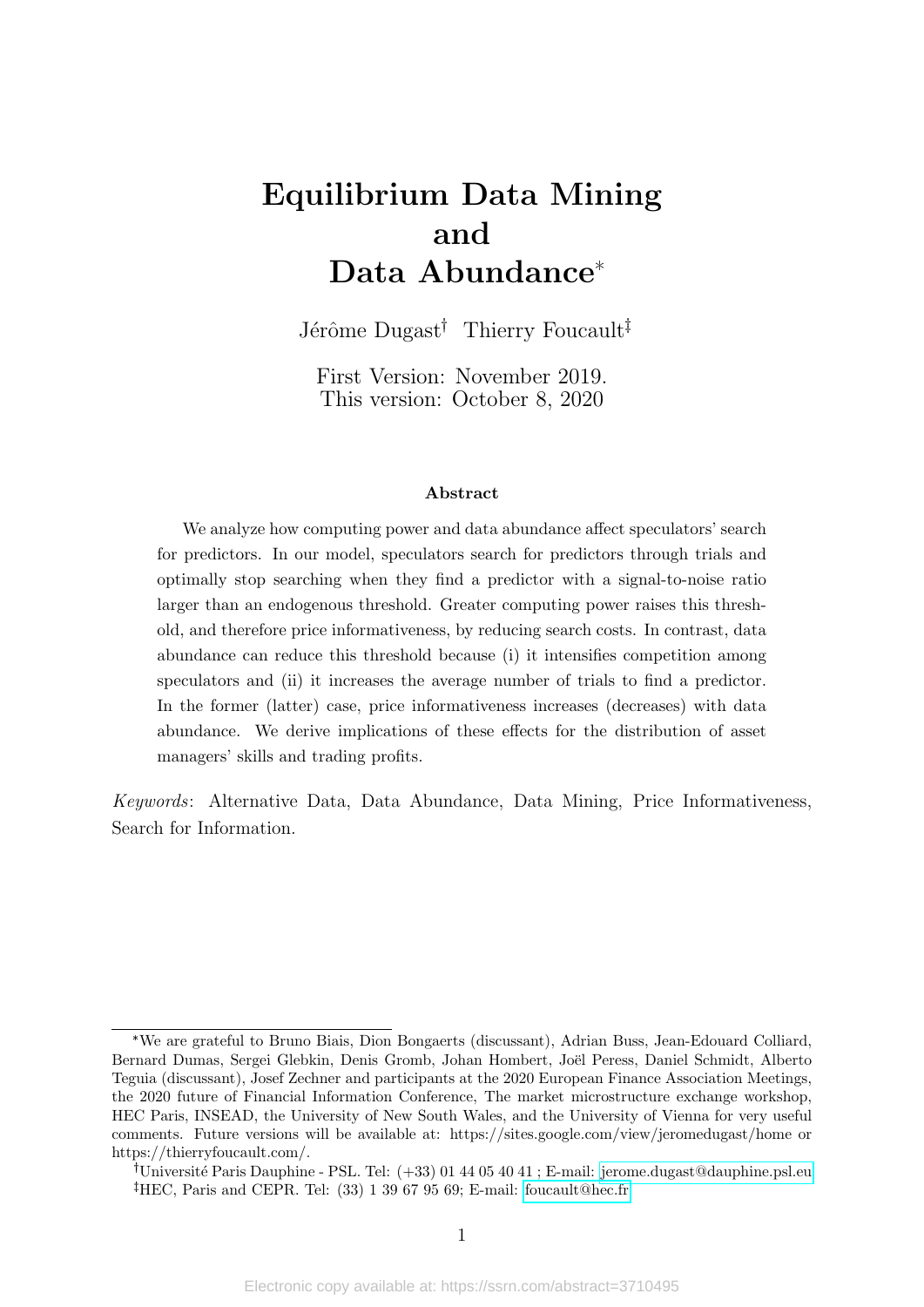# 1. Introduction

Asset managers devote considerable effort to find new investment signals (predictors of asset cash-flows or returns). To this end, they take advantage of progress in information technologies. This progress has reduced information processing costs (due to improvement in computing power) and considerably increased the volume and diversity of avail-able data (due to digitization and increase in storage capacities).<sup>[1](#page-1-0)</sup> For instance, asset managers increasingly buy so called "alternative data", such as credit/debit card data, app usage data, satellite images, social media, web traffic data, etc. and use computerbased methods to extract predictors of asset payoffs from these data and design trading strategies exploiting these predictors.<sup>[2](#page-1-1)</sup>

Data abundance and improvements in computing power are related but distinct phenomena. For instance, unstructured data such as satellite images or text from social media expand the set of variables to obtain predictors of future firms' earnings. However, they do not per se reduce the cost of processing data for obtaining these predictors. Thus, to understand the effects of data abundance, one would like a theory of information acquisition in which one can analyze the effect of expanding the search space for predictors holding the cost of data processing *constant* (and vice versa). This is not possible in existing models of financial information acquisition (e.g., [Verrecchia](#page-37-0) [\(1982\)](#page-37-0)), which captures all dimensions of the progress in information through a single variable, namely the cost of acquiring information of a given precision. Thus, in this paper, we propose an extension of standard models of information acquisition which allows to analyze data abundance, holding the cost of finding information constant. Using this model, we show that the effects of data abundance and progress in computing power on equilibrium outcomes in financial markets are different.

Our model features a continuum of risk averse speculators (asset managers). In the first stage (the "exploration stage"), each speculator optimally scours available data to find a predictor of the payoff of a risky asset. In the second stage (the "trading stage"),

<span id="page-1-0"></span><sup>&</sup>lt;sup>1</sup>See [Goldfarb and Tucker](#page-36-0) [\(2019\)](#page-36-0) and [Nordhaus](#page-37-1) [\(2015\)](#page-37-1) for a discussion of the economic implications of this evolution.

<span id="page-1-1"></span><sup>&</sup>lt;sup>2</sup>[Marenzi](#page-37-2) [\(2017\)](#page-37-2) estimates that asset managers have spent more than four billion in alternative data in 2017 (see also "Asset managers double spending in new data in hunt for edge", Financial Times, May 9, 2018. [Abis](#page-36-1) [\(2018\)](#page-36-1) finds that quantitative funds (using computer-driven models to analyze large datasets) have quadrupled in size from 1999 to 2015 and that their growth has been more than twofold that of discretionary funds. Moreover, [Grennan and Michaely](#page-36-2) [\(2019\)](#page-36-2) find that about 87% of the FinTechs in their sample (190 FinTechs) specialize in producing investment signals using artificial intelligence.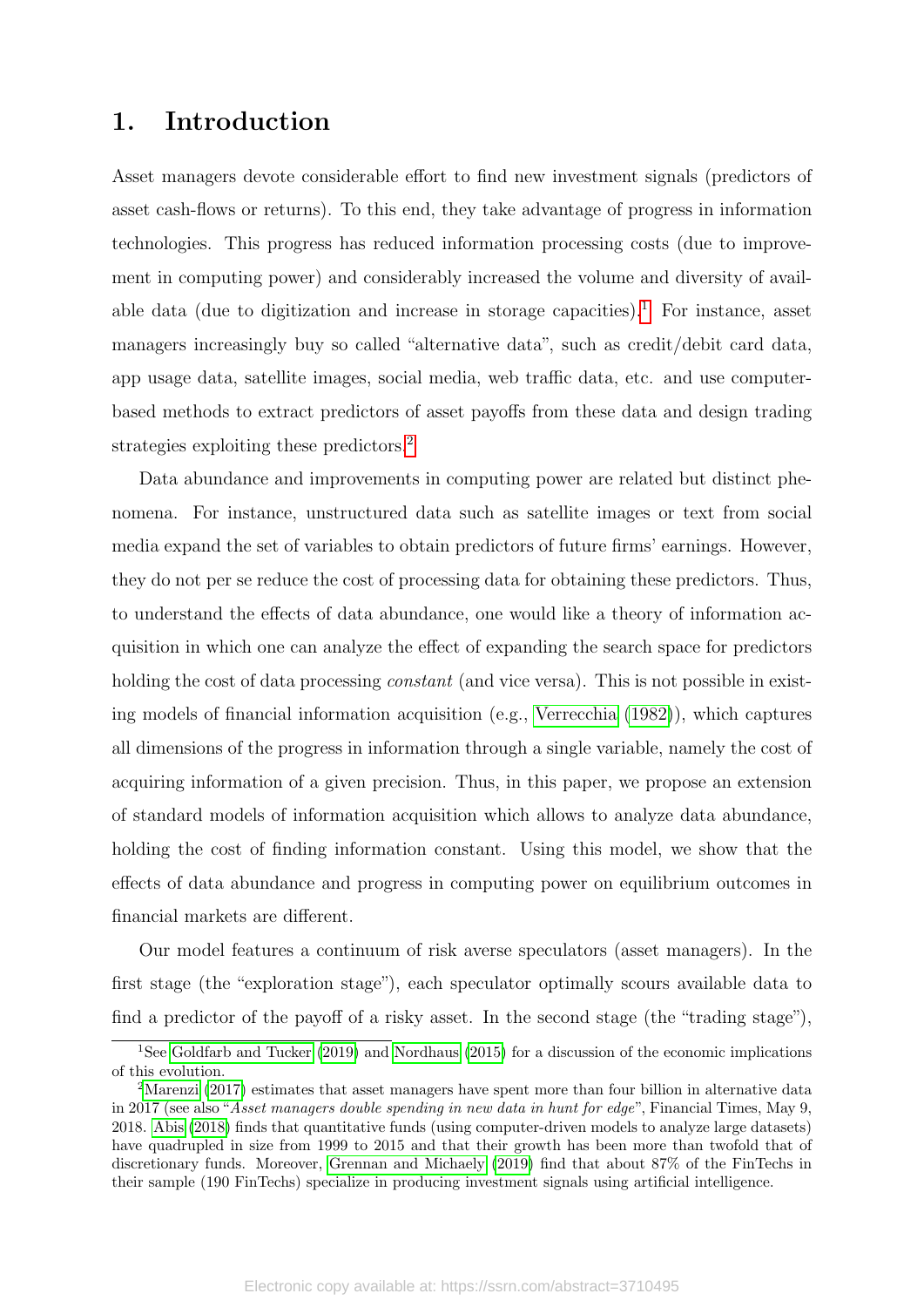each speculator observes the realization of her predictor and optimally chooses her trading strategy. We formalize the trading stage as a standard rational expectations model (similar to [Vives](#page-37-3) [\(1995\)](#page-37-3)). The novelty of our model (and its implications) stems from the exploration stage. Here, instead of following the standard approach (e.g., [Grossman](#page-36-3) [and Stiglitz](#page-36-3) [\(1980\)](#page-36-3) or [Verrecchia](#page-37-0) [\(1982\)](#page-37-0)), whereby speculators obtain a predictor of a given precision in exchange of a payment, we explicitly model the search for a predictor as a sequential process and we analyze how the optimal search strategy depends on (i) the cost of exploration and (ii) the amount of data available for exploration (the "search space").

We model the search for predictors as follows. We assume that existing data can be combined to generate predictors differing in their signal-to-noise ratios ("quality"). The search space is determined by the quality of the most informative predictor (the "data frontier"), denoted  $\tau^{max}$ , and the least informative predictor, which is just noise. The distribution of the quality of predictors on this interval is exogenous. Given this distribution, each speculator simultaneously and independently explores ("mines") the data. Each new exploration costs *c* and returns a predictor whose quality is drawn from the distribution of predictors' quality. After obtaining a predictor, a speculator can decide either to explore the data further, to possibly obtain an even better predictor, or to trade on the predictor she just found.

As a motivation for our approach, consider asset managers using accounting variables to forecast future stock earnings. There are many ways to combine these variables to obtain predictors. For instance, using 240 accounting variables, [Yan and Zheng](#page-37-4) [\(2017\)](#page-37-4) build more than 18*,* 000 trading signals and find that many of these yield significant abnormal returns (even after accounting for the risk of data snooping). The data mining cost, *c*, represents the labor and computing costs of considering a particular predictor (a particular combination of the accounting variables), designing a trading strategy based on this predictor, backtesting it, and thinking about possible economic stories for why the strategy works. After obtaining a predictor, each manager can decide to start trading on it or to keep searching for another, more precise, predictor.

New datasets enable speculators to use new variables to forecast asset payoffs and should therefore push back the data frontier, i.e., increase  $\tau^{max}$ <sup>[3](#page-2-0)</sup>. In fact, the advent

<span id="page-2-0"></span><sup>3</sup>Recent empirical findings support this conjecture. For instance, [Katona et al.](#page-37-5) [\(2019\)](#page-37-5) find that combining satellite images of parking lots of U.S. retailers from two distinct data providers improves the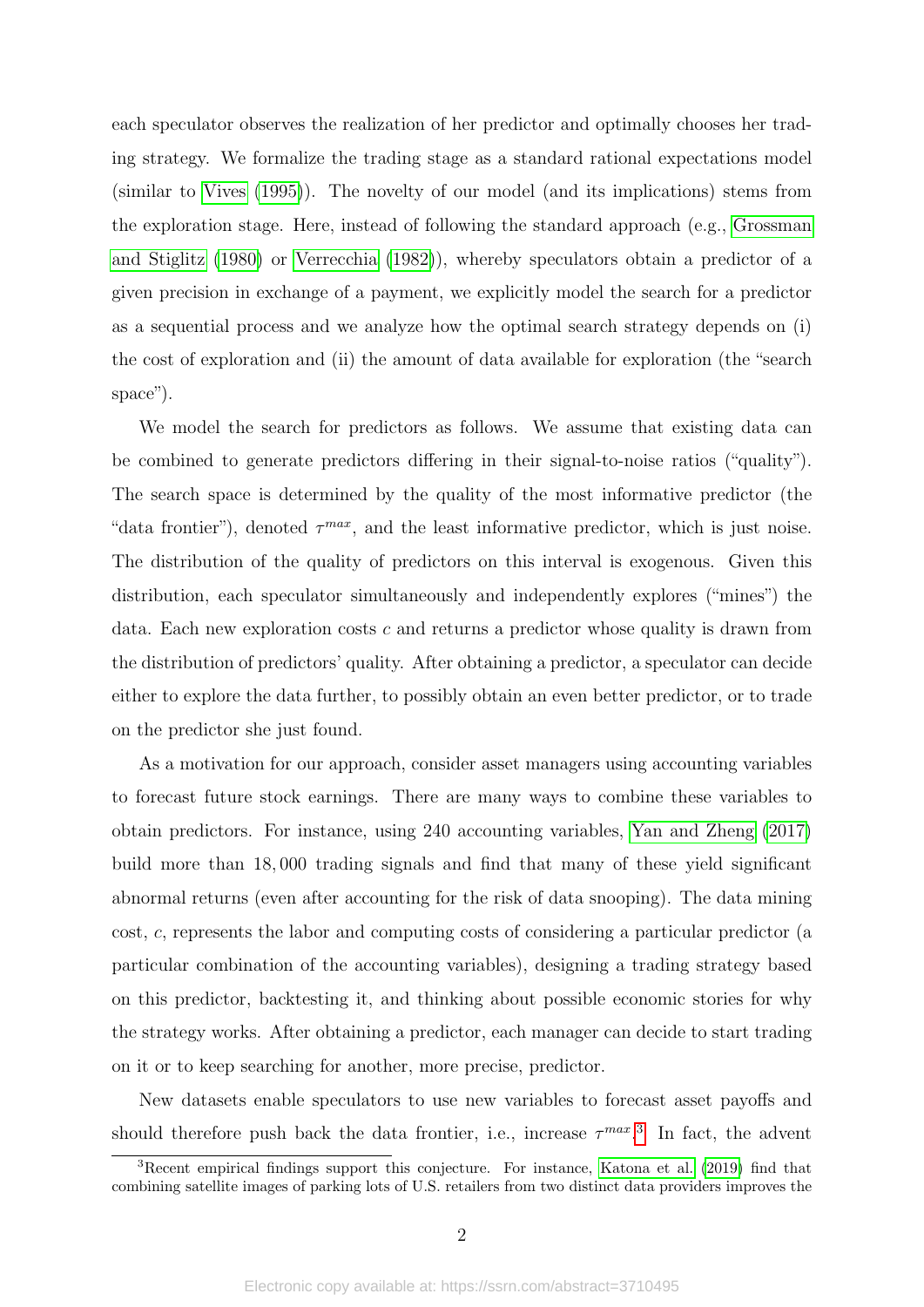of big data in asset management is often described as a gold rush for this reason: Big data combined with new forecasting techniques (machine learning) enable asset managers to discover more precise predictors.<sup>[4](#page-3-0)</sup> We refer to this dimension of data abundance as the "hidden gold nugget" effect. However, data abundance also creates "a needle in the haystack problem": It results in a proliferation of datasets and only a fraction of these datasets contains useful information for forecasting asset payoffs. Separating the wheat from the shaff can only be done through explorations, which is costly. To capture this dimension of data abundance, we assume that each exploration returns an informative predictor with probability  $\alpha < 1$ . In sum, we analyze the effect of data abundance on equilibrium outcomes by considering either an increase in *τ max* (the hidden gold nugget effect) or a decrease in  $\alpha$  (the needle in the haystack problem).<sup>[5](#page-3-1)</sup>

As for greater computing power, it reduces the cost of exploring a new dataset.<sup>[6](#page-3-2)</sup> Thus, we study the effect of greater computing power by considering the effect of a decrease in the cost of exploration, *c*, on equilibrium outcomes.

In equilibrium, each speculator's optimal search strategy follows a stopping rule: She stops searching for a predictor after finding one whose quality (signal-to-noise ratio) exceeds an endogenous threshold, denoted  $\tau^*$  (we refer to such a predictor as being "satisficing"). This threshold is such that the speculator's expected utility of trading on a predictor of quality  $\tau^*$  is just equal to her expected utility of searching for another predictor. The latter reflects the prospect of obtaining a larger expected trading profit by finding a predictor of higher quality deflated by the total expected cost of search to find such a predictor (i.e., the per-exploration cost, *c* times the expected number of

accuracy of the forecasts of these retailers' quarterly earnings (see also [Zhu](#page-37-6) [\(2019\)](#page-37-6)). Also, [van Binsbergen](#page-37-7) [et al.](#page-37-7) [\(2020\)](#page-37-7) find that, with machine learning techniques, one can obtain more precise forecasts of firms' future earnings than analysts' forecasts (they use random forests regressions combining more than 70 accounting variables with analysts' forecasts).

<span id="page-3-1"></span><span id="page-3-0"></span><sup>4</sup>See, for instance, "Hedge funds see a gold rush in data mining", Financial Times, August 28, 2017.

<sup>5</sup>As an illustration, consider searching for medication to cure the Coronavirus in the scientific literature on this topic. There have been more than 23,000 scientific papers written on this topic between January and June 2020 (see [da Silva et al.](#page-36-4) [\(2020\)](#page-36-4)). As this number grows, the fraction of truly informative papers might drop, even though the chance of a scientific discovery that stops the virus goes up.

<span id="page-3-2"></span><sup>6</sup>For instance, an increase in computing power reduces the time costs of finding predictors. [Brogaard](#page-36-5) [and Zareei](#page-36-5) [\(2019\)](#page-36-5) use a genetic algorithm approach to select technical trading rules. They note that "the average time needed to find the optimum trading rules for a diversified portfolio of ten NYSE/AMEX volatility assets for the 40 year sample using a computer with an Intel $\hat{A}$ **®** Core(TM) CPU i7-2600 and 16 GM RAM is 459.29 days (11,022.97 hours)." For one year it takes approximately 11.48 days." They conclude that their analysis would not be possible without the considerable increase in computing power in the last 20 years.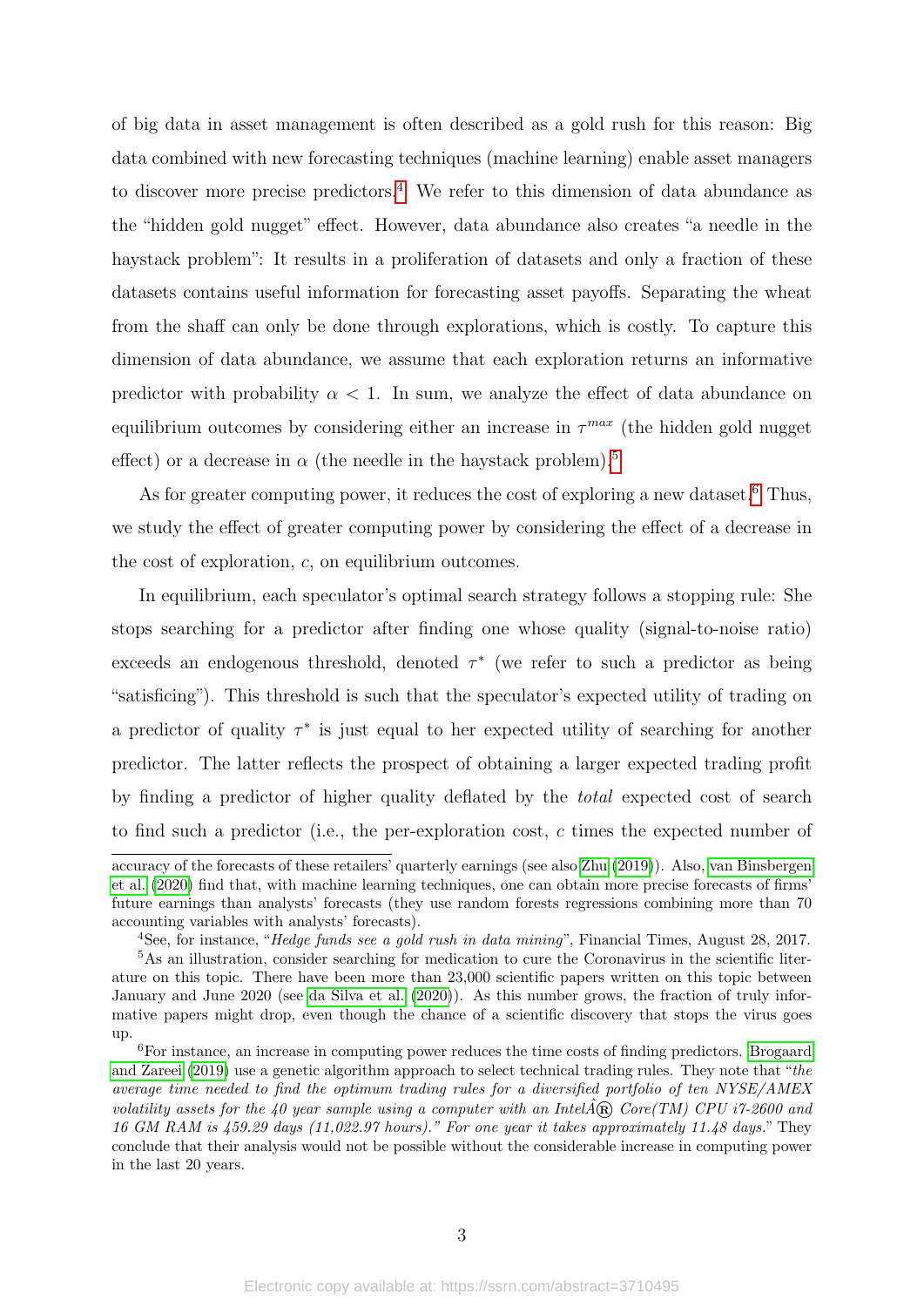explorations required to find a predictor with a quality higher than  $\tau^*$ ).

All speculators use the same stopping rule because they are ex-ante identical (same preferences, search cost etc.). However, as explorations' outcomes are random, speculators find and trade on predictors of different quality. Thus, in equilibrium, (i) only predictors of sufficiently high quality are used for trading and (ii) speculators endogenously exploit predictors of different quality. Specifically, the quality of predictors used in equilibrium ranges from  $\tau^*$  (the least informative predictor used in equilibrium) to *τ max* (most informative).

Greater computing power induces speculators to adopt a more stringent stopping rule in equilibrium, i.e., a decrease in *c* raises *τ* ∗ . Indeed, a decrease in the per-exploration cost, *c*, directly reduces the total expected cost of launching a new exploration after finding a predictor. Hence, it raises the value of searching for another predictor after finding one and therefore it induces speculators to be more demanding for the quality, *τ* ∗ , of the least informative predictor used in equilibrium. An indirect consequence (the "competition effect") is that, on average, speculators trade more aggressively on their signal. Indeed, they face less uncertainty on the asset payoff because their predictors are better on average. As a result, price informativeness increases. The competition effect dampens the positive effect of a reduction in the exploration cost on the value of searching for a better predictor. However, it is never strong enough to fully offset it.

The needle in the haystack problem (a drop in  $\alpha$ ) does not affect the per exploration cost, *c*. However, it raises the total expected cost of search for speculators because it reduces the chance of finding a satisficing predictor in each exploration. For this reason, it leads speculators to be less demanding for the quality of the least informative predictor, *τ* ∗ , for the same reasons as an increase in the per exploration cost does.

The effect of pushing back the data frontier (an increase in  $\tau^{max}$ ) on speculators' optimal search strategy  $(\tau^*)$  is more subtle because it directly affects the value of searching for another predictor in two opposite directions. One the one hand, it raises this value for two reasons. First, holding investors' stopping rule constant, it enlarges the range of satisficing predictors, which raises the probability that each exploration is successful. This effect reduces the total expected cost of search. Second, holding price informativeness constant, it increases the expected utility of trading on a satisficing predictor due to the prospect of finding even more informative predictors (the "hidden gold nugget effect").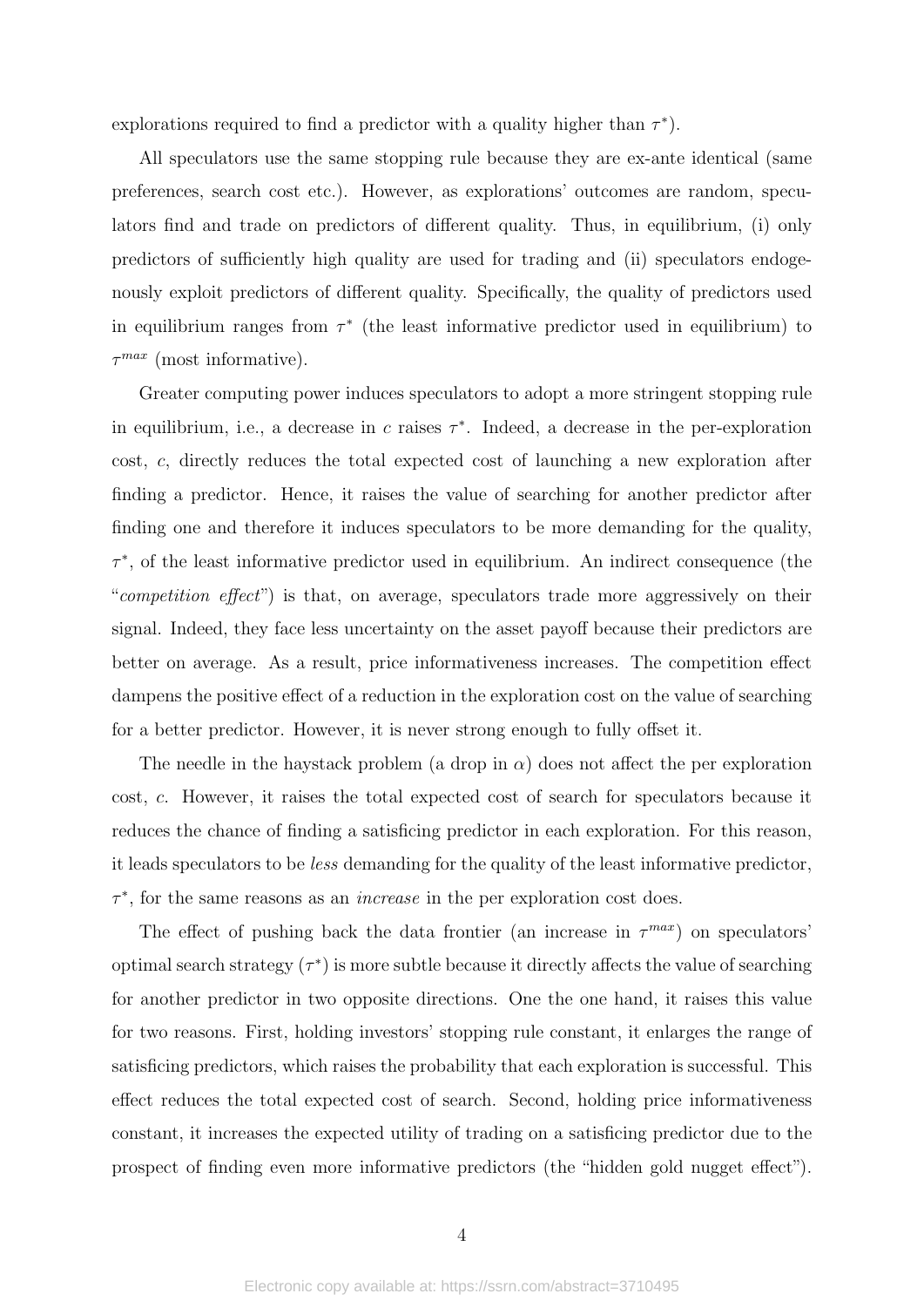However, an increase in the quality of the best predictor also has a direct positive effect on price informativeness because it raises the average quality of predictors and therefore the average aggressiveness with which speculators exploit their signals. This competition effect reduces the value of searching for predictors. We show that it dominates when *τ max* is high enough. Then, a push back of the data frontier leads speculators to follow a less demanding search policy (i.e.,  $\tau^*$  drops). Thus, the model implies an inverse U-shape relationship between the quality of the least informative predictor used in equilibrium  $(\tau^*)$  and the quality of the most informative predictor.

In sum, the model highlights two channels through which data abundance can reduce the quality of the least informative predictor used in equilibrium: (i) It reduces the trading value of predictors by intensifying competition among speculators (the "competition effect") and (ii) it increases the total expected cost of search, even though it does not change the per exploration cost ("needle in the haystack effect").

The model has several testable implications. First, it has implications for the distribution of investment skills across funds (or managers of these funds). Several papers (e.g., [Kacperczyk and Seru](#page-37-8) [\(2007\)](#page-37-8) or [Kacperczyk et al.](#page-37-9) [\(2014\)](#page-37-9)) relate these skills to the quality (precision) of asset managers' signals and interpret heterogeneity in skills as het-erogeneity in the quality of these signals. In our model, this distribution is endogenous.<sup>[7](#page-5-0)</sup> In particular, shocks to computing power, data abundance and other parameters of the model affect the lower bound of this distribution and therefore the range of skills (say, the difference in skills between funds in the lowest and top skill deciles). For instance, the model predicts that improvements in computing power should reduce this range (because it increases  $\tau^*$ ) while data abundance (a push back of the data frontier or the needle in the haystack problem) can have the opposite effect (because it can reduce  $\tau^*$  and, at least weakly, weakly improves  $\tau^{max}$ ). The model also implies that an increase in prior uncertainty (the variance of the asset payoff) or the volume of uninformed (noise) trading should reduce the range of funds' skills because it induces speculators to be more demanding for the quality of their predictors in equilibrium.

<span id="page-5-0"></span><sup>&</sup>lt;sup>7</sup>In our model, heterogeneity in speculators' skills arises even though speculators are ex-ante identical. They eventually trade on predictors of different quality (appear to have different skills) because the outcome of their search for predictors is random, even though search is optimal. This finding suggests that heterogeneity in asset managers' skills is not necessarily due to innate differences in abilities or differences in efforts (in our model, speculators who happen to pay a larger search cost and therefore seem to exert more effort do not necessarily trade on predictors of higher quality). It might just reflect luck in the search process for predictors.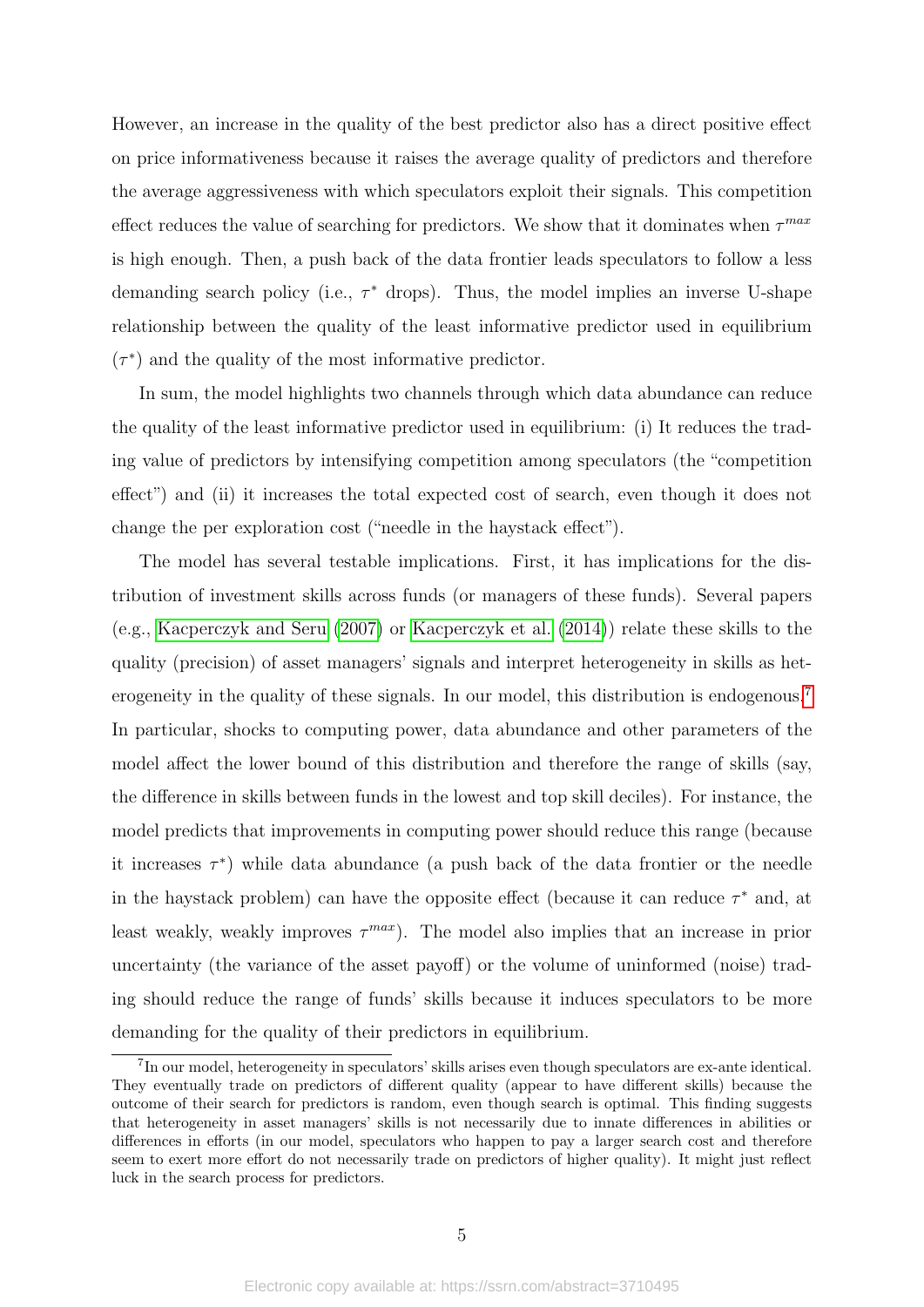Our second set of predictions is about asset price informativeness. Our model predicts that greater computing power improves price informativeness because it leads speculators to be more demanding for the quality of their predictors.<sup>[8](#page-6-0)</sup> In contrast, the effect of data abundance on asset price informativeness is more complex. On the one hand, it can lead speculators to be less demanding for the quality,  $\tau^*$ , of the least satisficing predictor. On the other hand, it pushes back the data frontier and improves the quality of the most informative predictor. The first effect reduces the average quality of predictors used by investors while the second improves it. As a result, the effect of data abundance on price informativeness is ambiguous in our model. In the absence of the needle in the haystack problem  $(\alpha = 1)$ , we show that the second effect dominates and therefore data abundance improves price informativess. In contrast, if data abundance also makes the needle in the haystack problem more severe (*α* decreases) then the first effect can dominate so that price informativeness drops when more data become available.<sup>[9](#page-6-1)</sup>.

Our third set of predictions regards effects of computing power and data abundance on speculators' trading profits (excess returns) and the crowdedness of their strategies (measured by the correlation of their holdings). The model predicts an inverse U-shape relationship between speculators' average trading profits and computing power. Indeed, greater computing power raises the average quality of the predictors used in equilibrium and therefore price informativeness. The first effect raises speculators' expected trading profit while the second reduces it. The former dominates if and only if speculators' cost of exploration, *c*, is large enough. An improvement in the data frontier has the same effect for the same reasons. The needle in the haystack problem reduces price informativeness and the average quality of predictors used in equilibrium. The second (first) effect dominates when the problem becomes sufficiently severe ( $\alpha$  is large enough). Hence, ultimately, the model also predicts an inverse U-shape relationship between speculators' average trading profits and data abundance. So overall the model implies that progress in information technologies initially benefit to all speculators until a point where it starts reducing their profits. Finally, we show that greater computing power or an improvement in the

<span id="page-6-0"></span><sup>&</sup>lt;sup>8</sup>In line with this prediction, [Gao and Huang](#page-36-6) [\(2019\)](#page-36-6) find that the introduction of the EDGAR system in the U.S. (which allows investors to have internet access to electronic filings by firms) had a positive effects on measures of price efficiency. One possible reason, as argued by [Gao and Huang](#page-36-6) [\(2019\)](#page-36-6), is that the EDGAR system reduced the cost of accessing data (a component of exploration cost) for investors.

<span id="page-6-1"></span><sup>&</sup>lt;sup>9</sup>Given that technological progress has both enlarged the search space and reduced search costs, these implications of our model can explain why the empirical literature on the effect this progress on asset price informativeness reports conflicting results. See Section [5.2](#page-24-0) for a discussion.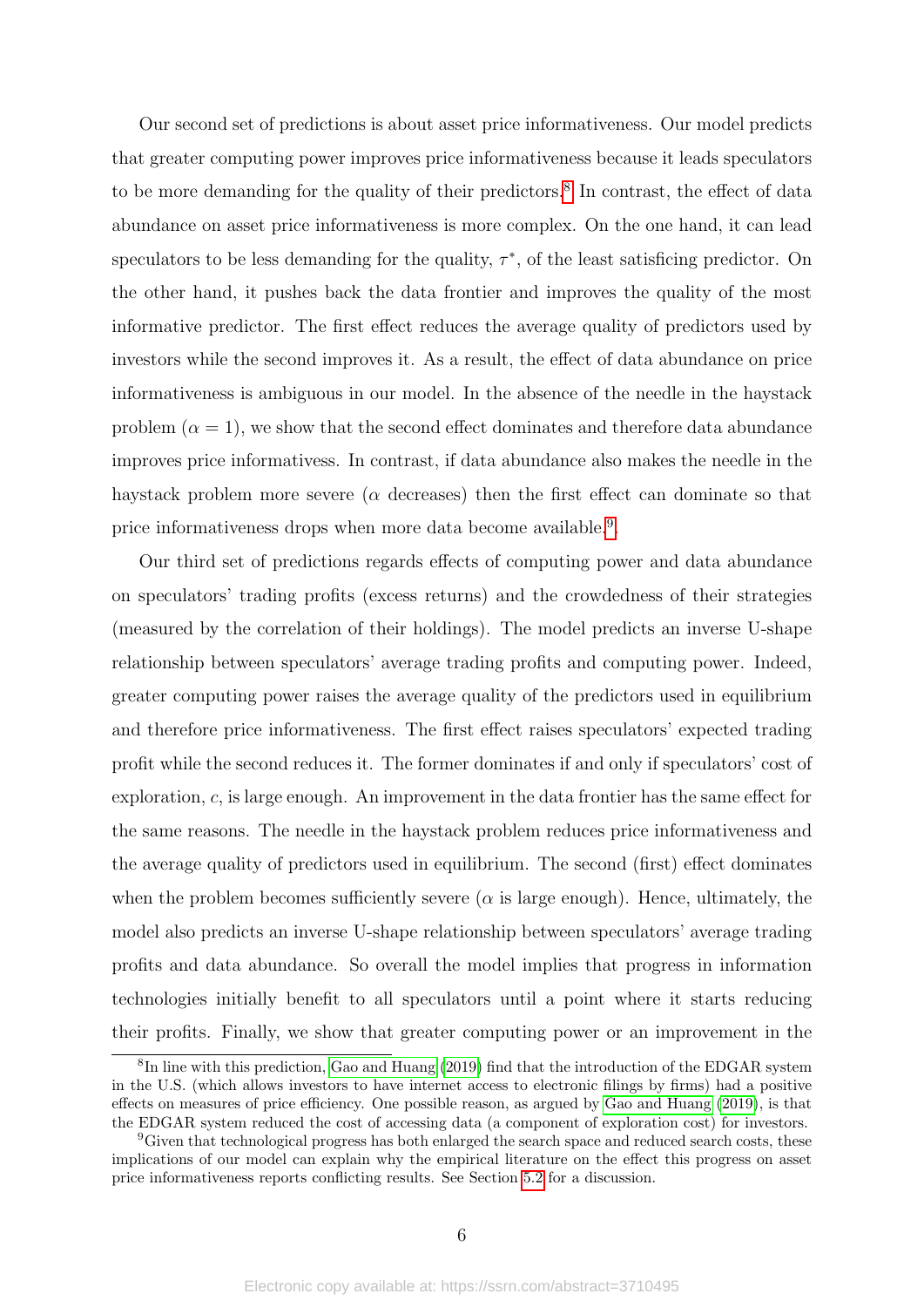data frontier reduce the pairwise correlation in speculators' trades while a drop in the proportion of informative datasets  $(\alpha)$  has the opposite effect.

## 2. Related Literature

Our paper contributes to the literature on informed trading with endogenous information acquisition (e.g., [Grossman and Stiglitz](#page-36-3) [\(1980\)](#page-36-3), [Verrecchia](#page-37-0) [\(1982\)](#page-37-0); see [Veldkamp](#page-37-10) [\(2011\)](#page-37-10) for a survey). This literature often takes a reduced-form approach to model the cost of acquiring a signal of given precision. For instance, [Verrecchia](#page-37-0) [\(1982\)](#page-37-0) (and several subsequent papers) assumes that this cost is a convex function of the precision of the signal. The learning technology in our model is different. Indeed, speculators do not control the exact precision of their signal (which ultimately is random) but only the lower bound of this precision. In raising this bound, they raise the expected precision of their signal but they also raise their total expected search cost (as the expected number of exploration rounds increases when speculators use a more stringent stopping rule). The relationship between a speculator's expected search cost and expected precision is endogenous and micro-founded by an optimal search model.<sup>[10](#page-7-0)</sup> As explained previously, this approach gives us a way to analyze separately the effects of greater computing power (a decrease in the cost of processing data) and data abundance (an expansion of the search space).

[Banerjee and Breon-Drish](#page-36-7) [\(2020\)](#page-36-7) consider a model in which one informed investor can dynamically control his timing for information acquisition about the payoff of a risky asset. In this model, the informed investor optimally alternates between periods in which she searches for information (when the volume of noise trading is high enough) and periods in which she does not (when the volume of noise trading is low). When she searches for information, the investor finds a signal of a given precision according to a

<span id="page-7-0"></span><sup>10</sup>[Han and Sangiorgi](#page-36-8) [\(2018\)](#page-36-8) offers an interesting micro-foundation for the specification of information acquisition costs based on a model in which an agent can draw normally distributed signals from a fixed set (an "urn"), with replacement (so that the agent can draw the same signal multiple times). Each draw is costly in their model. They show that the relationship between the precision of the average signal obtained by the agent (a sufficient statistics for all his signals) and her total investment in drawing signals is convex and becomes linear when the number of possible signals goes to infinity. [Han and](#page-36-8) [Sangiorgi](#page-36-8) [\(2018\)](#page-36-8) use this specification to analyze an optimal forecasting problem. Our approach differs in many respects. In particular, we jointly solve for the equilibrium of the market for a risky asset and speculators' optimal search for predictors (in [Han and Sangiorgi](#page-36-8) [\(2018\)](#page-36-8), the number of draws by an agent is exogenous and they do not apply their model to trading in financial markets).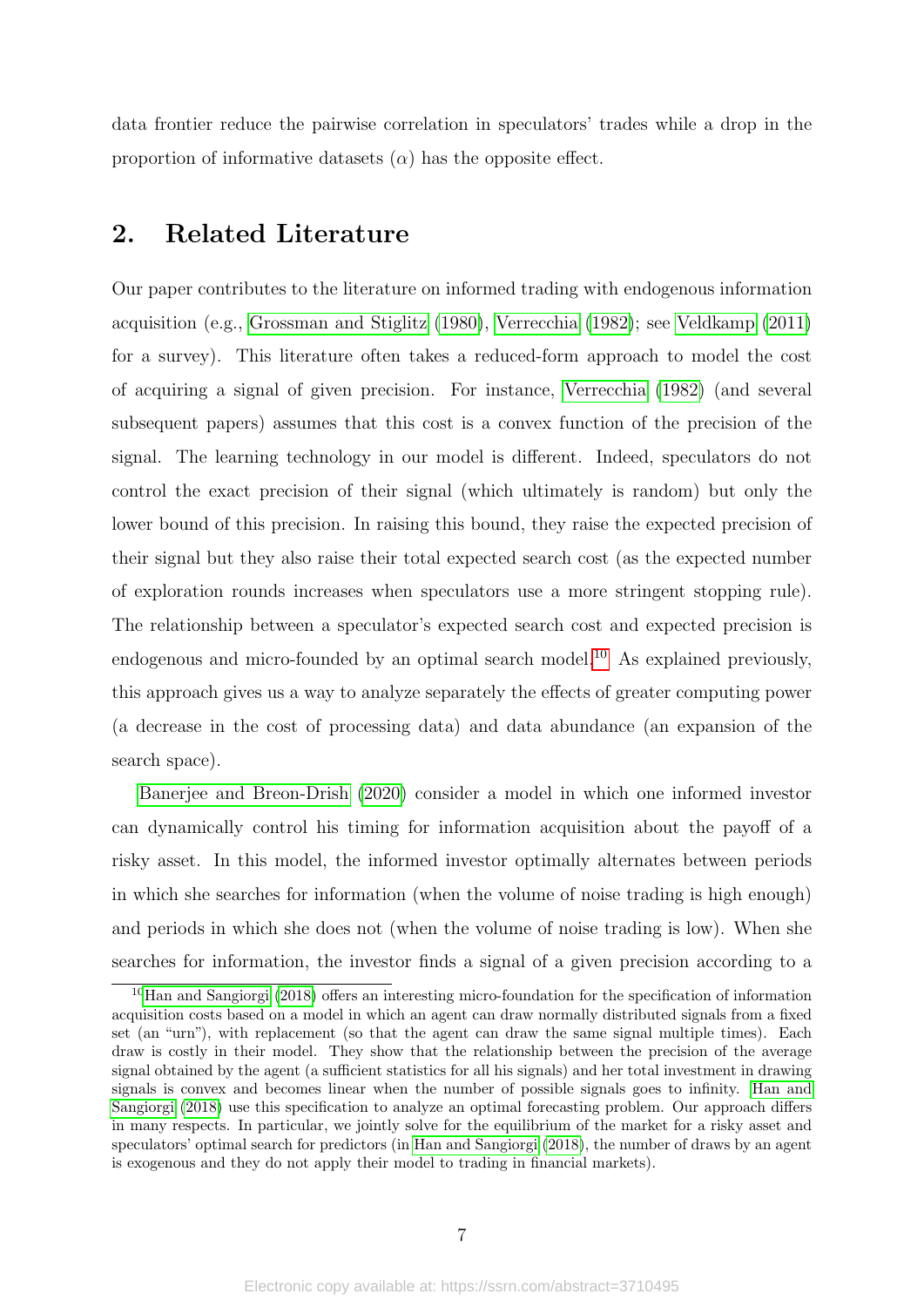Poisson process and starts trading on this signal as soon as she finds it. Interestingly, [Banerjee and Breon-Drish](#page-36-7) [\(2020\)](#page-36-7) shows that this dynamic model generates predictions different from the standard static model in which the informed investor must decide to acquire a signal before trading. In contrast, we depart from the traditional standard static model by modeling informed investors' search for signals of different precisions (in a static environment since there is no time-variation in parameters affecting the profitability of informed trading over exploration rounds in our model) and we compare the effects (e.g., on the heterogeneity in signals' precisions) of a reduction in search costs with the effects of expanding the search space (data abundance).

Our paper is also related to the recent literature analyzing the economic effects of progress in information technologies (see, [Goldfarb and Tucker](#page-36-0) [\(2019\)](#page-36-0) and [Veldkamp](#page-37-11) [and Chung](#page-37-11) [\(2020\)](#page-37-11) for a review) and more specifically theoretical papers analyzing the effects of these technologies for the production of financial information (e.g., [Abis](#page-36-1) [\(2018\)](#page-36-1), [Dugast and Foucault](#page-36-9) [\(2018\)](#page-36-9), [Farboodi and Veldkamp](#page-36-10) [\(2019\)](#page-36-10), or [Huang et al.](#page-37-12) [\(2020\)](#page-37-12)). These papers analyze this progress as a decrease in the cost of processing information or, similarly, an increase in investors' information processing capacities. In contrast, our model focuses on another dimension of this progress, namely data abundance, i.e., the expansion of investors' search space for predictors. We show that the effects of data abundance and the cost of processing data (*c* in our model) are different and derive several implications that should allow empiricists to test whether these differences matter empirically. Also, we explicitly analyze the acquisition of financial information as a search problem and consider the effects of reducing the cost of search (*c*) and increasing the search space on equilibrium outcomes. [Goldfarb and Tucker](#page-36-0) [\(2019\)](#page-36-0) and [Agrawal et al.](#page-36-11) [\(2019\)](#page-36-11) highlight the importance of doing so to understand economic implications of digitization and artificial intelligence.

## 3. Model

We consider a financial market with a unit mass continuum of risk averse (CARA) speculators, a risk neutral and competitive market maker, and noise traders. Investors can invest in a risky asset and a risk free asset with interest rate normalized to zero. Figure [1](#page-9-0) describes the timing of the model.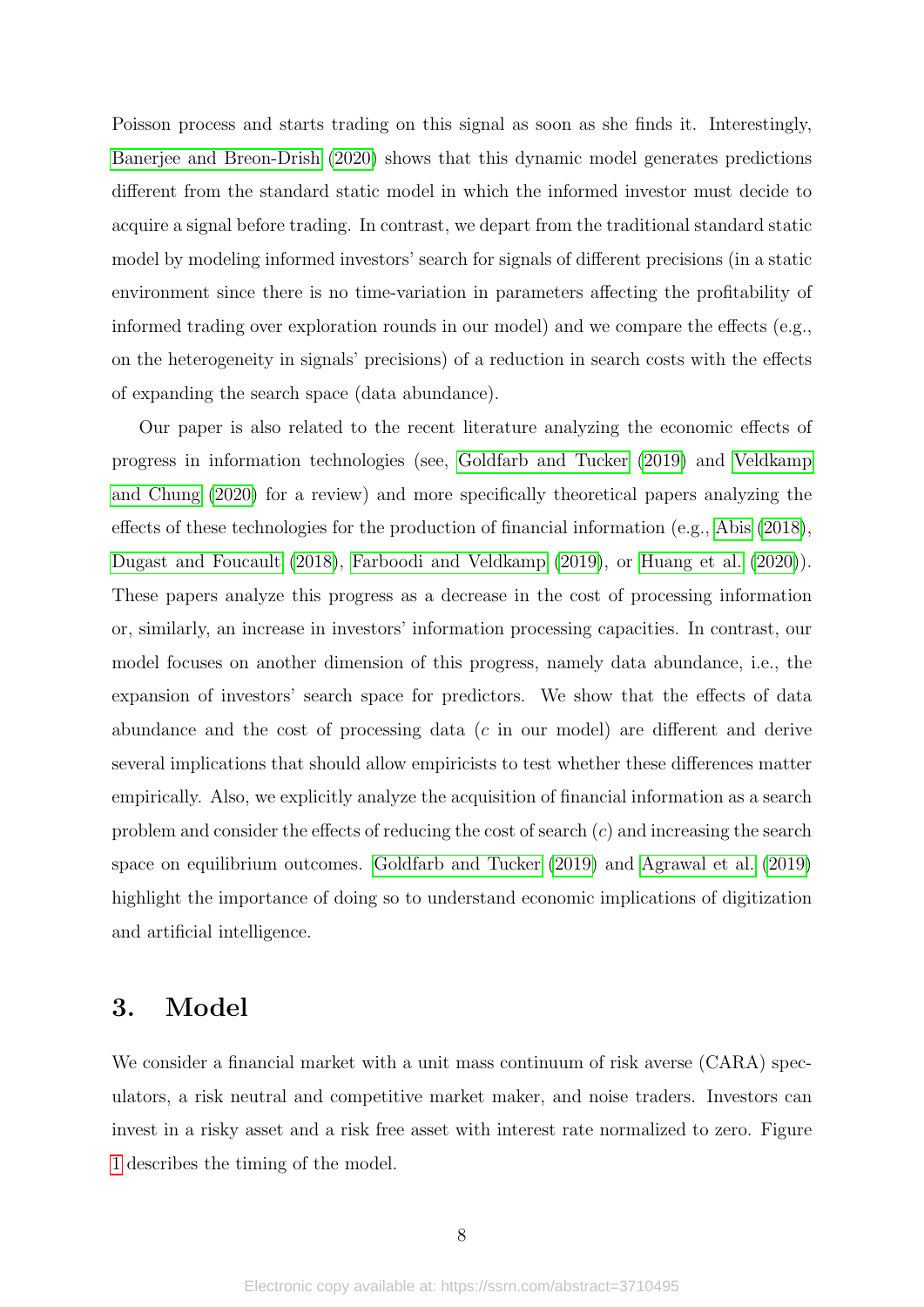<span id="page-9-0"></span>

| Period 0                                                                                                                                                    | Period 1                                                                                                                                                                         | Period 2                                    |
|-------------------------------------------------------------------------------------------------------------------------------------------------------------|----------------------------------------------------------------------------------------------------------------------------------------------------------------------------------|---------------------------------------------|
|                                                                                                                                                             |                                                                                                                                                                                  |                                             |
| <b>Exploration:</b><br>$\blacktriangleright$ Each speculator<br>searches for a<br>predictor of the<br>asset payoff.<br>$\blacktriangleright$ In each search | <b>Trading:</b><br>$\blacktriangleright$ Each speculator<br>observes the realization<br>of her predictor $(s_{\theta})$<br>and chooses a trading<br>strategy, $x(s_\theta, p)$ . | Asset<br>payoff, $\omega$ , is<br>realized. |
| round, a speculator<br>finds a predictor<br>with probability<br>$\alpha Pr(\underline{\theta} \in [\theta, \frac{\pi}{2}])$ .                               | $\blacktriangleright$ Speculators, noise<br>traders and dealers<br>trade.<br>$\blacktriangleright$ Market clears : The<br>asset price is realized.                               |                                             |

#### Figure 1: Timing

The payoff of the risky asset,  $\omega$ , is realized in period 2 and is normally distributed with mean zero and variance  $\sigma^2$ . Speculators search for predictors of the asset payoff in period 0 (the "exploration stage"). Then, in period 1 (the "trading stage"), they observe the realization of these predictors and can trade on them in the market for the risky asset. We now describe these two stages in details.

The exploration stage. In period 0, each speculator *i* searches for a predictor of the asset payoff,  $\omega$ . There is a continuum of potential predictors. Each predictor,  $s_{\theta}$ , is characterized by its type  $\theta$  and is such that:

$$
s_{\theta} = \cos(\theta)\omega + \sin(\theta)\varepsilon_{\theta},\tag{1}
$$

where  $\theta \in [0, \pi/2]$  and the  $\varepsilon_{\theta}$ s are normally and independently distributed with mean zero and variance  $\sigma^2$ . Moreover,  $\varepsilon_{\theta}$  is independent from  $\omega$ . Let  $\tau(\theta) \equiv \cos^2(\theta)/\sin^2(\theta) =$ cot<sup>2</sup>( $\theta$ ) denote the signal-to-noise ratio for a predictor with type  $\theta$ . We refer to this ratio as the "quality" of a predictor.<sup>[11](#page-9-1)</sup> The quality of a predictor is inversely related to its type,

<span id="page-9-1"></span><sup>&</sup>lt;sup>11</sup>Observe that the predictor  $s_{\theta}$  is equivalent (in terms of informativeness) to the predictor  $\hat{s}_{\theta}$  =  $\omega + \cot(\theta)^{-1} \varepsilon_{\theta}$ , whose precision is  $\tau(\theta)/\sigma^2$ . Thus, a predictor of high quality is a predictor with high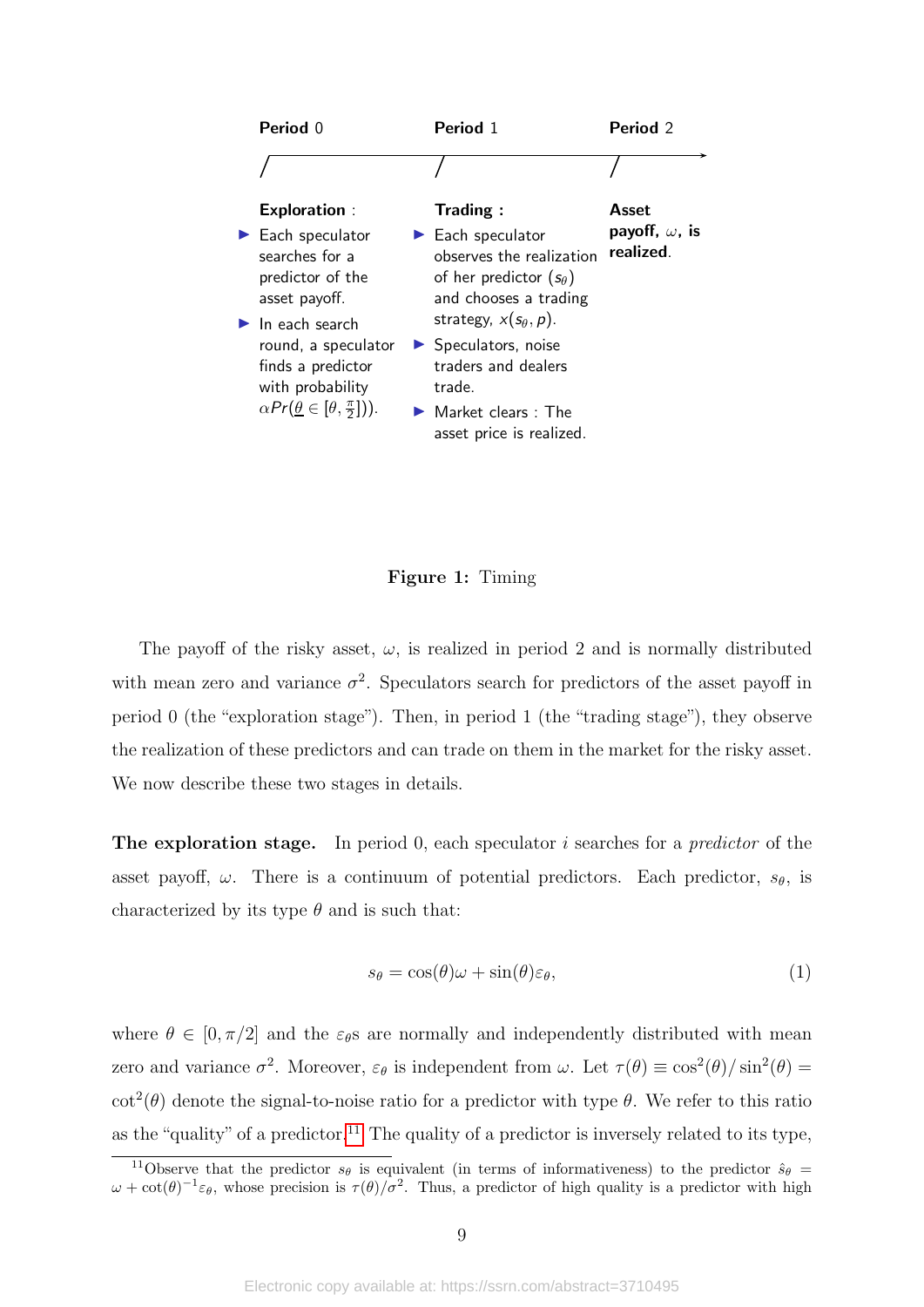*θ* and unrelated to the risk of the asset,  $\sigma^2$ , because  $\text{Var}[\varepsilon_\theta] = \text{Var}[\omega] = \sigma^2$ . Without this assumption, the quality of all predictors would, counter-intuitively, increase with the uncertainty of the final payoff  $(\sigma^2)$ .

We assume that predictors' types, *θ*s, are distributed according to the cumulative probability distribution  $\Phi(.)$  (density  $\phi(.)$ ) on  $[0, \pi/2]$ . Speculators discover predictors' types in period 0 through a sequential search process. Each search round corresponds to a new exploration ("mining") of available data to obtain a new type of predictor. Each exploration costs *c*. It is unsuccessful, i.e., yields no predictor (or equivalently a predictor that is just noise), with probability  $(1 - \alpha Pr(\theta \in [\underline{\theta}, \frac{\pi}{2}])$  $(\frac{\pi}{2})$ , where  $0 < \alpha \leq 1$ . Otherwise the exploration is successful and returns a predictor of type  $\theta \in [\underline{\theta}, \frac{\pi}{2}]$  $\frac{\pi}{2}$  with probability *φ*(*.*). [12](#page-10-0) After each exploration, a speculator can decide (i) to stop searching and trade in period 1 on the predictor she just found or (ii) to start a new exploration in the hope of finding an even better predictor. We assume that there is no limit on the number of explorations.

It is worth stressing that speculators observe the realization of their chosen predictor, *sθ*, in period 1, not period 0. In period 0, they just choose the type (quality) of the predictor whose realization they will observe at date 1. A predictor can be viewed as a particular combination of variables from various datasets (e.g., past earnings, satellite images and consumer transactions data) that forecast the payoff of the asset. One exploration consists in testing the predicting power of a particular combination with prediction tools (e.g., regression analysis or machine learning techniques). For instance, one can interpret each exploration as collecting various variables and running a regression of the asset payoff (e.g., stock earnings) on these variables. The estimates of the coefficients of this regression can then be used to compute the predicted value of the regression,  $s_{\theta}$ , at date 1 after observing the realization of the variables used in this regression at this date.[13](#page-10-1)

Thus, a predictor does not need to be interpreted as a single variable. It can be viewed

precision.

<span id="page-10-0"></span><sup>&</sup>lt;sup>12</sup>When they find a predictor, speculators perfectly observe its quality,  $\tau(\theta)$ . Thus, there is no uncertainty on whether a predictor is spurious or not. In reality, the quality of predictors is uncertain (see [Harvey](#page-36-12) [\(2017\)](#page-36-12)). We leave the analysis of this case for future research.

<span id="page-10-1"></span><sup>&</sup>lt;sup>13</sup>In this approach, the  $R^2$  of the regression is a measure of the quality of the predictor. Indeed, the theoretical  $R^2$  of a regression of  $\omega$  on  $s_\theta$  (i.e., 1 - Var[ $\omega$  |  $s_\theta$ ]/Var[ $\omega$ ]) is equal to  $\cos^2(\theta)$ . Thus, the higher the quality of a predictor, the higher the  $R^2$  of a regression of the asset payoff on the predictor. In other words, searching for predictors of high quality in the model is the same thing as searching for predictors with high  $R^2$ s.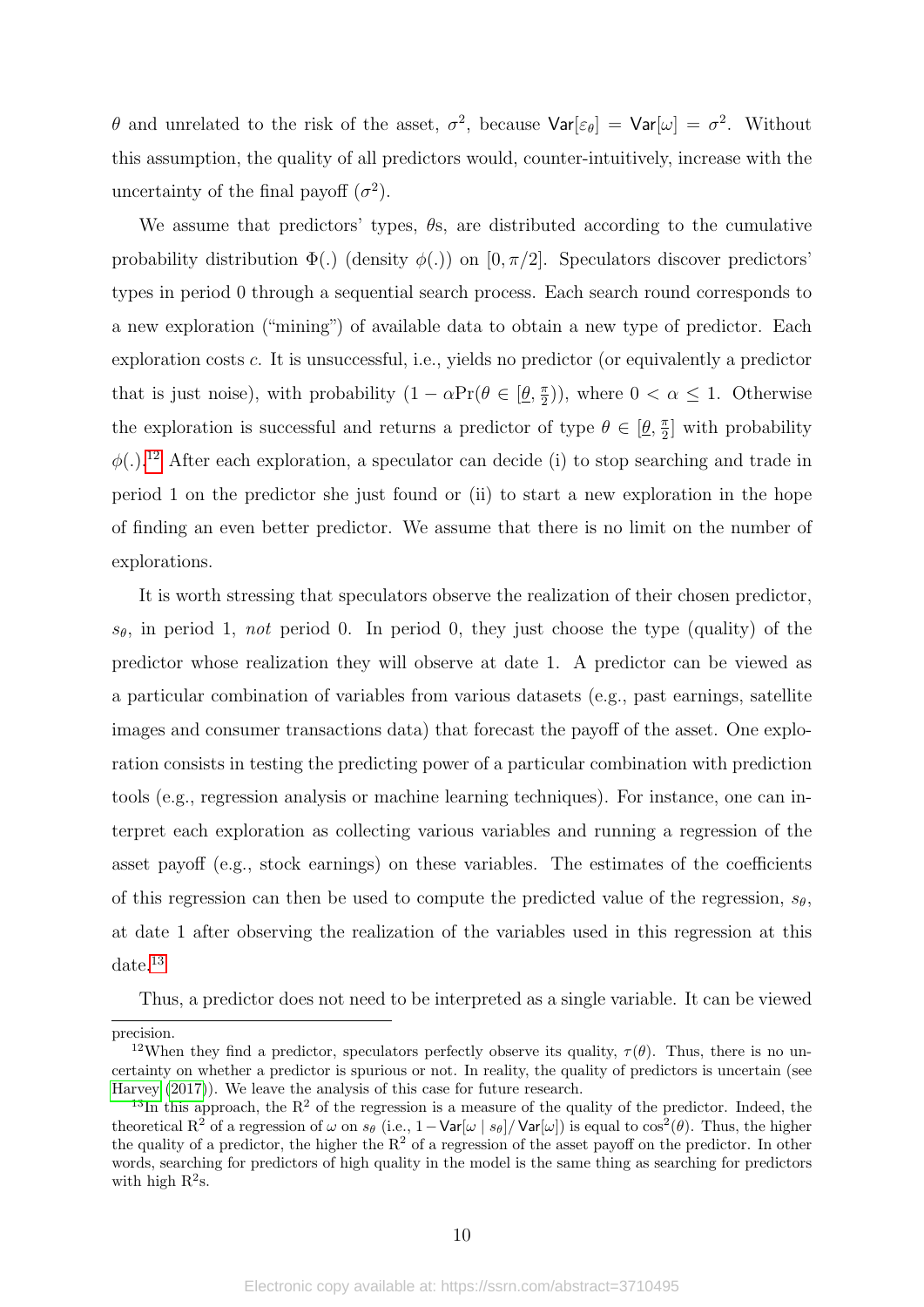as a combination of variables whose weights have been optimally chosen to minimize the predictor's forecasting error in-sample. In this interpretation, speculators can try to improve the quality of their predictors by trying new combinations (e.g., by buying datasets containing new variables).

As more datasets become available ("data abundance"), the number of possible combinations of variables that one can use to predict asset payoffs increases. This evolution has two consequences controlled by parameters  $\theta$  and  $\alpha$  in the model. First, it pushes back the "data frontier", i.e., it increases the chance (at least weakly) of finding even more informative predictors than those existing before. We refer to this dimension of data abundance as the "hidden gold nugget effect." For instance, by combining satellite images of parking lots at Walmart with credit card transactions data and more traditional accounting data, one might be able to find more informative predictors of future earnings for Walmart than using accounting data alone. This dimension of data abundance is controlled by  $\theta$  in our model: When  $\theta$  decreases, the quality of the best predictor (the "hidden gold nugget"), denoted  $\tau^{max} \equiv \tau(\underline{\theta})$ , improves.

Second, the share of combinations that yield informative predictors might fall as the number of all possible combinations explodes. For instance, there are myriads of ways in which one could combine traffic data in large cities with other data to predict economic growth. However, a few are likely to be informative and discovering these combinations take time. We refer to this dimension of data abundance as the "needle in the haystack problem.<sup>"[14](#page-11-0)</sup> It is controlled by  $\alpha$  in our model: As  $\alpha$  decreases, each round of exploration is less likely to be successful as if the share of informative predictors was falling.[15](#page-11-1)

Finally, parameter *c* represents the cost of exploring a specific dataset to identify a predictor. Greater computing power reduces this cost. For instance, with more powerful computers, one can explore more datasets in a fixed amount of time. So the time cost of data mining is smaller. Thus, we analyze the effect of progress in computing power by considering the effect of a decrease in *c* on the equilibrium.

<span id="page-11-0"></span><sup>14</sup>[Agrawal et al.](#page-36-11) [\(2019\)](#page-36-11) discusses a related problem for the generation of new scientific ideas. Specifically, as the space of possible combinations of existing ideas to create new ones enlarges, it becomes more difficult to identify new useful combinations. One can think of the search for predictors at date 0 as a search for new "ideas" to forecast asset payoff. Each new idea is characterized by its forecasting power.

<span id="page-11-1"></span><sup>&</sup>lt;sup>15</sup>See for instance "The quant fund investing in humans not algorithms" (AlphaVille, Financial Times, December 6, 2017), reporting discussions with a manager from TwoSigma noting that: "Data are noise. Drawing a tradable signal from that noise, meanwhile, takes work, since the signal is continuously evolving [...] Crucially, Duncombe added, there's qualitative data decay going on too. Back in the day, star managers may have had access to far smaller data sets, but the data in hand was of much higher quality."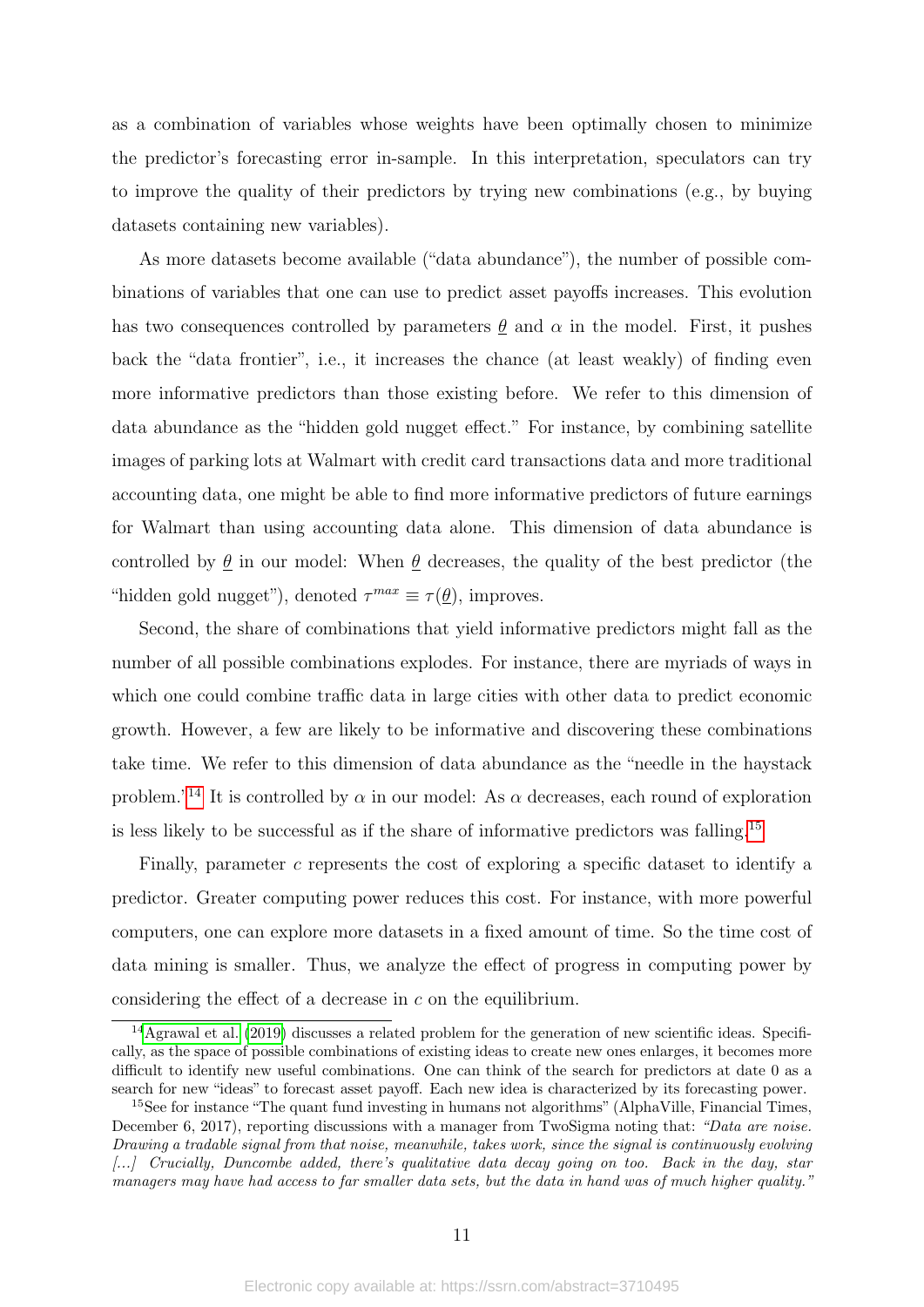We focus on equilibria in which each speculator follows an optimal stopping rule  $\theta_i^*$ . That is, speculator *i* stops searching for new predictors once she finds a predictor with type  $\underline{\theta} \leq \theta < \theta_i^*$  (a predictor of sufficiently high quality in the feasible range). We denote by  $\Lambda(\theta_i^*, \underline{\theta}, \alpha)$  the likelihood of this event (the probability of success) for speculator *i* in a given search round. That is:

$$
\Lambda(\theta_i^*, \underline{\theta}, \alpha) \equiv \alpha \Pr(\theta \in [\underline{\theta}, \theta_i^*]) = \alpha \times (\Phi(\theta_i^*) - \Phi(\underline{\theta})) \tag{2}
$$

Thus, a decrease in  $\theta$  raises the likelihood of finding a predictor in a given exploration, holding  $\alpha$  constant. This effect captures the idea that while data abundance might reduce the fraction of informative datasets, it increases the chance of finding a good predictor once one has identified an informative dataset.

As the outcome of each exploration is random, the realized number of explorations varies across speculators (even if they use the same stopping rule). We denote by  $n_i$ the realized number of search rounds for speculator *i*. This number follows a geometric distribution with parameter  $\Lambda(\theta_i^*;\underline{\theta},\alpha)$ . Thus, the expected number of explorations for a given speculator (a measure of her search intensity) is:

<span id="page-12-0"></span>
$$
\mathsf{E}[n_i] = \Lambda(\theta_i^*; \underline{\theta}, \alpha)^{-1}.
$$
\n(3)

To simplify the exposition, we assume that speculators cannot "store" predictors that they turn down (i.e., the search for predictors is without recall). We show in Section [6.1](#page-0-0) of the online appendix that this assumption is innocuous: The equilibrium of the model is identical if, when they decide to stop searching, speculators have the option to pick the best predictor obtained up to this point.

A last remark is in order. In our model, launching a new exploration does not guarantee that one will necessarily obtain a better predictor than in previous explorations. At the first glance, this may look counter-intuitive because one might think that as speculators observe more predictors, they should be able to obtain an increasingly precise signal about the asset payoff (e.g., by just taking the average of all signals). However, at date 0, each exploration returns the type of a particular predictor, not its realization (signals are observed only at date 0). And, as previously explained, we see an exploration as experimenting with a new combination of variables (a new "investment idea") to build a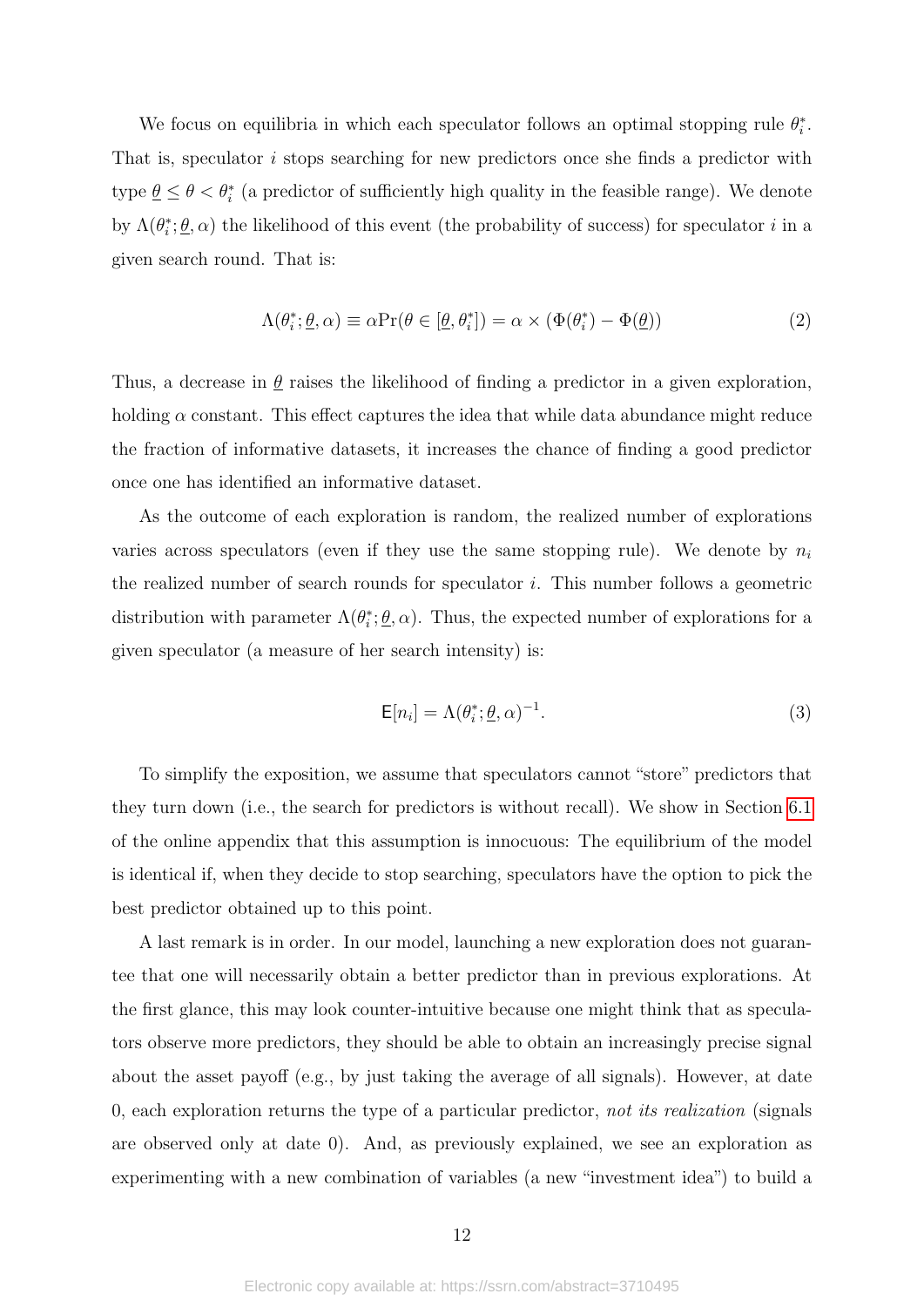predictor of the asset payoff. As this combination is new, it does not necessarily have a higher forecasting power than previous combinations.

The trading stage. Trading begins after all speculators find a predictor with satisficing quality. At the beginning of period 1, each speculator observes the realization of her predictor,  $s_{\theta}$  and chooses a trading strategy, i.e., a demand schedule,  $x_i(s_{\theta}, p)$ , where, *p*, is the asset price in period 1.

As in [Vives](#page-37-3) [\(1995\)](#page-37-3), speculators trade with noise traders and risk-neutral market makers. Noise traders' aggregate demand is price-inelastic and equal to  $\eta$ , where  $\eta \sim \mathcal{N}(0, \nu^2)$  $(\eta$  is independent of  $\omega$  and errors' in speculators' signals). Market-makers observe investors' aggregate demand,  $D(p) = \int x_i(s_\theta, p)di + \eta$  and behave competitively. The equilibrium price,  $p^*$  is equal to their expectation of the asset payoff conditional on aggregate demand from noise traders and speculators:

$$
p^* = \mathsf{E}\left[\omega \left| D(p^*)\right.\right].\tag{4}
$$

**Speculators' objective function.** At  $t = 2$ , the asset pays off and speculator *i*'s final wealth is

$$
W_i = x_i(s_\theta, p)(\omega - p) - n_i c. \tag{5}
$$

The number of explorations for speculator  $i, n_i$ , is independent from the asset payoff, its price, and the realization of the speculator's predictor,  $s_{\theta}$ , because  $n_i$  is determined in period 0, before the realizations of these variables. Thus, the ex-ante expected utility of a speculator can be written:

$$
\mathsf{E}\left[-\exp(-\rho W_i)\right] = \underbrace{\mathsf{E}\left[-\exp(-\rho (x_i(s_\theta, p)(\omega - p))\right]}_{\text{Expected Utility from Trading}} \times \underbrace{\mathsf{E}\left[\exp(\rho (n_i c))\right]}_{\text{Expected Utility Cost of Exploration}} \tag{6}
$$

The first term in this expression represents the ex-ante expected utility that a speculator derives from trading gross of her total exploration cost while the second term represents the expected utility of the total cost paid to find a predictor (we call it the expected utility cost of exploration). The expected utility from trading depends both on the investor's optimal trading strategy  $(x_i(s_{\theta,i}, p))$  and her optimal stopping rule  $(\theta_i^*)$  because this rule determines the distribution of  $s_{\theta}$ . The expected utility cost of exploration depends on the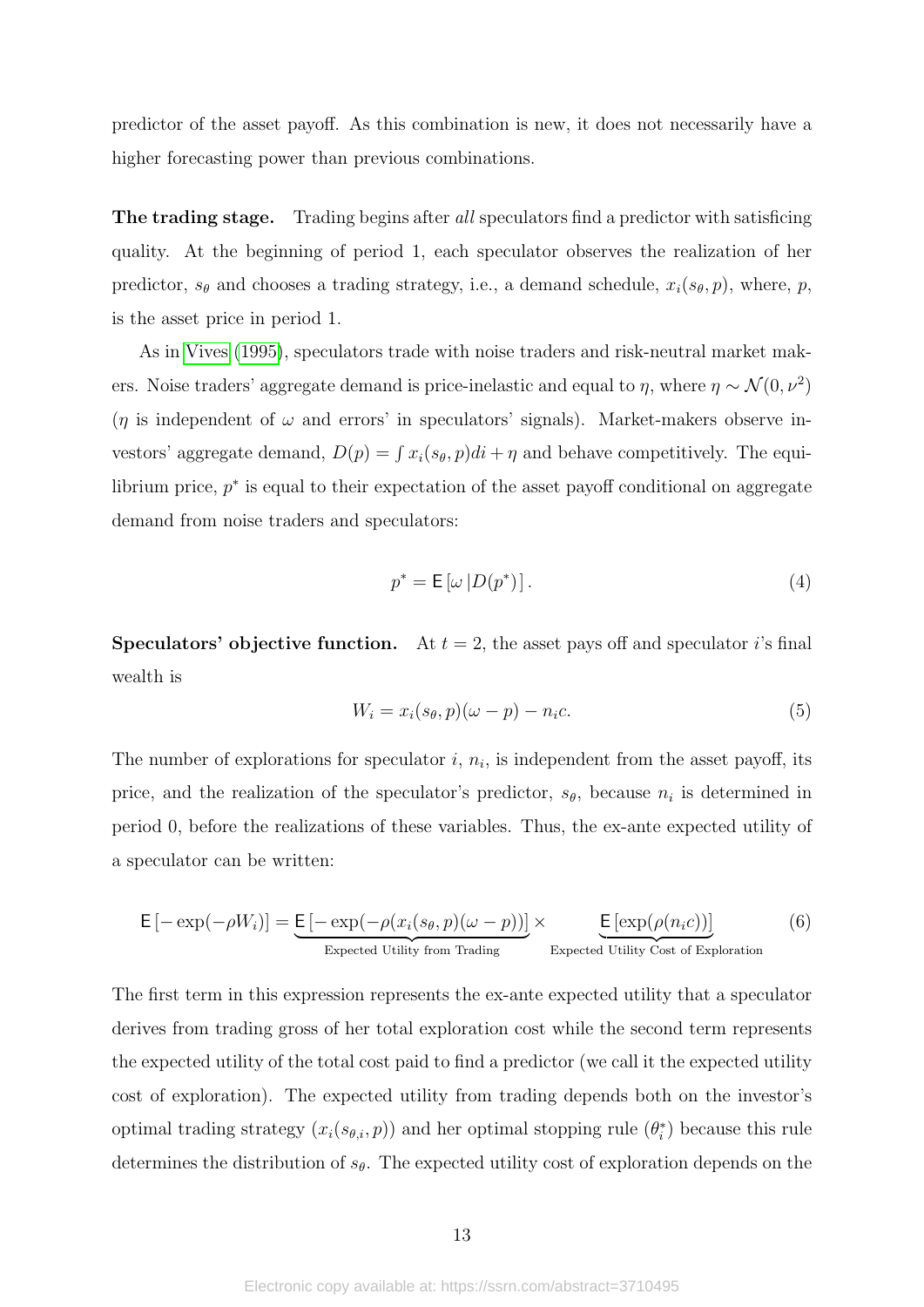speculator's stopping rule,  $\theta_i^*$ , because it determines the distribution of  $n_i$ . In the existing literature (e.g., [Grossman and Stiglitz](#page-36-3)  $(1980)$ ),  $n<sub>i</sub> = 1$  (investors pays a cost and gets a signal). In our model,  $n_i$  is random and its distribution is controlled by the speculator through her search behavior.

Each speculator chooses her stopping rule,  $\theta_i^*$ , and her trading strategy,  $x_i(s_{\theta,i}, p)$ , to maximize her ex-ante expected utility.

# <span id="page-14-0"></span>4. Equilibrium Data Mining

## <span id="page-14-1"></span>4.1 Equilibrium

We focus on symmetric equilibria in which all speculators choose the same stopping rule, *θ* ∗ . We solve for such an equilibrium as follows. First, we solve for the equilibrium of the trading stage in period 1 taking  $\theta^*$  as given and we deduce the ex-ante expected utility achieved by speculator *i* when she chooses a predictor of type  $\theta$  in period 0. We then observe that a speculator should stop searching as soon as she finds a predictor such that the expected utility of trading on this predictor is larger than or equal to the expected utility she can obtain by launching a new round. The optimal stopping rule of each investor,  $\theta_i^*(\theta^*)$ , is such that this condition holds as an equality (so that the speculator is just indifferent between searching more or stopping). Finally, we pin down *θ* <sup>∗</sup> by observing that, in a symmetric equilibrium, each speculator's best response to other speculators' stopping rule,  $\theta^*$ , must be identical, i.e.,  $\theta_i^*(\theta^*) = \theta^*$ .

Equilibrium of the asset market in period 1. The outcome of the exploration phase is characterized by the distribution of the predictors' types found by speculators. Let  $\phi^*(\theta; \theta^*; \underline{\theta}, \alpha)$  be this distribution given that speculators' follow the stopping rule  $\theta^*$ .

$$
\phi^*(\theta; \theta^*; \underline{\theta}, \alpha) = \frac{\phi(\theta)}{\Lambda(\theta^*; \underline{\theta}, \alpha)}.
$$
\n(7)

This distribution characterizes the heterogeneity of speculators' predictors in equilibrium. We denote the average quality of predictors across all speculators in period 1 by  $\bar{\tau}(\theta^*, \underline{\theta}, \alpha) \equiv \mathsf{E}[\tau(\theta)| \underline{\theta} \leq \theta \leq \theta^*]$  and we make the following assumption on the distribution  $\phi(\cdot)$ :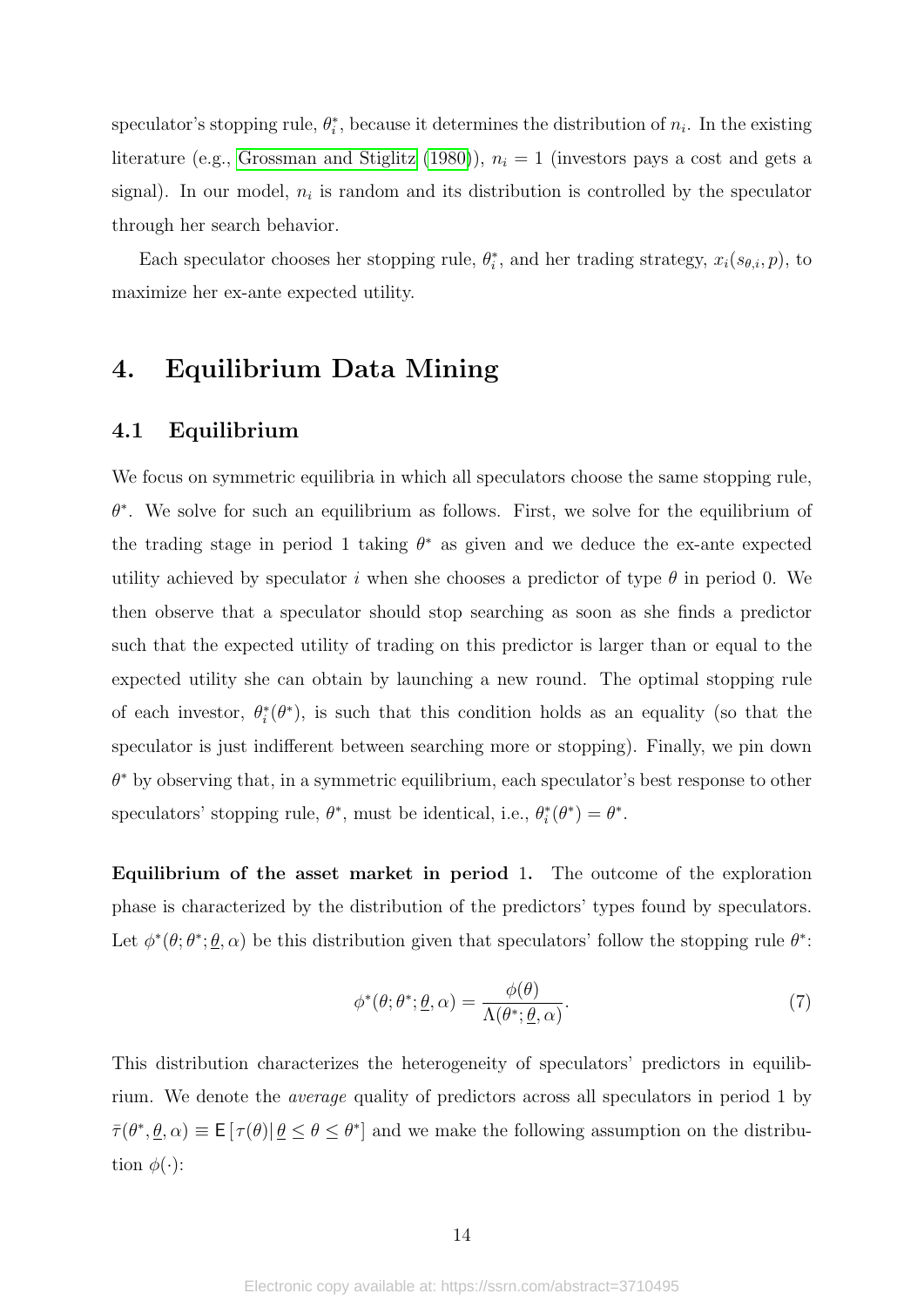**A.1:** The distribution of predictors' type,  $\phi(.)$ , is such that for all  $\theta^* > 0$ ,  $\bar{\tau}(\theta^*; 0, \alpha)$ exists.

This technical condition just guarantees that the equilibrium remains well defined even when  $\theta = 0$ <sup>[16](#page-15-0)</sup> Proposition [1](#page-15-1) provides the equilibrium of the asset market in period 1.

<span id="page-15-1"></span>Proposition 1. In period 1, the equilibrium trading strategy of a speculator with type *θ* is:

<span id="page-15-2"></span>
$$
x^*(s_\theta, p) = \frac{\mathsf{E}[\omega|s_\theta, p] - p}{\rho \mathsf{Var}[\omega|s_\theta, p]} = \frac{\tau(\theta)}{\rho \sigma^2} (\hat{s}_\theta - p), \tag{8}
$$

where  $\hat{s}_{\theta} = \omega + \tau(\theta)^{-1/2} \varepsilon_{\theta}$  and the equilibrium price of the asset is:

<span id="page-15-3"></span>
$$
p^* = \mathsf{E}[\omega | D(p)] = \lambda(\theta^*)\xi.
$$
\n(9)

where

<span id="page-15-4"></span>
$$
\xi = \omega + \rho \sigma^2 \bar{\tau} (\theta^*; \underline{\theta}, \alpha)^{-1} \eta, \quad \text{and} \quad \lambda (\theta^*) = \frac{\bar{\tau} (\theta^*; \underline{\theta}, \alpha)^2}{\bar{\tau} (\theta^*; \underline{\theta}, \alpha)^2 + \rho^2 \sigma^2 \nu^2}, \tag{10}
$$

This result extends Proposition 1.1 in Vives (1995) to the case in which speculators have signals of heterogenous precisions (determined by their *θ* in our model). The predictor  $s_{\theta}$  is informationally equivalent to the predictor  $\hat{s}_{\theta} = \omega + \tau(\theta)^{-1/2} \varepsilon_{\theta}$ . A speculator's optimal position in the asset is equal to the difference between  $\hat{s}_{\theta}$  and the price of the asset (her expected dollar return) scaled by a factor that increases with the quality of the predictor and decreases with the speculator's risk aversion. The scaling factor measures the speculator's aggressiveness in trading on her predictor. Speculators with predictors of higher quality trade more aggressively on their signal because they face less risk (their forecast of the asset payoff is more precise).

The total demand for the asset  $(D(p))$  aggregates speculators' orders and therefore reflects their information. Observing this demand is informationally equivalent to observing the signal  $\xi$ , whose informativeness increases with the average quality of speculators' predictors,  $\bar{\tau}(\theta^*; \underline{\theta}, \alpha)$ . Thus, the market maker can form a more precise forecast of the asset payoff and the asset price is therefore more informative when the average quality of speculators' predictors,  $\bar{\tau}(\theta^*; \underline{\theta}, \alpha)$ , is higher. Formally, let measure the informativeness

<span id="page-15-0"></span><sup>&</sup>lt;sup>16</sup>Indeed, for some distributions of predictors' type,  $\phi(.)$ ,  $\bar{\tau}(\theta^*;\underline{\theta},\alpha)$  can diverge because  $\tau(\theta)$  goes to infinity when  $\theta$  goes to zero. Assumption A.1 means that we exclude these distributions from our analysis.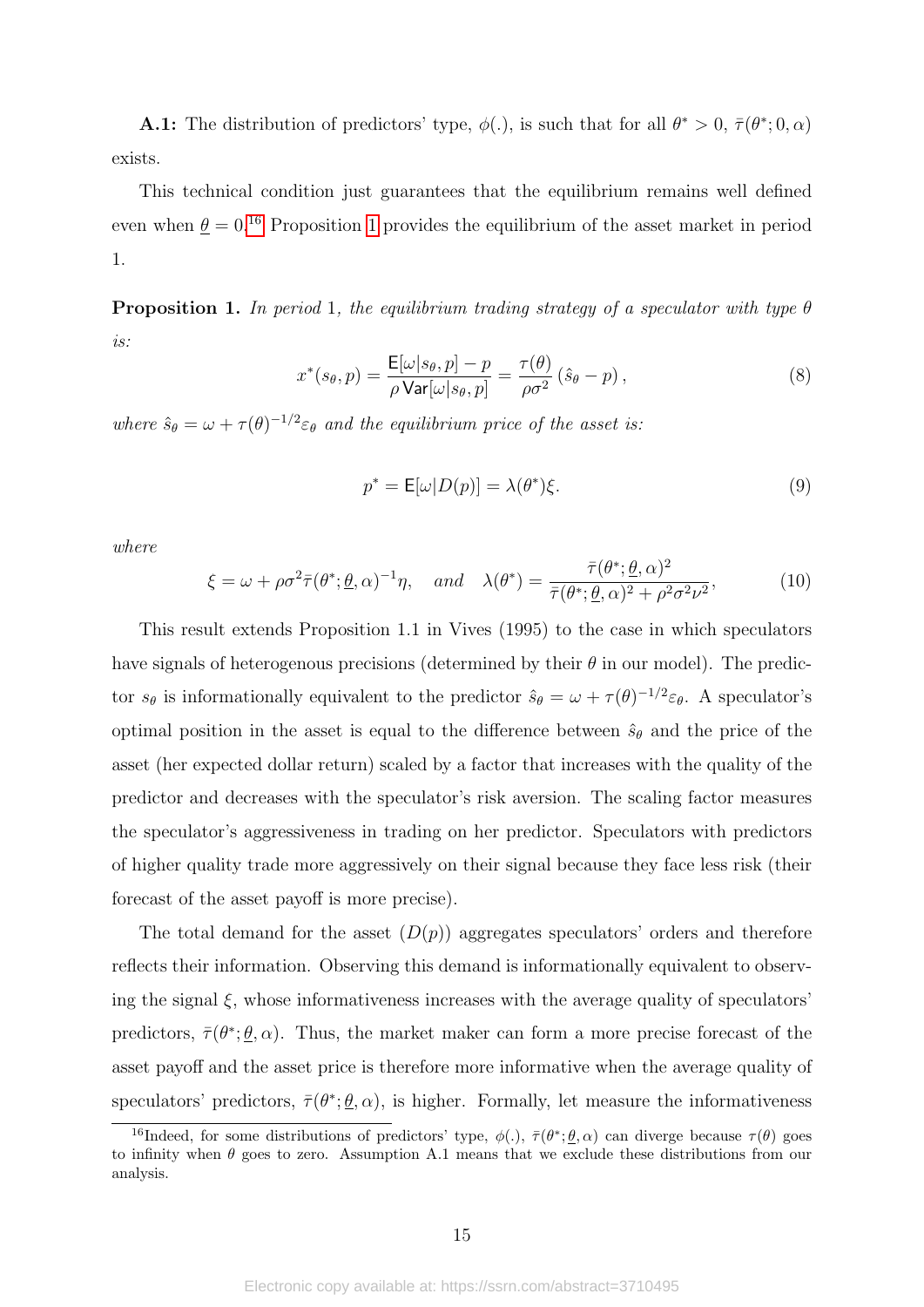of the asset price by  $\mathcal{I}(\theta^*; \underline{\theta}, \alpha) = \text{Var}[\omega | p^*]^{-1}$  as in [Grossman and Stiglitz](#page-36-3) [\(1980\)](#page-36-3). Using Proposition [1,](#page-15-1) we obtain:

<span id="page-16-3"></span>
$$
\mathcal{I}(\theta^*; \underline{\theta}, \alpha) = \tau_{\omega} + \frac{\bar{\tau}(\theta^*; \underline{\theta}, \alpha)^2 \tau_{\omega}^2}{\rho^2 \nu^2},
$$
\n(11)

where  $\tau_{\omega} = 1/\sigma^2$  is the precision of speculators' prior about the asset payoff. As expected, the asset price is more informative when the average quality of speculator's predictors increases. Thus, the informativeness of the asset price is inversely related to  $\theta^*$  because  $\bar{\tau}(\theta^*; \underline{\theta}, \alpha)$  decreases with  $\theta^*$ . Thus, *other things equal*, price informativeness is smaller when speculators chooses a less stringent stopping rule for the quality of the predictors on which they trade.

Equilibrium of the exploration phase. Using the characterization of the equilibrium of the asset market, we compute a speculator's expected utility from trading ex-ante, i.e., before observing the realization of her predictor and the equilibrium price, when her predictor has type  $\theta$  and other speculators follow the stopping rule  $\theta^*$ . We denote this ex-ante expected utility by  $g(\theta, \theta^*)$  and refer to it as the trading value of a predictor with type *θ*. Formally:

$$
g(\theta, \theta^*) \equiv \mathsf{E}\left[ -\exp(-\rho(x^*(s_{\theta}, p^*)(\omega - p^*)) \mid \theta_i = \theta \right]. \tag{12}
$$

<span id="page-16-1"></span>**Lemma 1.** In equilibrium, the trading value of a predictor with type  $\theta$  is:

<span id="page-16-2"></span>
$$
g(\theta, \theta^*) = -\left(1 + \frac{\text{Var}[E[\omega|s_{\theta}, p] - p]}{\text{Var}[\omega|s_{\theta}, p]}\right)^{-\frac{1}{2}} = -\left(1 + \frac{\tau(\theta)\tau_{\omega}}{\mathcal{I}(\theta^*; \underline{\theta}, \alpha)}\right)^{-\frac{1}{2}}.
$$
(13)

Thus, the trading value of a predictor increases with its quality and decreases with the informativeness of the asset price. Thus, it is inversely related to the average quality of predictors used by speculators. Hence, the value of a given predictor for a speculator depends on the search strategy followed by other speculators: It is smaller if other speculators are more demanding for the quality of their predictors (i.e., when  $\theta^*$  decreases).<sup>[17](#page-16-0)</sup>

Armed with Lemma [1,](#page-16-1) we can now derive a speculator's optimal stopping rule given that other speculators follow the stopping rule  $\theta^*$ . Let  $\hat{\theta}_i$  be an arbitrary stopping rule

<span id="page-16-0"></span><sup>&</sup>lt;sup>17</sup>This means that speculators' information acquisition strategies are substitutes in our model, as usual in models of information acquisition in finance.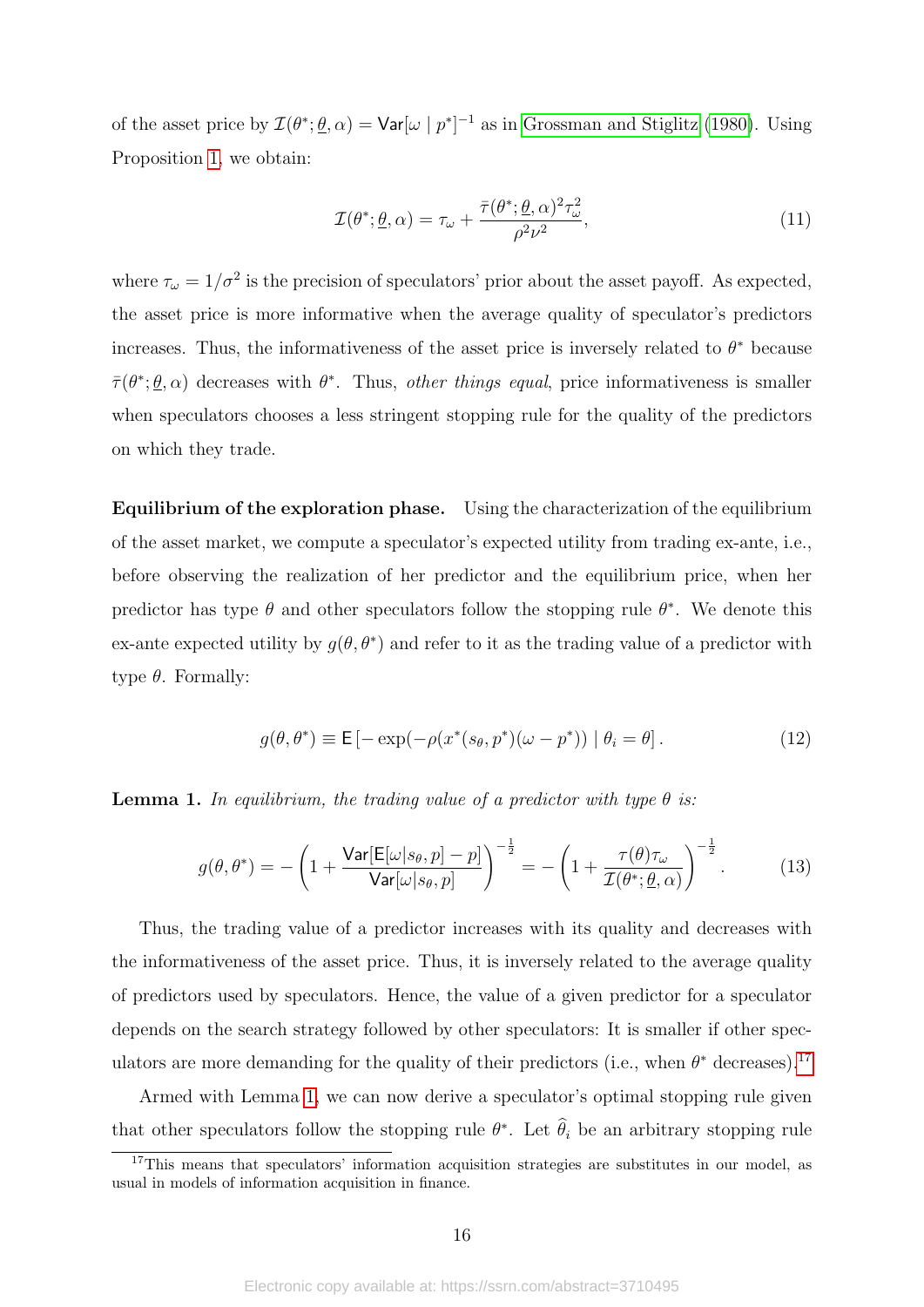for speculator *i*. The speculator's continuation utility (the expected utility of launching a new round of exploration) after turning down a predictor is:

<span id="page-17-0"></span>
$$
J(\hat{\theta}_i, \theta^*) = \exp(\rho c) \left( \Lambda(\hat{\theta}_i; \underline{\theta}, \alpha) \mathsf{E} \left[ g(\theta, \theta^*) \middle| \underline{\theta} \le \theta \le \hat{\theta}_i \right] + (1 - \Lambda(\hat{\theta}_i; \underline{\theta}, \alpha)) J(\hat{\theta}_i, \theta^*) \right) \tag{14}
$$

The first term  $(\exp(\rho c))$  in eq.[\(14\)](#page-17-0) is the expected utility cost of running an additional search. The second term is the likelihood that the next exploration is successful times the average trading value of a predictor conditional on the type of this predictor being satisficing (i.e., in  $[\underline{\theta}, \theta_i]$ ). Finally, the third term is the likelihood that the next exploration is unsuccessful time the speculator's continuation utility when she turns down a predictor. Solving eq.[\(14\)](#page-17-0) for  $J(\hat{\theta}_i, \theta^*)$ , we obtain:

<span id="page-17-1"></span>
$$
J(\hat{\theta}_i, \theta^*) = \underbrace{\left[\frac{\exp(\rho c)\Lambda(\hat{\theta}_i; \underline{\theta}, \alpha)}{1 - \exp(\rho c)(1 - \Lambda(\hat{\theta}_i; \underline{\theta}, \alpha))}\right]}_{\text{Expected Utility Cost from Exploration}} \times \underbrace{\mathsf{E}\left[g(\theta, \theta^*) | \underline{\theta} \le \theta \le \hat{\theta}_i\right]}_{\text{Expected Utility from Trading}} \tag{15}
$$

The continuation value of the speculator when she turns down a predictor does not depend on the outcomes of past explorations because these outcomes do not affect the speculator's opportunity set in future explorations. Thus,  $J(\hat{\theta}_i, \theta^*)$  is also the speculator's ex-ante expected utility before starting any exploration in period 0. As explained previously, it is the product of the expected utility cost from explorations and the expected utility from trading.

Now suppose that speculator *i* has obtained a predictor with quality *θ*. If the speculator stops exploring the data at this stage, her expected utility is  $g(\theta, \theta^*)$  (her cost of exploration to obtain this predictor is sunk). If instead the speculator decides to launch a new round of exploration, her expected utility is  $J(\hat{\theta}_i, \theta^*)$ . Thus, her optimal decision is to stop searching for a predictor if  $g(\theta, \theta^*) \geq J(\hat{\theta}_i, \theta^*)$  and to keep searching otherwise. As  $g(\theta, \theta^*)$  decreases with  $\theta$ , the optimal stopping rule of the speculator,  $\theta_i^*$ , is the value of  $\theta$  such that the speculator is just indifferent between these two options:

<span id="page-17-2"></span>
$$
g(\theta_i^*, \theta^*) = J(\theta_i^*, \theta^*). \tag{16}
$$

The solution to this equation,  $\theta_i^*(\theta^*) = \theta^*$ , is unique (see the proof of Proposition [2\)](#page-18-0). In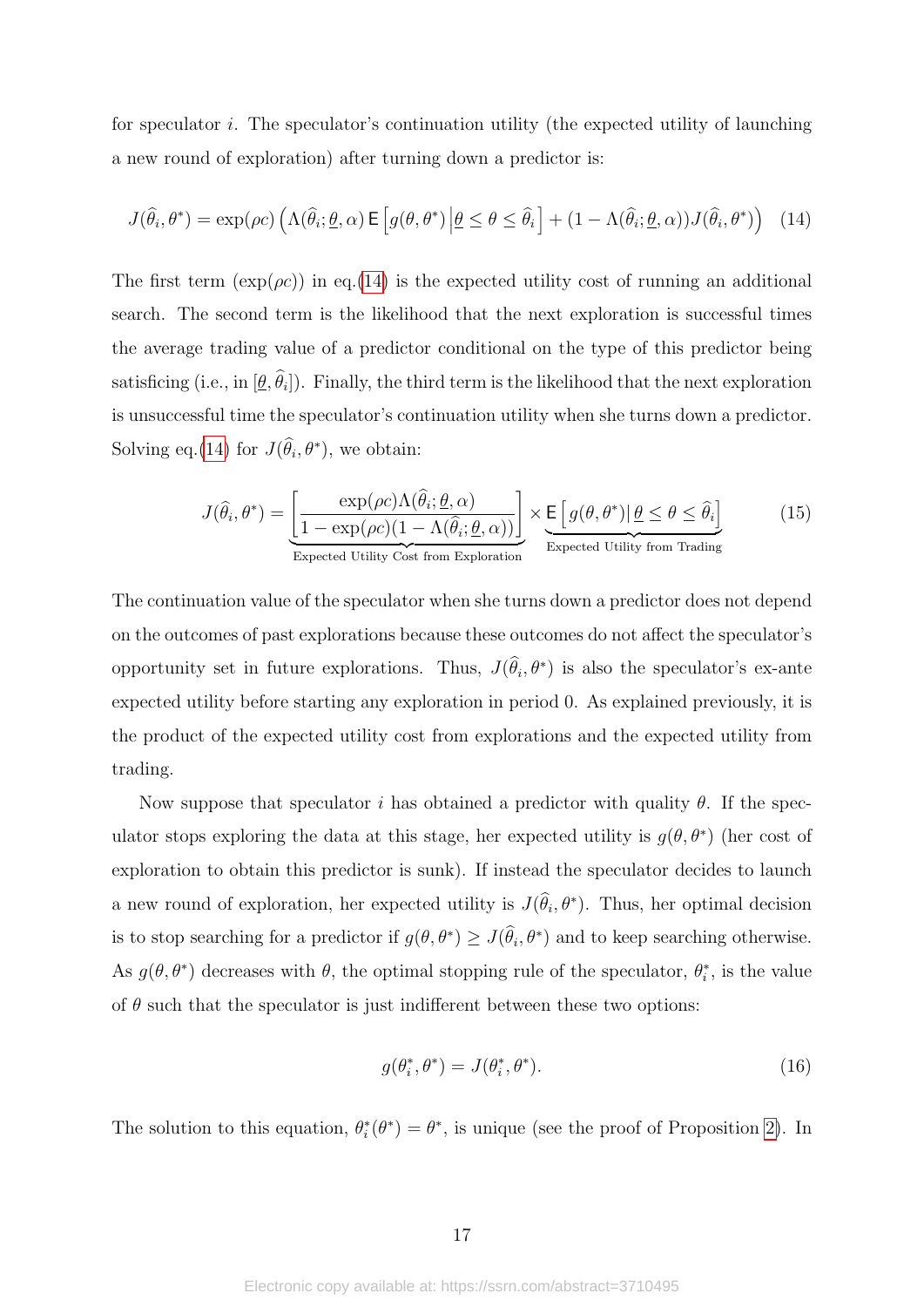a symmetric equilibrium, it must be that  $\theta_i^*(\theta^*) = \theta^*$ . We deduce that  $\theta^*$  solves:

$$
g(\theta^*, \theta^*) = J(\theta^*, \theta^*). \tag{17}
$$

Using the expression for  $J(.,\theta^*)$  in eq.[\(14\)](#page-17-0), we can equivalently rewrite this equilibrium condition as:

<span id="page-18-2"></span>
$$
F(\theta^*) = \exp(-\rho c),\tag{18}
$$

where:

<span id="page-18-3"></span>
$$
F(\theta^*) \equiv \alpha \int_{\underline{\theta}}^{\theta^*} r(\theta, \theta^*) \phi(\theta) d\theta + (1 - \Lambda(\theta^*; \underline{\theta}, \alpha)), \quad \text{for } \theta^* \in \left[\underline{\theta}, \frac{\pi}{2}\right],\tag{19}
$$

with

<span id="page-18-1"></span>
$$
r(\theta, \theta^*) \equiv \frac{g(\theta, \theta^*)}{g(\theta^*, \theta^*)} = \left(\frac{\tau(\theta^*)\tau_\omega + \mathcal{I}(\theta^*, \underline{\theta}, \alpha)}{\tau(\theta)\tau_\omega + \mathcal{I}(\theta^*, \underline{\theta}, \alpha)}\right)^{\frac{1}{2}},\tag{20}
$$

where the second equality in eq.  $(20)$  follows from eq.  $(13)$ . Observe that Assumption A.1 implies that  $F(\theta^*)$  is well defined even when  $\theta = 0$ . The next proposition shows that there is a unique interior solution (i.e.,  $\theta^* \in (\underline{\theta}, \frac{\pi}{2})$  $(\frac{\pi}{2})$  to the equilibrium condition [\(18\)](#page-18-2) when *c* is small enough.

<span id="page-18-0"></span>**Proposition 2.** There is a unique symmetric interior equilibrium of the exploration phase in which all speculators are active (i.e., a unique stopping rule such that  $\theta < \theta^* < \pi/2$ common to all speculators) if and only if  $F(\pi/2) < \exp(-\rho c) < 1$ .

When  $\exp(-\rho c) \leq F(\pi/2)$ , there is no symmetric interior equilibrium. However, in this case, one can build an equilibrium in which only a fraction of all speculators are active, i.e., search for a predictor and trade (provided that *c* is not too large of course). In this equilibrium, active speculators search for a predictor with a stopping rule equal to  $\theta^* = \pi/2$  while others remain completely inactive (do not search and do not trade). Moreover, the fraction of speculators who are active is such that all speculators are indifferent between being active or not. Henceforth,we focus on the case in which the equilibrium is interior (i.e.,  $F(\pi/2) < \exp(-\rho c) < 1$  because (i) we are interested in what happens when the cost of exploration becomes small and (ii) this shortens the exposition.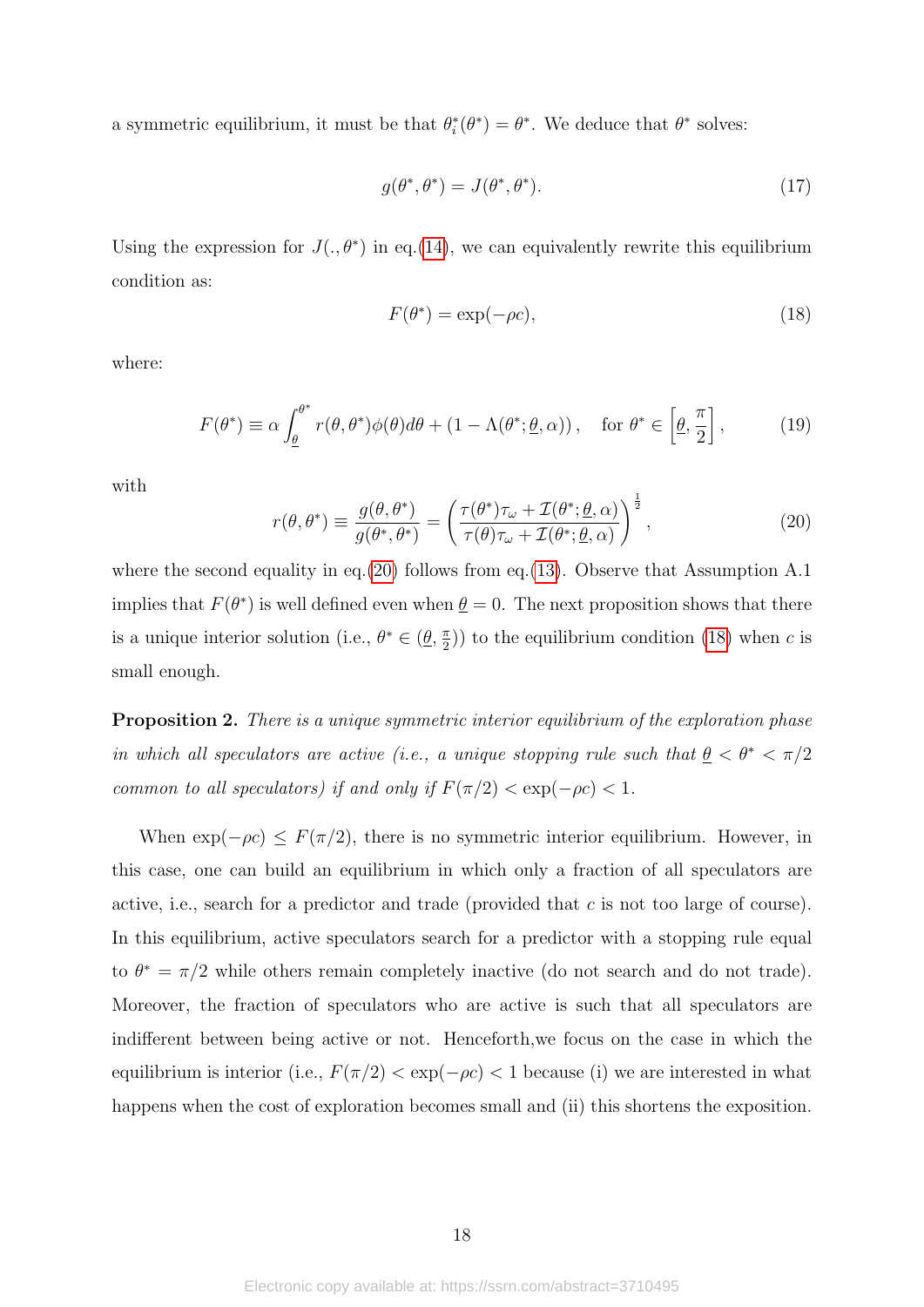# 4.2 Data abundance, computing power and optimal data mining.

We now analyze how data abundance (a decrease in  $\theta$  and/or  $\alpha$ ) and computing power (a decrease in *c*) affect the quality of the worst predictor on which speculators trade in equilibrium, i.e.,  $\tau(\theta^*)$ . This is important because this quality determines the range of predictors used in equilibrium and ultimately several equilibrum outcomes of interest (e.g., asset price informativeness).

<span id="page-19-1"></span>Proposition 3. A decrease in the cost of exploration, *c*, always reduces the stopping rule *θ* <sup>∗</sup> used by speculators in equilibrium (*∂θ*<sup>∗</sup>*/∂c >* 0). Thus, greater computing power raises the quality,  $\tau(\theta^*)$ , of the worst predictor used by speculators in equilibrium.

The economic mechanism for this finding is as follows. Holding  $\theta^*$  constant, a decrease in the per-exploration cost, *c*, directly reduces the expected utility cost of launching a new exploration after finding a predictor (the first term in bracket in eq.[\(15\)](#page-17-1)). Hence, it raises the value of searching for another predictor after finding one (i.e.,  $J(\theta^*, \theta^*)$ ). This direct effect induces speculators to be more demanding for the quality of their predictor and therefore works to decrease  $\theta^*$ . One indirect consequence of this behavior is that, on average, speculators trade more aggressively on their signal (the "competition effect") because their predictors are better on average and therefore they face less uncertainty on the asset payoff. As a result, price informativeness increases. This indirect effect reduces the expected utility from trading on a satisficing predictor (the second term in bracket in eq.[\(15\)](#page-17-1)) and therefore dampens the direct positive effect of a decrease in *c* on the value of searching for a better predictor after finding one. However, it is never strong enough to fully offset it.

We now consider the effect of data abundance on speculators' optimal stopping rule. Remember that data abundance has two consequences in the model: (i) it pushes back the data frontier by raising the quality of the best predictor and (ii) it increases the risk for speculators of using datasets which, after exploration, proves to be useless (the needle in the haystack problem).

#### <span id="page-19-0"></span>Proposition 4.

1. A decrease in the fraction of informative datasets, *α*, always increases speculators' stopping rule,  $\theta^*$ , in equilibrium  $(\partial \theta^*/\partial \alpha < 0)$ . Thus, the needle in the haystack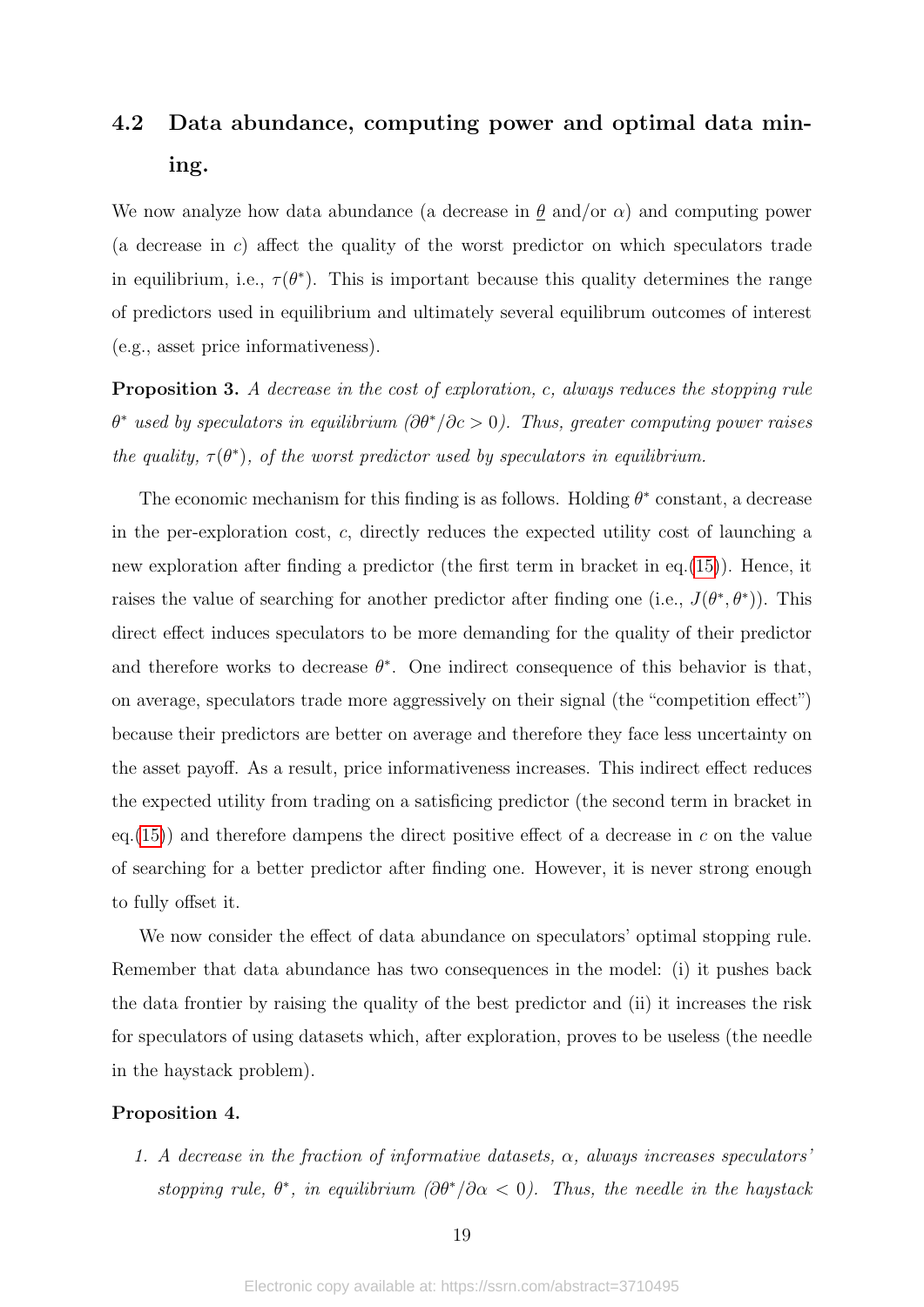problem reduces the quality,  $\tau(\theta^*)$ , of the worst predictor used by speculators in equilibrium.

2. The effect of a decrease in  $\underline{\theta}$  on speculators' stopping rule is ambiguous. However, when  $\theta$  is less than  $\theta^{tr}(c)$ , a decrease in  $\theta$  always increases speculators' stopping rule in equilibrium  $(\partial \theta^*/\partial \underline{\theta} < 0$  for  $\underline{\theta} < \underline{\theta}^{tr}(c)$ ) and reduces the quality,  $\tau(\theta^*)$ , of the worst predictor used by speculators in equilibrium.

When the needle in the haystack problem becomes more acute, speculators become less demanding for the quality of their predictors. Intuitively, a drop in  $\alpha$  increases the expected utility cost of launching a new exploration after finding a predictor (the first term in bracket in eq.[\(15\)](#page-17-1)) because it reduces the likelihood of finding a predictor in a given exploration  $(\Lambda)$ . Thus, after turning down a predictor, speculators expect to go through a larger number of explorations rounds before finding a satisficing predictor, which increases their total cost of search. This direct effect induces speculators to be less demanding for the quality of their predictor and therefore works to increase  $\theta^*$  (reduce  $\tau(\theta^*)$ ). Indirectly, this behavior reduces asset price informativeness and therefore raises the expected utility from trading on a satisficing predictor (the second term in bracket in eq.[\(15\)](#page-17-1)), which alleviates the direct negative effect of a decrease in  $\alpha$  on the value of searching for a better predictor after finding one. However, this indirect effect is never strong enough to fully offset the direct effect. In sum, qualitatively, the effect of a drop in  $\alpha$  is similar to that of an increase in the per exploration cost.<sup>[18](#page-20-0)</sup>

The effect of pushing back the data frontier on speculators' stopping rule is more complex. Counterintuitively, it can lead speculators to trade on predictors of worse quality, even though the quality of the best predictor increases. The reason is as follows. On the one hand, pushing back the data frontier increases the chance of finding a satisficing predictor holding the search strategy,  $\theta^*$  constant  $(\Lambda(\theta^*; \underline{\theta}, \alpha))$  increases when  $\underline{\theta}$  goes down). This effect reduce the expected number of rounds required to find a predictor and therefore reduces the expected utility cost of searching for a new predictor after rejecting one. Therefore, it increases the continuation value of searching for a predictor (see eq.[\(15\)](#page-17-1).

<span id="page-20-0"></span> $18$ Given this, one might be tempted to capture the needle in the haystack effect by just considering the effect of increasing *c* (on the ground that it becomes more costly to find good datasets). But this approach is inconsistent with the argument that progress in information technology has reduced information processing costs. This point illustrates the importance of having separate parameters to capture the effects of (i) greater information processing power (a decrease in *c* in our model) on the one hand and (ii) data abundance on the other hand.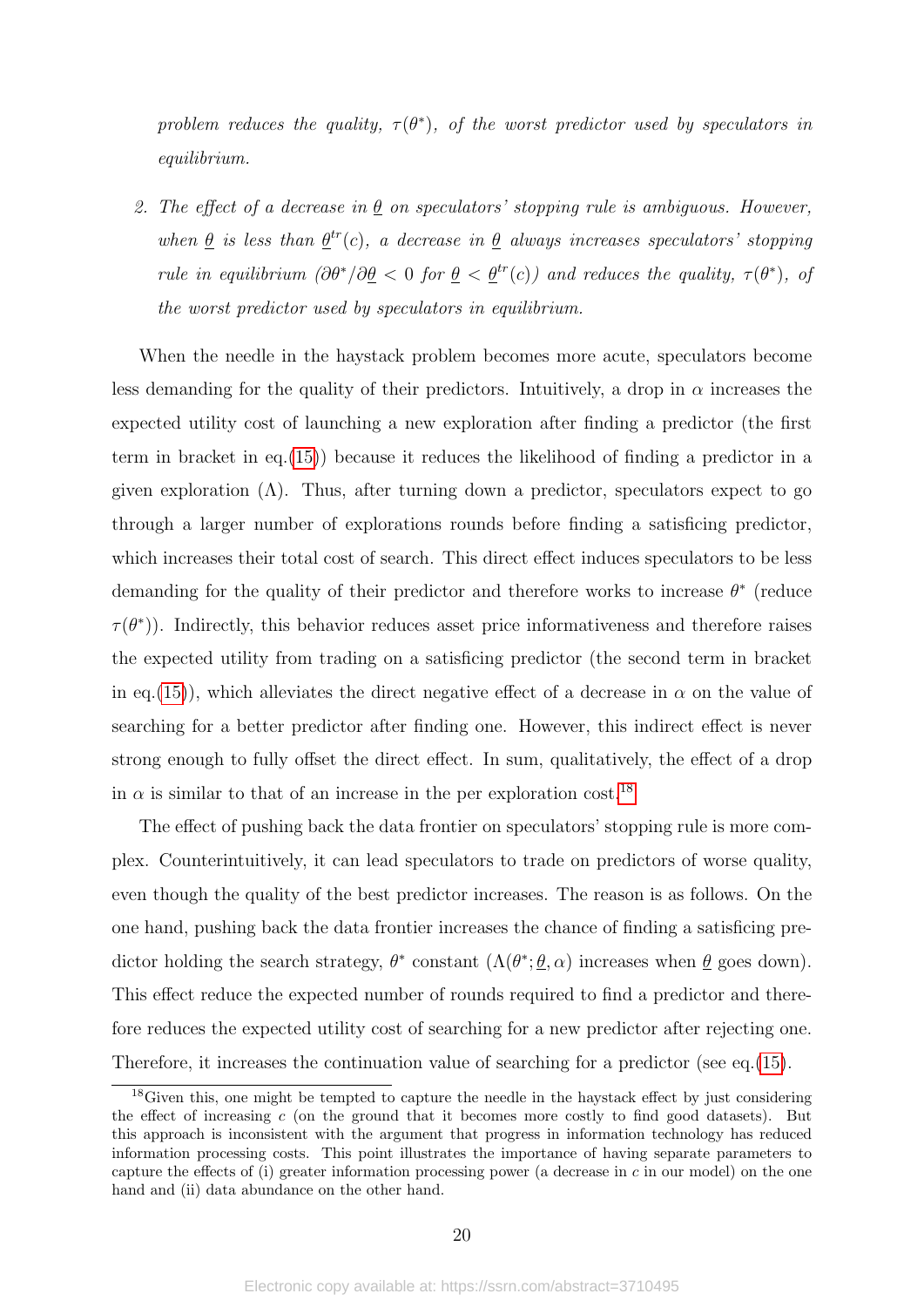On the other hand, a push back of the data frontier affects the expected utility from trading for two reasons. First, it gives the possibility to obtain more informative predictors than those existing before ("the hidden gold nugget effect"), which raises the expected utility from trading on a satisficing predictor. Second, it increases price informativeness (other things equal,  $\mathcal{I}(\theta^*; \underline{\theta}, \alpha)$  increases when  $\underline{\theta}$  decreases) because speculators who obtain the most informative predictors trade even more aggressively than before the change in the data frontier. As a result, speculators' aggregate demand and therefore the asset price are more informative, which reduces the value of being informed ("the competition effect"). This effect reduces the expected utility from trading on a satisficing predictor. Thus, the sign of a change in the data frontier (holding  $\theta^*$  constant) on the expected utility from trading is ambiguous.

To analyze this more formally, we differentiate the expected utility from trading,  $E[g(\theta, \theta^*) | \underline{\theta} \leq \theta \leq \theta^*]$ , with respect to  $\underline{\theta}$  (holding  $\theta^*$  constant):

$$
\frac{\partial E[g(\theta, \theta^*)] \underline{\theta} \le \theta \le \theta^*]}{\partial \underline{\theta}}
$$
\n
$$
= \frac{\alpha \phi(\underline{\theta})}{\Lambda(\theta^*; \underline{\theta}, \alpha)} \left[ E[g(\theta, \theta^*)] \underline{\theta} \le \theta \le \theta^*] - g(\underline{\theta}, \theta^*) + \underbrace{\int_{\underline{\theta}}^{\theta^*} \frac{\partial g(\theta, \theta^*)}{\partial \underline{\theta}} \phi(\theta) d\theta}_{\text{Competition Effect}; > 0} \right] \tag{21}
$$

When  $\theta$  becomes small enough, the competition effect dominates the hidden gold nugget effect and the expected utility from trading on a satisficing predictor drops. The second part of Proposition [4](#page-19-0) shows that there is always a sufficiently low value of  $\theta$  such that this drop more offsets the reduction in the expected utility cost of finding a predictor. When this happens, pushing back the frontier further reduces the continuation value of exploration. Hence, speculators choose a less stringent stopping rule in equilibrium and some optimally choose to trade on less informative predictors  $(\tau(\theta^*))$  decreases).

We illustrate Proposition [4](#page-19-0) by considering two particular specifications of the distribution for  $\theta$ . In specification 1, we assume that  $\phi(\theta) = 3 \cos(\theta) \sin^2(\theta)$  while in specification 2 we assume that  $\phi(\theta) = 5 \cos(\theta) \sin^4(\theta)$ . These specifications are convenient because they enable us to compute all variables of interest in closed forms (see Section [4](#page-14-0) in the internet appendix). In the second specification, the distribution of  $\theta$  has a much fatter right-tail in the first case (see Section [4](#page-14-0) in the internet appendix).<sup>[19](#page-21-0)</sup> Figure [2](#page-22-0) below shows the effect

<span id="page-21-0"></span><sup>19</sup>Assumption A.1 is satisfied in both examples.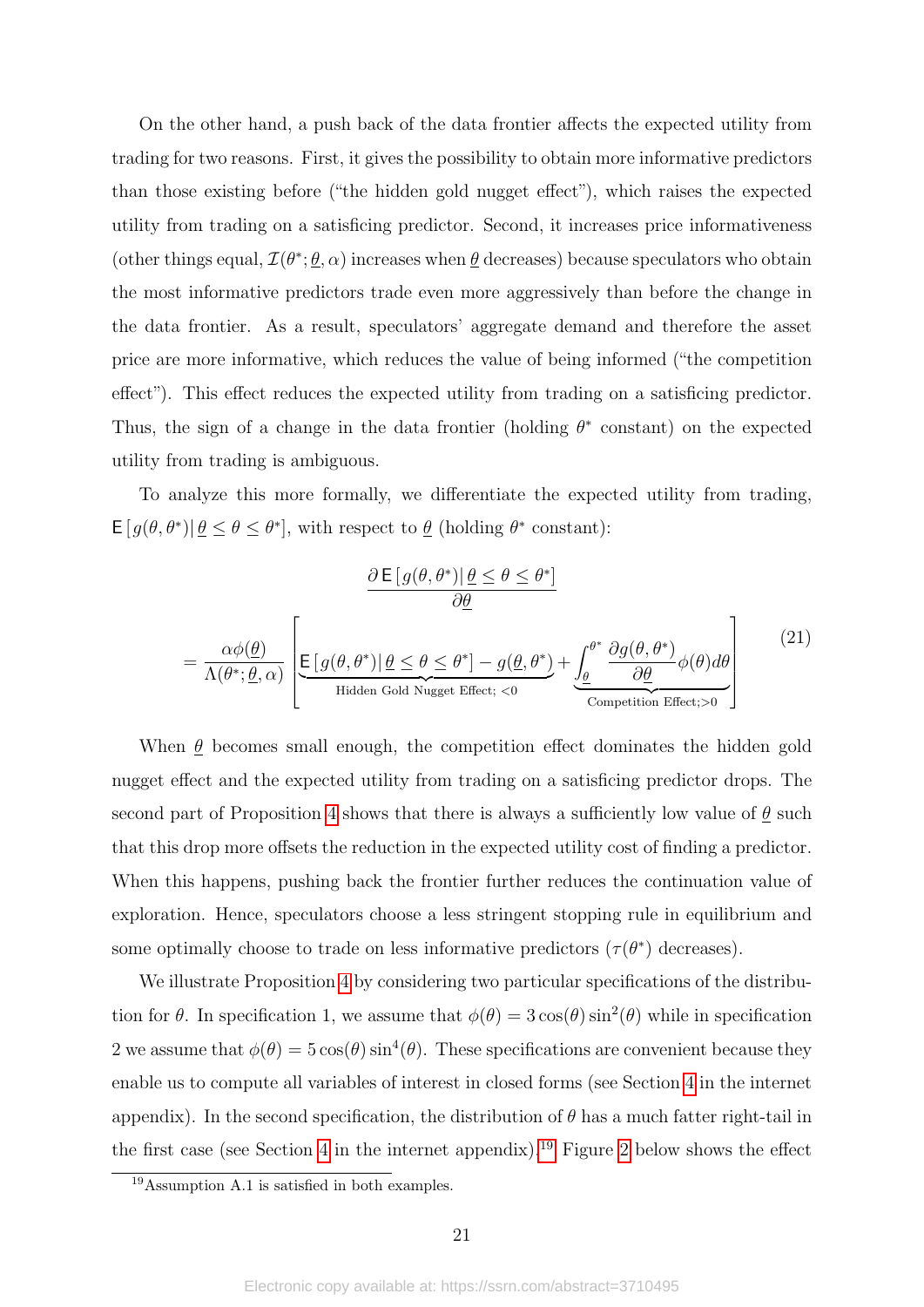of a change in the exploration cost  $(c)$  and the data frontier  $(\underline{\theta})$  on the equilibrium value of  $\theta^*$ . In either case, as implied by Proposition [4,](#page-19-0) a push back of the data frontier initially raises the quality of the worst predictor used by speculators in equilibrium (reduces  $\theta^*$ ) but, eventually, at some point this effect is reversed.

<span id="page-22-0"></span>

Figure 2: The left hand-side graphs plot the equilibrium search threshold,  $\theta^*$ , as a function of the search cost, *c* (other parameter values are  $\theta = \pi/8$ ,  $\rho = \sigma^2 = \nu^2 = 1$ ). The right hand-side graphs plot the equilibrium search threshold,  $\theta^*$ , as a function of the data frontier,  $\theta$  (other parameter values are  $c = 0.03$ ,  $\rho = \sigma^2 = \nu^2 = 1$ ). In the two upper graphs, we assume that  $\phi(\theta) = 3 \cos(\theta) \sin^2(\theta)$  (Case 1) while in the two lower graphs we assume that  $\phi(\theta) = 5 \cos(\theta) \sin^4(\theta)$  (Case 2).

<span id="page-22-1"></span>Proposition 5. In equilibrium, the quality of the worst predictor used in equilibrium,  $\tau(\theta^*)$ , increases with the volume of noise trading,  $\nu^2$ , or the volatility of the asset payoff,  $\sigma^2$ .

An increase in the volume of noise trading reduces the informativeness of the equilibrium price. This effect raises the expected value of trading, holding the search policy,  $\theta^*$ , constant. Thus, the continuation value from searching increases and speculators become therefore more demanding for their predictors  $(\theta^*$  decreases). The intuition for the effect of the volatility of the asset is identical.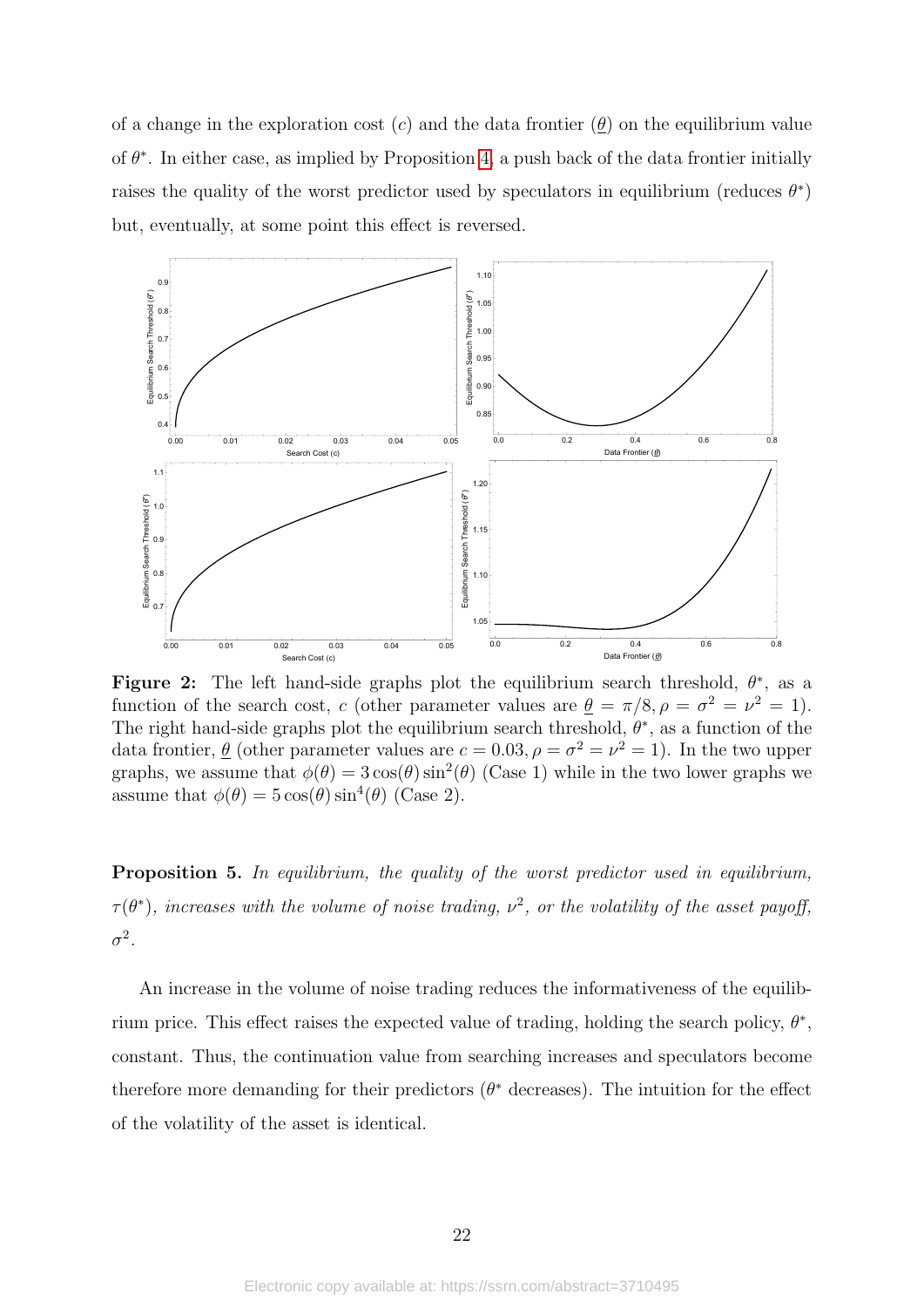## 5. Testable Implications

## <span id="page-23-3"></span>5.1 Data Abundance, Computing Power, and Managerial Skills

As explained in the previous section, the model has implications for the effects of data abundance and computing power on the distribution of the quality of predictors used by speculators in equilibrium, in particular the lower bound of this distribution  $\tau(\theta^*)$ . To test these implications, one can use data on active funds' holdings and their returns on these holdings (e.g., as in [Kacperczyk et al.](#page-37-13) [\(2016\)](#page-37-13)) and regress the position of each fund (speculator) in a given asset  $(x_i(s_\theta, p^*)$  in the model), at a given point in time on their return on this position  $((\omega - p^*)$  in the model). In the model, the coefficient of this regression, *βθ*, is:

<span id="page-23-1"></span>
$$
\beta_{\theta} = \frac{\text{Cov}(x(s_{\theta}, p^*), \omega - p^*)}{\text{Var}[\omega - p^*]} = \frac{\tau(\theta)}{\rho},\tag{22}
$$

where the last equality follows from Proposition [1.](#page-15-1) Intuitively,  $\beta_{\theta}$  is a measure of a speculator's stock picking ability or investment "skills".<sup>[20](#page-23-0)</sup> Equation  $(22)$  shows that, holding risk aversion constant, a ranking of speculators based on their stock picking ability (measured by  $\beta_{\theta}$ ) is identical to a ranking based on the (unobservable) quality of their predictors,  $\tau(\theta)$ . This is intuitive: Speculators with better predictors should display a better stock picking ability.

Thus, one could test the implications of Propositions [3](#page-19-1) and [4](#page-19-0) by ranking speculators (e.g., quantitative asset managers) based on their stock picking ability (measured by *β*s) and test whether shocks to computing power or data abundance have the effects predicted by Propositions [3](#page-19-1) and  $4^{21}$  $4^{21}$  $4^{21}$  For instance, one could test whether positive shocks to computing power increase the stock picking ability (measured by *β*) of the funds with the lowest  $\beta s'$  (say in the lowest decile) while positive shocks to data abundance (e.g., the availability of new alternative data as in [Zhu](#page-37-6) [\(2019\)](#page-37-6)) have the opposite effect (even though they may increase the stock picking ability of the best performing funds). One

<span id="page-23-0"></span><sup>&</sup>lt;sup>20</sup>[Kacperczyk et al.](#page-37-13) [\(2016\)](#page-37-13) measure mutual funds' stock picking ability in a similar way. See Section 2.1 in their paper.

<span id="page-23-2"></span><sup>21</sup>Alternatively, one could proceed as in [Kacperczyk and Seru](#page-37-8) [\(2007\)](#page-37-8) to measure asset managers' investment skills and rank these. Specifically, [Kacperczyk and Seru](#page-37-8) [\(2007\)](#page-37-8) measures the precision of asset managers' signals (their "skill") by the sensitivity of their holdings to public information. The higher is this sensitivity, the lower is the precision of a manager's private signals. This would also be the case in a simple extension of our model in which speculators receive a public signal at date 1 in addition to their private signal  $s_{\theta}$ .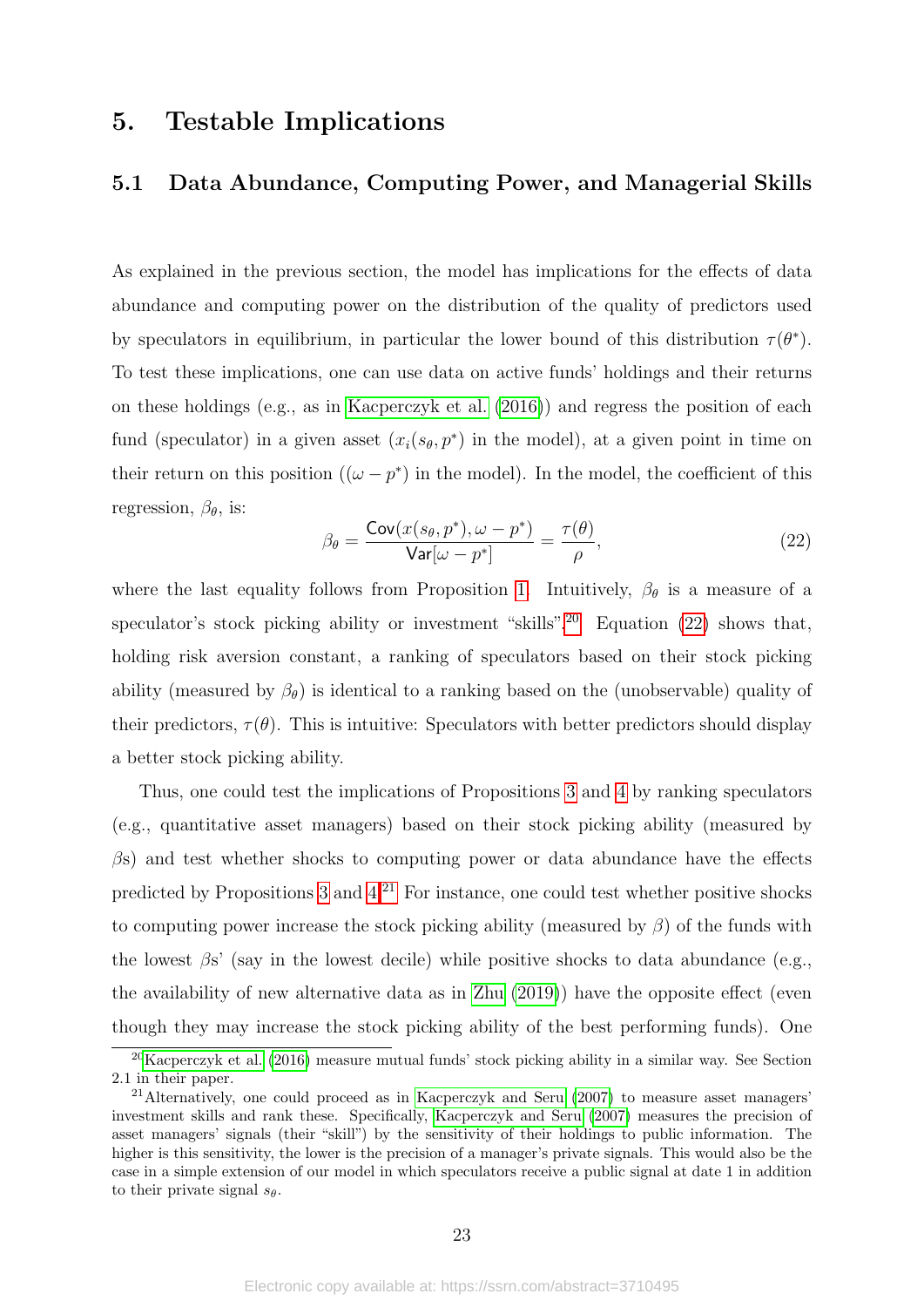could also test whether the difference between the stock picking ability of speculators with the lowest and highest ability is reduced in periods of heightened fundamental volatility or noise trading, as implied by Proposition [5.](#page-22-1)

[Kacperczyk and Seru](#page-37-8) [\(2007\)](#page-37-8) (and others) find that there is considerable heterogeneity in asset managers' skills (see their Table I). Our model suggests that one source of heterogeneity might be managers' luck in their search for a predictor, rather than differences in innate abilities to find investment ideas or effort. Indeed, in our model, all speculators are ex-ante identical and choose the same effort in terms of search in the sense that their stopping rule (and therefore expected total cost of search) is identical. Yet, they end up trading on predictors of different qualities because the outcome of the search process is random. This implies in particular that a speculator might end up paying a large total search cost  $(n_i c)$  and yet appear as having low skills (trading on a signal of poor quality).

# <span id="page-24-0"></span>5.2 Data Abundance, Computing Power, and Asset Price Informativeness

Progress in information technologies have improved investors' ability to forecast asset payoffs in two ways. On the one hand, these technologies reduce the cost of filtering out noise from raw data (e.g., greater computing power enables asset managers to use powerful statistical techniques, such as deep neural networks, to form their forecasts). On the other hand, they allow to collect and store increasing volume of data. Propositions [6](#page-24-1) and [7](#page-24-2) show that these two different distinct dimensions of technological progress do not affect asset price informativeness in the same way.

<span id="page-24-1"></span>Proposition 6. In equilibrium, an increase in computing power (a decrease in *c*) raises the average quality of speculators' predictors and therefore price informativeness.

Greater computing power induces speculators to be more demanding for the quality of their predictors (to put more effort in the search of good predictors) because it reduces the cost of exploring new data to obtain a predictor (see Proposition [3\)](#page-19-1). Thus, speculators obtain signals of higher quality on average. Hence, on average, they trade more aggressively on their signals, their aggregate demand for an asset becomes more informative and, for this reason, price informativeness increases (see eq.  $(11)$ ).

### <span id="page-24-2"></span>Proposition 7.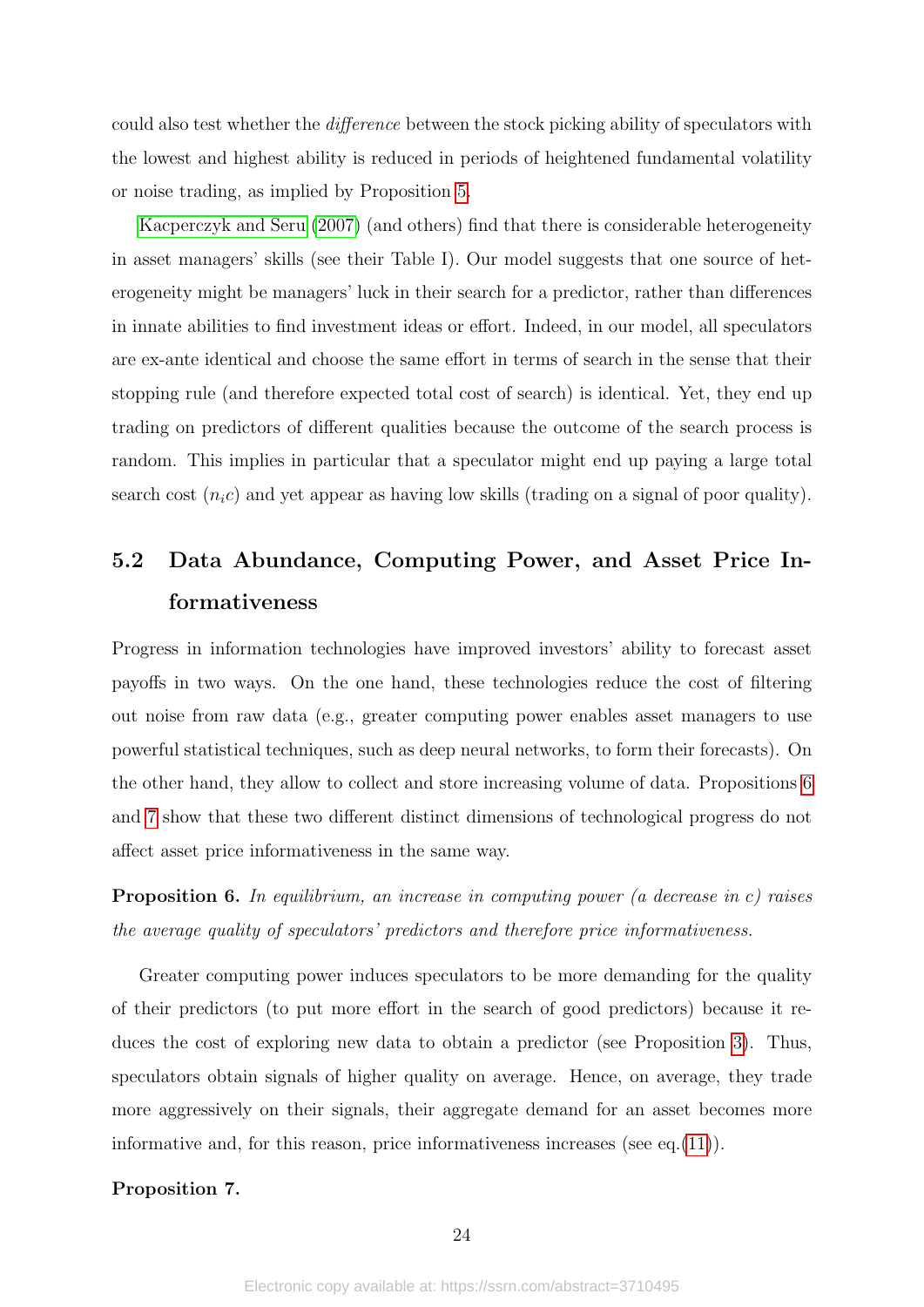- 1. In equilibrium, an improvement in the quality of the most informative predictor (a decrease in  $\underline{\theta}$ ) raises the average quality of speculators' predictors and therefore price informativeness.
- 2. In equilibrium, a decrease in the proportion of informative datasets (a decrease in  $\alpha$ ) reduces the average quality of speculators' predictors and therefore price informativeness.

Thus the effect of data abundance on price informativeness is ambiguous. Holding *α* constant, data abundance (a decrease in *θ*) improves asset price informativeness, even when it induces speculators to be less demanding for the quality of their predictors (i.e., when a decrease in  $\underline{\theta}$  reduces  $\tau(\theta^*)$ ; see Proposition [4\)](#page-19-0). The reason is that the negative effect of the drop in the quality of the worst predictor used in equilibrium (if it happens) on the average quality of speculators' signals is never sufficient to offset the positive effect of the improvement in the quality of the best predictor in equilibrium. As a result, a push back of the data frontier raises the average quality of predictors and speculators' average trading aggressiveness. In contrast, holding  $\theta$  constant, data abundance (a decrease in  $\alpha$ ) leads speculators to be less demanding for the quality of their predictors. As a result, the average quality of predictors drops, speculators' aggregate demand is less informative and therefore price informativeness drops.

In reality, data abundance is likely to both push back the data frontier (reduce *θ*) and exacerbate the needle in the haystack problem (reduce  $\alpha$ ). As a result, the net effect of data abundance on the long run evolution of asset price informativeness is ambiguous. Figure [3](#page-26-0) illustrates this point with a numerical example in which we assume that *α* increases with  $\theta$  (specifically, we assume that  $\alpha = \min\{1, 0.32 + 0.8 \times \theta\}$ ). Thus, data abundance (a drop in  $\theta$ ) generates both an increase in the quality of the best predictor and a needle in the haystack problem. As shown by Figure [3,](#page-26-0) when these two dimensions of data abundance operate jointly, price informativeness initially rises with data abundance (starting from a large  $\theta$ ) until it reaches a peak after which it decreases. The reason is that when  $\theta$  becomes small, both dimensions of data abundance induce speculators to be less demanding for the quality of their predictors (see Proposition [4\)](#page-19-0), which eventually impairs price informativeness.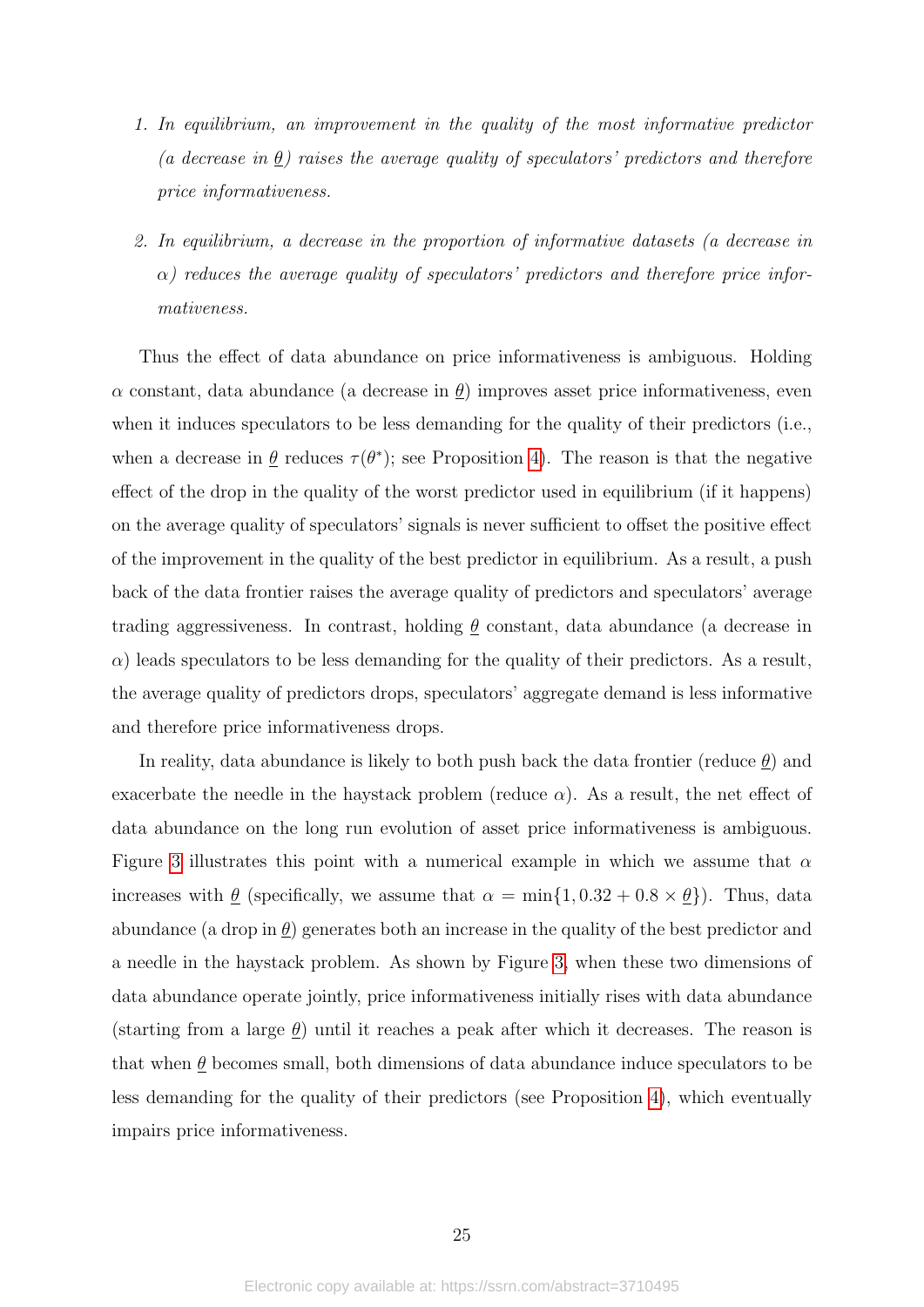<span id="page-26-0"></span>

**Figure 3:** This graph shows the evolution of price informativeness in equilibrium,  $\mathcal{I}(\theta^*, \underline{\theta})$ as a function of the data frontier,  $\underline{\theta}$  when  $\phi(\theta) = 3\cos(\theta)\sin^2(\theta)$  and  $\alpha = \min\{1, 0.32 + \theta\}$ 0.8  $*\underline{\theta}$ . Other parameter values,  $c = 0.03, \rho = 1, \sigma^2 = 1, \nu^2 = 1$ .

Interestingly, consistent with these implications, empirical findings regarding the effect of progress in information technologies on price informativeness are ambiguous. For instance, [Bai et al.](#page-36-13) [\(2016\)](#page-36-13) find that the price stocks in the S&P500 has become more informative since the 60s while [Farboodi et al.](#page-36-14) [\(2019\)](#page-36-14) find the opposite patterns for all stocks, except for large growth stocks. Using controlled experiments, [Zhu](#page-37-6) [\(2019\)](#page-37-6) finds that the availability of alternative data (satellite images and consumer transactions data) improves stock price informativeness while [Goldstein et al.](#page-36-15) [\(2020\)](#page-36-15) find a drop in the sensitivity of corporate investment to stock prices after the digitization of firms' regulatory filings, which they explain by a decline in the production of private information. Our results suggests that designing tests that only vary computing power holding data abundance constant or vice versa would help to make progress in understanding why information technologies matter for asset price informativeness.

## 5.3 Data abundance, Computing Power and Trading Profits

In this section, we analyze how data abundance and computing power affects the distribution of trading profits for speculators. In equilibrium, the total trading profit ("excess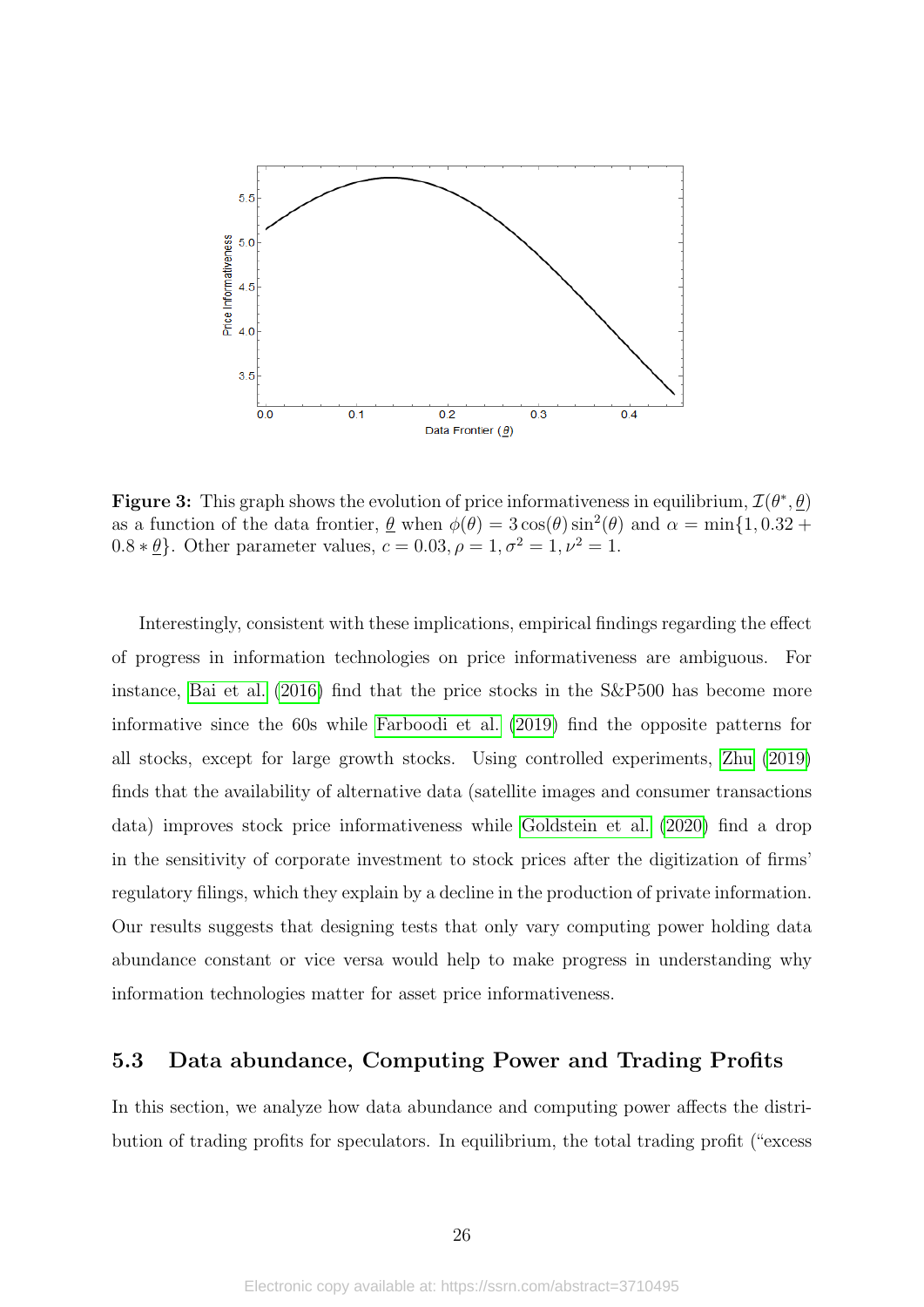return"),  $\pi(s_\theta)$ , of a speculator with type  $\theta$  on his position in the risky asset is:

$$
\pi(s_{\theta}) = x^*(s_{\theta}, p^*) \times (\omega - p^*),\tag{23}
$$

where  $x^*(s_{\theta}, p^*)$  and  $p^*$  are given by eq.[\(8\)](#page-15-2) and eq.[\(9\)](#page-15-3), respectively. Using eq.(8), we deduce that:

<span id="page-27-2"></span>
$$
x^*(s_\theta, p^*) = \frac{1}{\rho \sigma^2} \left( \tau(\theta)(\omega - p^*) + \tau(\theta)^{1/2} \varepsilon_\theta \right).
$$
 (24)

Thus, the *expected* trading profit of a speculator with type  $\theta$  is:

$$
\bar{\pi}(\theta) = \mathsf{E}[\pi(s_{\theta})|\theta] = \frac{\tau(\theta)}{\rho\sigma^2} \mathsf{Var}[\omega - p^* | \theta] = \frac{\tau(\theta)}{\rho\sigma^2 \mathcal{I}(\theta^*, \theta)}.
$$
\n(25)

It follows that the unconditional expected trading profit of all speculators (the average trading profit across all speculators) is:

<span id="page-27-0"></span>
$$
\mathsf{E}[\bar{\pi}(\theta)] = \frac{\bar{\tau}(\theta^*; \underline{\theta}, \alpha)}{\rho \sigma^2 \mathcal{I}(\theta^*, \underline{\theta})} = \frac{1}{\rho \sigma^2} \left( \frac{\tau_{\omega}}{\bar{\tau}(\theta^*; \underline{\theta}, \alpha)} + \frac{\bar{\tau}(\theta^*; \underline{\theta}, \alpha)}{\rho^2 \nu^2} \right)^{-1},\tag{26}
$$

and the variance of trading profits for speculators (the dispersion of trading profits across all speculators) is:

<span id="page-27-1"></span>
$$
\mathsf{Var}[\pi(\theta)] = \frac{\mathsf{Var}[\tau(\theta) \mid \underline{\theta} < \theta < \theta^*]}{\sigma^4 \rho^2 \mathcal{I}^2(\theta^*, \underline{\theta})}.\tag{27}
$$

Empirically,  $E[\pi(\theta)]$  and  $Var[\pi(\theta)]$  could be measured by the cross-sectional mean and variance of trading profits of active funds (for instance in a given quarter).

An increase in the average quality of predictors  $(\bar{\tau}(\theta^*; \underline{\theta}, \alpha))$  has an ambiguous effect on speculators' expected profit. On the one hand, this increase improves speculators's stock picking ability (see Section [5.1\)](#page-23-3). On the other hand, it increases asset price informativeness because it makes speculators' aggregate demand more informative. As shown by eq.[\(26\)](#page-27-0), the first effect raises speculators' expected profit while the second reduces it. Using eq.[\(26\)](#page-27-0), it is easily shown that the first effect dominates if and only if  $\bar{\tau}(\theta^*; \underline{\theta}, \alpha) \leq \tau_{\omega} \rho^2 \nu^2$ . Thus, speculators' average expected profit reaches its maximum for  $\bar{\tau}(\theta^*(\underline{\theta}, c, \alpha), \underline{\theta}, \alpha) = \tau_{\omega} \rho^2 \nu^2$  if there are values of  $(\underline{\theta}, c, \alpha)$  for which this equality holds (we write  $\theta^*$  as a function of  $\underline{\theta},c,\alpha$  to emphasize that it depends on the value of these parameters). We deduce the following result.

<span id="page-27-3"></span>**Proposition 8.** Suppose  $\underline{\theta} > \tau_{\omega} \rho^2 \nu^2$ .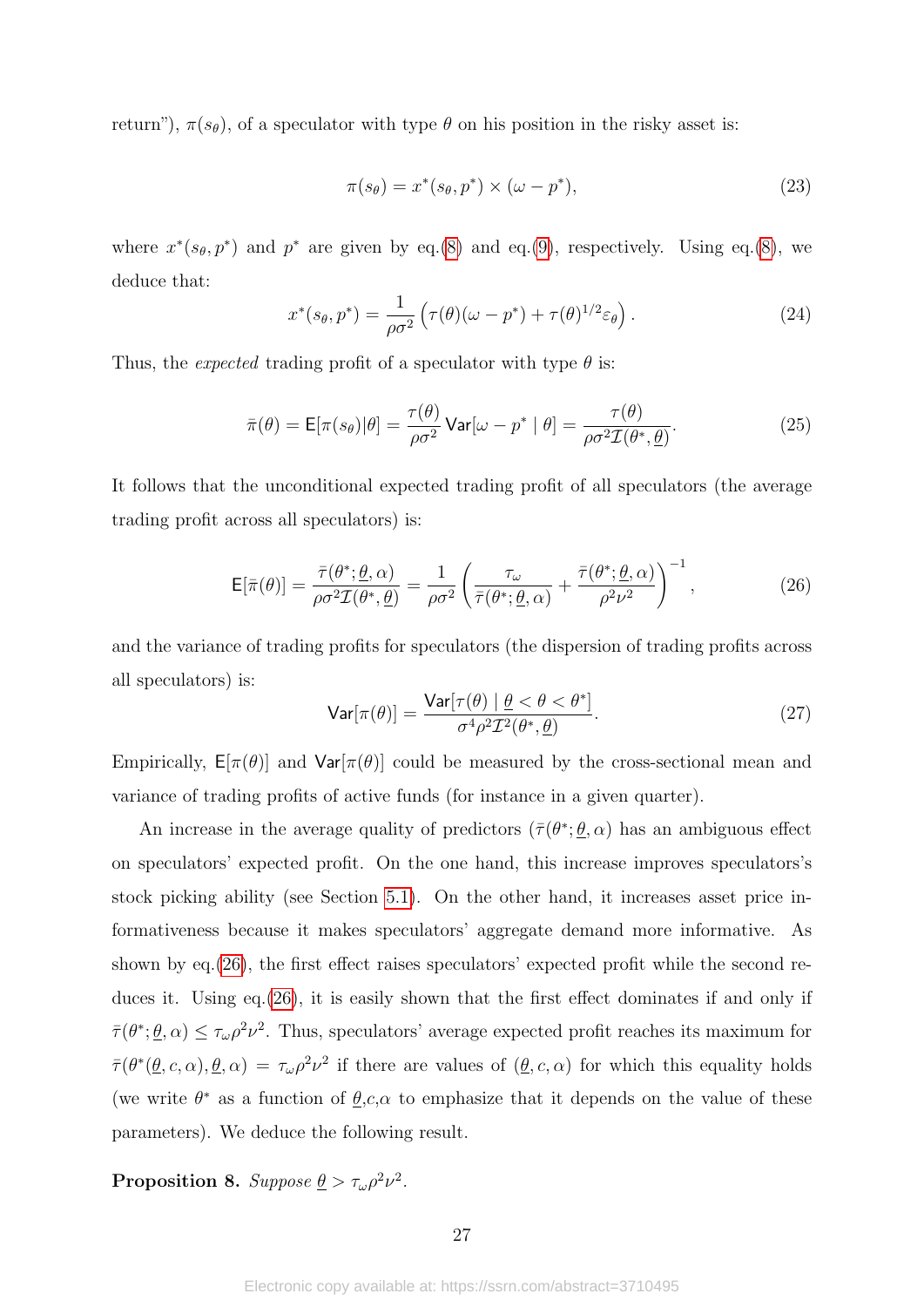- 1. If  $\bar{\tau}(\theta^*(\theta,0,\alpha),\theta,\alpha) > \tau_\omega \rho^2 \nu^2$  then speculators' expected profit is a hump shaped function of *c*, which reaches its maximum for  $c = \hat{c}$  (characterized in the proof of the proposition). Otherwise, speculators' expected profit decreases with *c* and reaches its maximum for  $c = 0$
- 2. If  $\bar{\tau}(\theta^*(0, c, \alpha), 0, \alpha) > \tau_{\omega} \rho^2 \nu^2$  then speculators' expected profit is a hump shaped function of  $\underline{\theta}$ , which reaches its maximum for  $\underline{\theta} = \underline{\hat{\theta}}$  (characterized in the proof of the proposition). Otherwise, speculators' expected profit decreases with *θ* and reaches its maximum for  $\theta = 0$ .
- 3. If  $\bar{\tau}(\theta^*(\underline{\theta}, c, 1), \underline{\theta}, 1) > \tau_{\omega} \rho^2 \nu^2$  then speculators' expected profit is a hump shaped function of  $\alpha$ , which reaches its maximum for  $\alpha = \hat{\alpha}$  (characterized in the proof of the proposition). Otherwise, speculators' expected profit increases with  $\alpha$  and *reaches its maximum for*  $\alpha = 1$

Thus, data abundance or greater computing power do not necessarily improve speculators' expected trading profit. Consider first a decrease in *c* or *θ*. Such a decrease leads speculators to be more demanding for the quality of their predictors and raises the average quality of their signals. However, for this reason, it raises price informativeness. The first effect has a positive effect on speculators' expected profit while the second has a negative effect. The latter effect always dominates when  $c$  or  $\theta$  are small enough. A decrease in  $\alpha$  has exactly the opposite effect: It reduces the average quality of speculators' signals and price informativeness. The first effect has a negative effect on speculators' expected profit while the second has a positive effect. The former effect always dominates when  $\alpha$  is small enough.

Overall, these findings mean that there is always a point at which further improvements in computing power or data availability reduces speculators' expected profit, either because price informativeness becomes too high  $(\underline{\theta} < \hat{\theta} \text{ or } c < \hat{c})$  or because the needle in the haystack problem has a too large negative effect on speculators' incentive to search for good predictors, so that the average quality of their signals falls by a large amount  $(\alpha < \hat{\alpha})$ .

Now consider the effect of changes in the cost of processing data and data abundance on the dispersion  $(\text{Var}[\pi(\theta)])$  of expected trading profits across speculators. Using eq.[\(27\)](#page-27-1), we obtain the following result.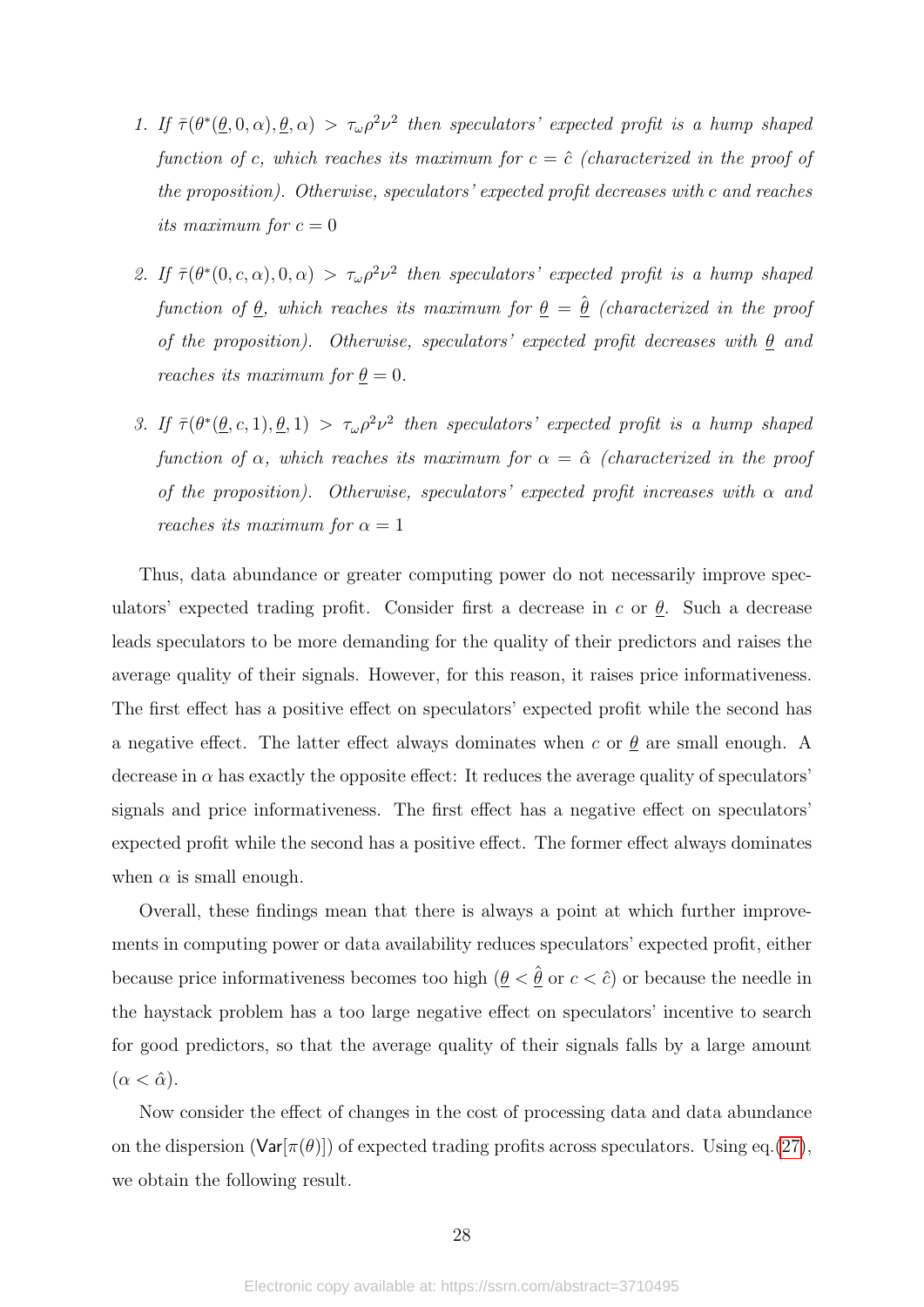### <span id="page-29-0"></span>Proposition 9.

- 1. Other things equal, the dispersion of speculators' expected trading profit decreases when the cost of processing data goes down for *c* small enough  $(d \text{Var}[\pi(\theta)]/dc > 0$ for *c* sufficiently close to zero).
- 2. Other things equal, the dispersion of speculators' expected profit increases when the data frontier is pushed back for  $\theta$  small enough  $(d \text{Var}[\pi(\theta)]/d\theta < 0$  for  $\theta$  sufficiently close to zero).
- 3. Other things equal, the dispersion of speculators' expected trading profit increases when the fraction of informative datasets decreases (*α* decreases).

To understand the first part of the proposition, suppose that *c* = 0. In this case, all speculators search for a predictor until they find one with the highest possible quality,  $\theta^* = \underline{\theta}$ . As a result, all speculators trade on predictors of the same quality (Var[ $\tau(\theta) | \underline{\theta}$  $\theta < \theta^*$  = 0) and therefore the dispersion of expected trading profits is nil, as can be seen by inspection of the expression for  $Var[\pi(\theta)]$  (eq.[\(27\)](#page-27-1)). Now consider a small increase in *c* starting from the situation in which  $c = 0$ . This increase raises  $\theta^*$  and therefore the dispersion of the quality of predictors used by speculators  $(\text{Var}[\tau(\theta) | \theta < \theta < \theta^*])$ increases). As a result, the dispersion of trading profits increases as well. This increase is amplified by the fact that price informativeness goes down, which works to increase the dispersion in trading profits as well (see the expression for  $Var[\pi(\theta)]$  in eq.[\(27\)](#page-27-1)). As these effects still hold for larger values of *c*, we conjecture that the first part of Proposition [9](#page-29-0) holds for all values of *c* but we have not been able to show it analytically (numerical simulations suggest that our conjecture is correct; see Figure [4](#page-30-0) below for an example).

When  $\theta \leq \theta^{tr}(c)$ , the quality of the best predictor increases while the quality of the worst predictor used by speculator decreases when data become more abundant (see Proposition [4\)](#page-19-0). Thus, the range of quality for the predictors used in equilibrium gets wider. This effect increases the dispersion of the quality of predictors used by speculators ( $Var[\tau(\theta)]$  increases), which increases the dispersion of speculators' expected profits, holding price informativeness constant. In equilibrium, price informativeness improves but for  $\theta$  small enough, this second effect is not sufficient to offset the first. This explains the second part of the proposition.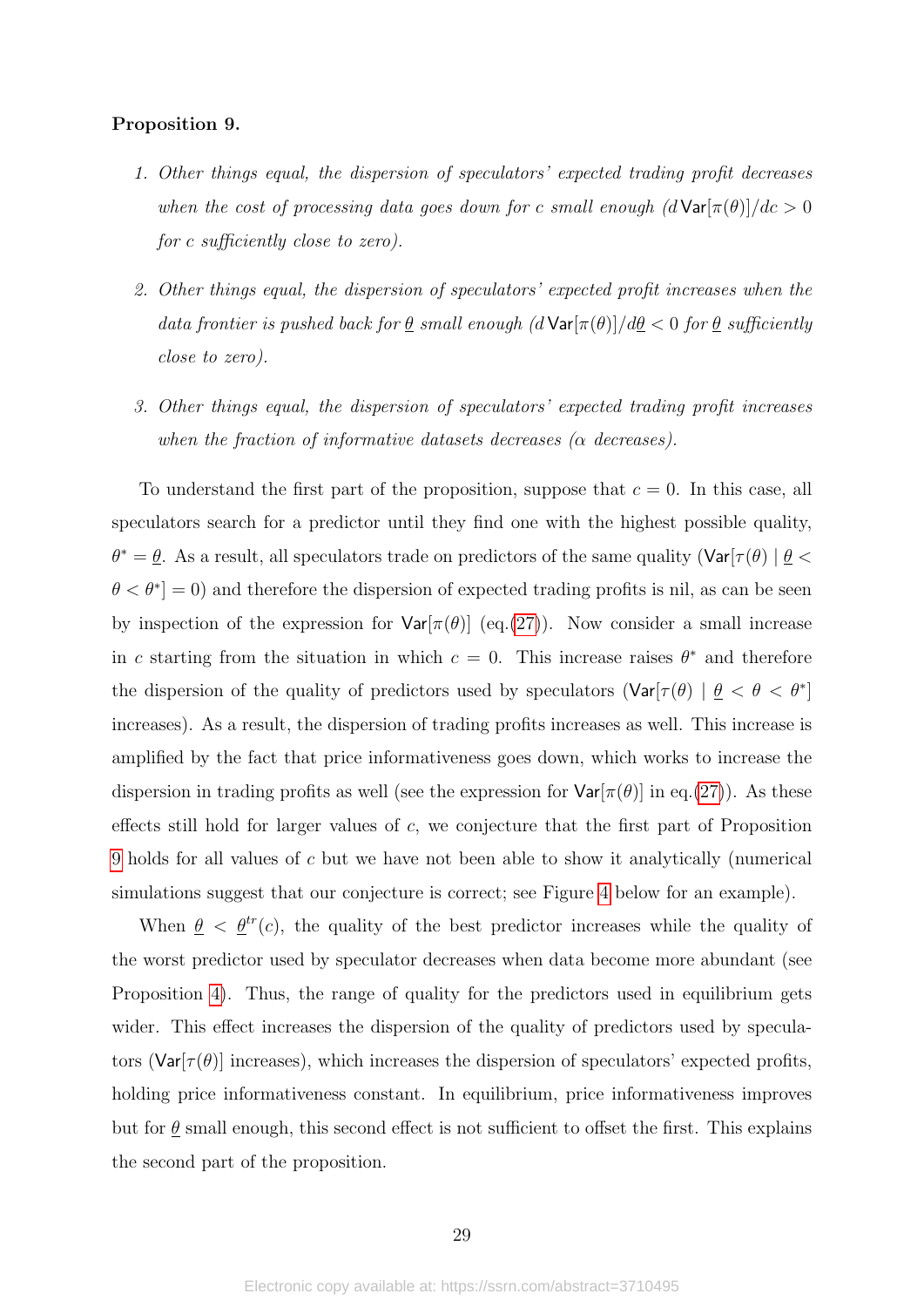The effect of a decrease in  $\alpha$  is more straightfoward. Indeed, such a decrease leads speculators to be less demanding for the quality of their predictors ( $\theta^*$  increases when  $\alpha$ decreases). Thus, a decrease in  $\alpha$  enlarges the dispersion of the quality of speculators' predictors. As it also reduces price informativeness, it follows from  $eq.(27)$  $eq.(27)$  that the dispersion of speculators' trading profits increases.

In sum, data abundance and improvements in computing power have similar effects on speculators' expected profits but can have opposite effects on the dispersion of these profits. Figure [4](#page-30-0) illustrates this point using the same specifications for the density of *θ* as in Figure [2.](#page-22-0) For these specifications, a decrease in the cost of processing data always reduces the dispersion of expected trading profits across speculators. In contrast, the dispersion expected trading profits increases when *θ* decreases.

<span id="page-30-0"></span>

Figure 4: The left hand-side graphs plot the variance of speculators' expected profits,  $Var[\pi(\theta)]$ , as a function of the search cost, *c* (other parameter values are  $\theta = \pi/5$ ,  $\rho =$  $1, \sigma^2 = 1, \nu^2 = 1$ ). The right hand-side graph plots the variance of speculators' expected profits as a function of the data frontier,  $\theta$  (other parameter values are  $c = 0.05, \rho =$  $1, \sigma^2 = 1, \nu^2 = 1$ ). In the upper graphs, we assume that  $\phi(\theta) = 3\cos(\theta)\sin^2(\theta)$  (Case 1) while in the lower graphs we assume that  $\phi(\theta) = 5 \cos(\theta) \sin^4(\theta)$  (Case 2).

## 5.4 Data Abundance, Computing Power and Crowding

Crowding is the tendency for investors to follow the same trading strategy and exploit the same signals. In this section, we study how data abundance and computing power affect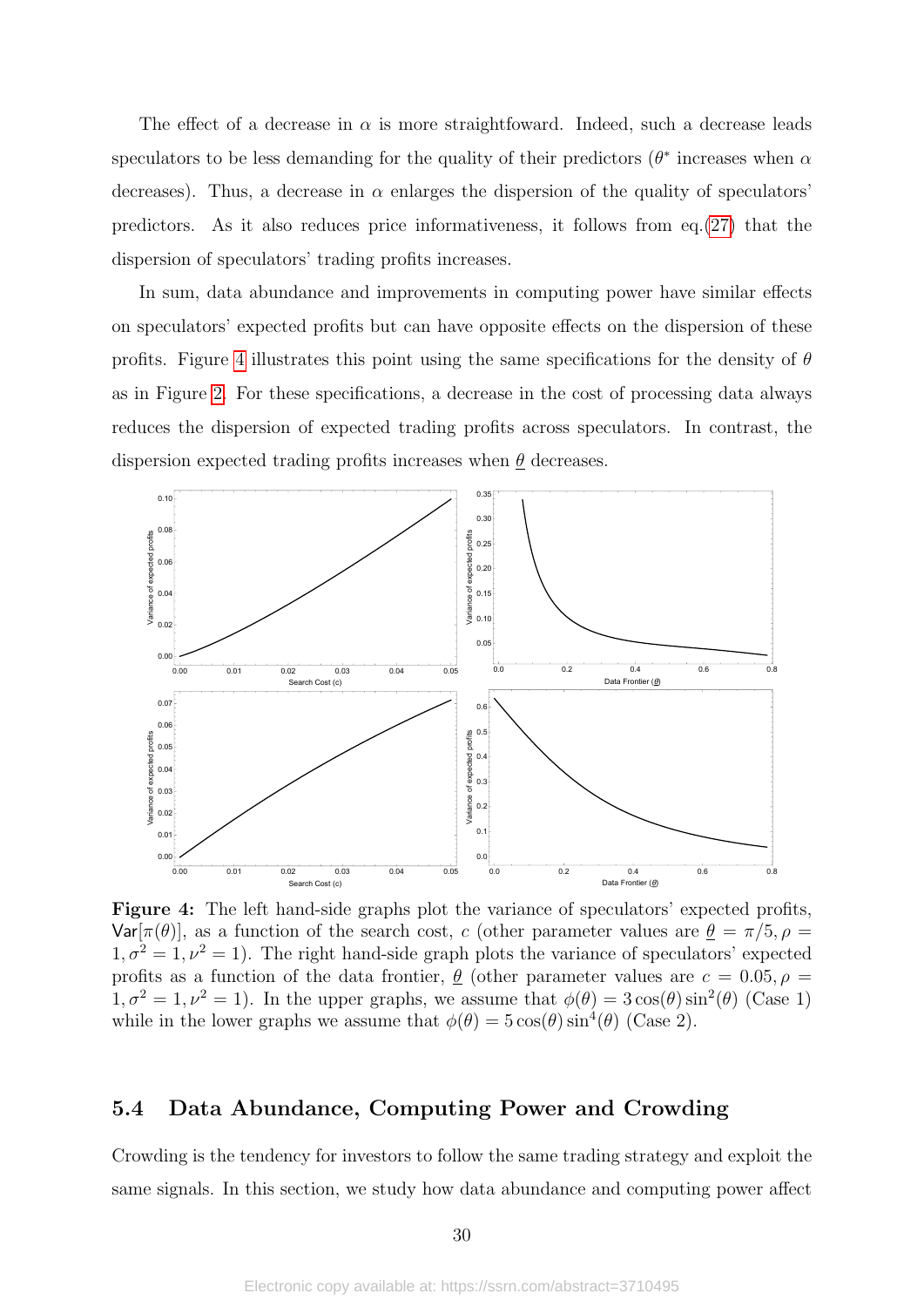the correlation between speculators' equilibrium positions, a measure of crowdedness of their trading strategy.<sup>[22](#page-31-0)</sup> Specifically, let  $Cov(x(s_{\theta_i}, p^*), x(s_{\theta_j}, p^*))$  be the covariance between the equilibrium holdings of a speculator with type  $\theta_i$  and a speculator with type  $\theta_j$ . Using eq.[\(24\)](#page-27-2), we obtain:

$$
\mathsf{Cov}(x^*(s_{\theta_i}, p^*), x^*(s_{\theta_j}, p^*)) = \frac{\tau(\theta_i)\tau(\theta_j)}{\sigma^4\rho^2} \mathsf{Var}[\omega - p] = \frac{\tau(\theta_i)\tau(\theta_j)}{\sigma^4\rho^2 \mathcal{I}(\theta^*, \underline{\theta})}.\tag{28}
$$

We deduce that the pairwise correlation between the equilibrium positions of a speculator with type  $\theta_i$  and a speculator with type  $\theta_j$  is:

$$
\text{Corr}(x^*(s_{\theta_i}, p^*), x^*(s_{\theta_j}, p^*)) = \left(1 + \frac{\mathcal{I}(\theta^*, \underline{\theta})}{\tau(\theta_i)\tau_{\omega}}\right)^{-\frac{1}{2}} \left(1 + \frac{\mathcal{I}(\theta^*, \underline{\theta})}{\tau(\theta_j)\tau_{\omega}}\right)^{-\frac{1}{2}}\tag{29}
$$

Thus, holding the quality of the predictors used by two speculators constant, their positions become less correlated when price informativeness is higher. The reason is that speculators trade on the component of their forecast of the asset payoff that is orthogonal to the price. This component reflects both the component of the fundamental,  $\omega$ , that is not reflected into the equilibrium price and the noise in speculators' signal. The higher the first component relative to the second, the higher the pairwise correlation in speculators' positions in the asset. As the price becomes more informative, the first component becomes smaller and smaller relative to the noise component and as a result, the pairwise correlation between speculators' positions drops. Using Proposition [7,](#page-24-2) we deduce the following result.

## <span id="page-31-1"></span>Proposition 10.

- 1. Greater computing power (a decrease in *c*) reduces the pairwise correlation of speculators' positions.
- 2. Data abundance has an ambiguous effect on the pairwise correlation of speculators' positions. It reduces it if it improves price informativeness but increases it otherwise.

<span id="page-31-0"></span> $22$ Shanta Putchler, the CEO of Mannumeric (a quantitative investment fund) notes that: "The single largest contributor to crowding is the simple fact that investors tend to do the same sorts of things. There is a real propensity for investors to analyse the same datasets, with the same statistical techniques, and hence end up with largely overlapping positions." See https://www.man.com/maninstitute/crowding.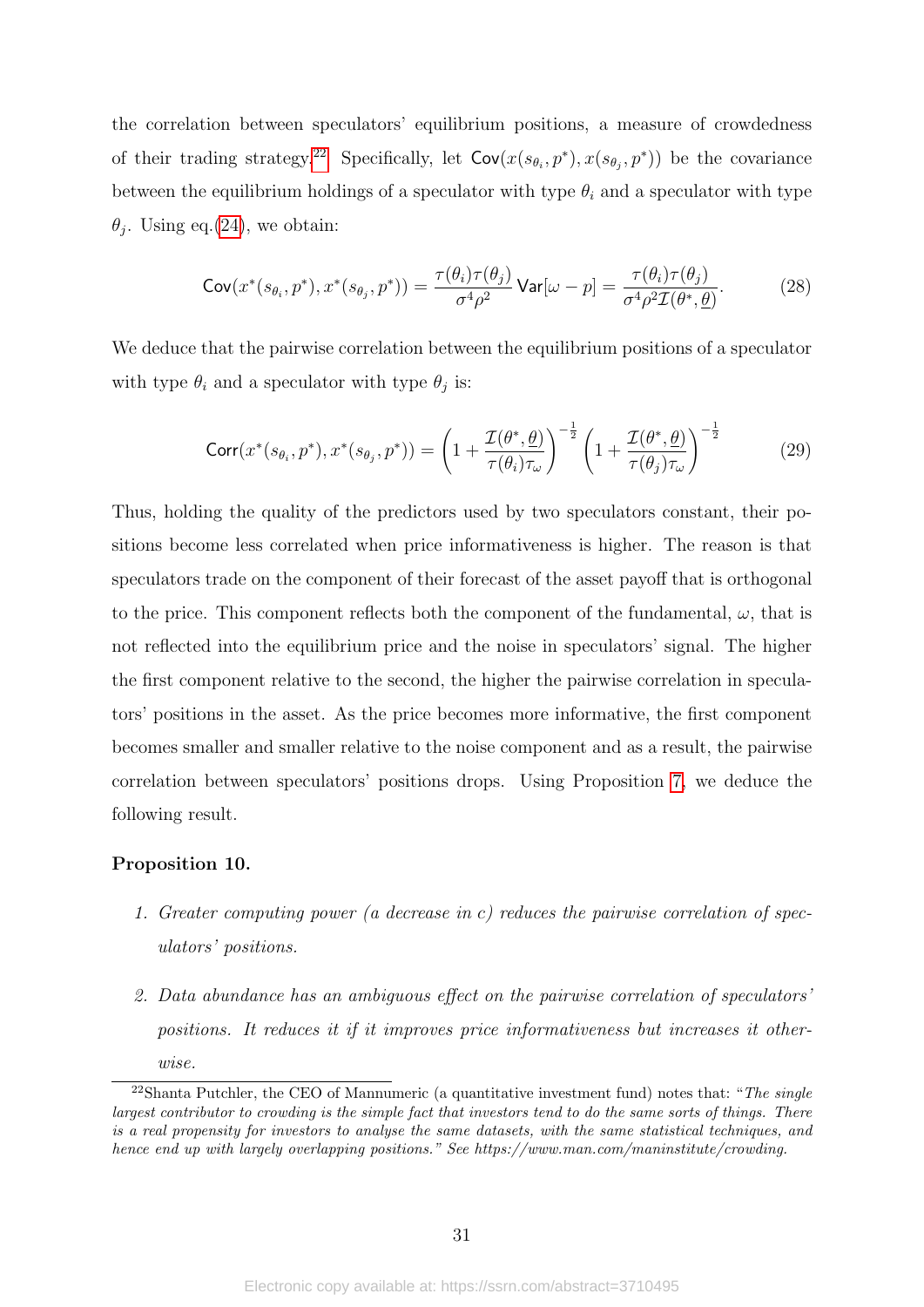This proposition suggests again that data abundance and computing power do not necessarily have the same effects. Testing the previous result requires measuring the pairwise correlation of speculators' positions, holding the quality of their signal constant. One possibility is to estimate the cross-sectional distribution of funds' predictors quality using the method described in Section [5.1](#page-23-3) and analyze the effect of shocks to computing power or data abundance on the correlation in the positions of funds in different quantiles of the distribution.

# 6. Speculators' Welfare and Data Abundance

In this section, we analyze how data abundance and computing power affects speculators' welfare, measure by their ex-ante expected utility, which, in equilibrium, is  $J(\theta^*, \theta^*)$  =  $g(\theta^*, \theta^*)$  (see Section [4.1\)](#page-14-1). That is, each speculator's expected utility is just equal to the expected utility from trading on the worst predictor used in equilibrium. The reason is that the increase in the expected utility from trading associated with further explorations for a speculator who has found a predictor with type  $\theta^*$  is just offset by the expected utility cost of further explorations.

As can be seen from eq.[\(13\)](#page-16-2), the data frontier,  $\theta$  affects speculators' ex-ante expected utility only through its effects on (i) the quality of the worst predictor,  $\tau(\theta^*)$  and (ii) the informativeness of the asset price,  $\mathcal{I}(\theta^*; \underline{\theta}, \alpha)$ . Now, when  $\underline{\theta} < \underline{\theta}^{tr}(c)$ , a decrease in  $\theta$  raises price informativeness (Proposition [7\)](#page-24-2) and reduces the quality of the worst predictor (Proposition [4\)](#page-19-0). Thus, it unambiguously reduces speculators' expected utility because  $g(\theta^*, \theta^*)$  decreases with the informativeness of the asset price and increases with the quality of the worst predictor  $(\tau(\theta^*))$ .

<span id="page-32-0"></span>**Proposition 11.** When  $\theta < \theta^{tr}(c)$ , pushing back the data frontier (a decrease in  $\theta$ ) reduces speculators' expected utility.

An increase in computing power raises the quality of the worst predictor and price informativeness in equilibrium. Thus, its effect on speculators' welfare is ambiguous. Numerical simulations show that the first effect dominates unless *c* becomes very small. Thus, in contrast to a push back of the data frontier, an improvement in computing power raises speculators' welfare. Figure [5](#page-33-0) illustrates this point using same numerical examples as in Figure [2.](#page-22-0) For similar reasons, the needle in the haystack problem (a decrease in  $\alpha$ )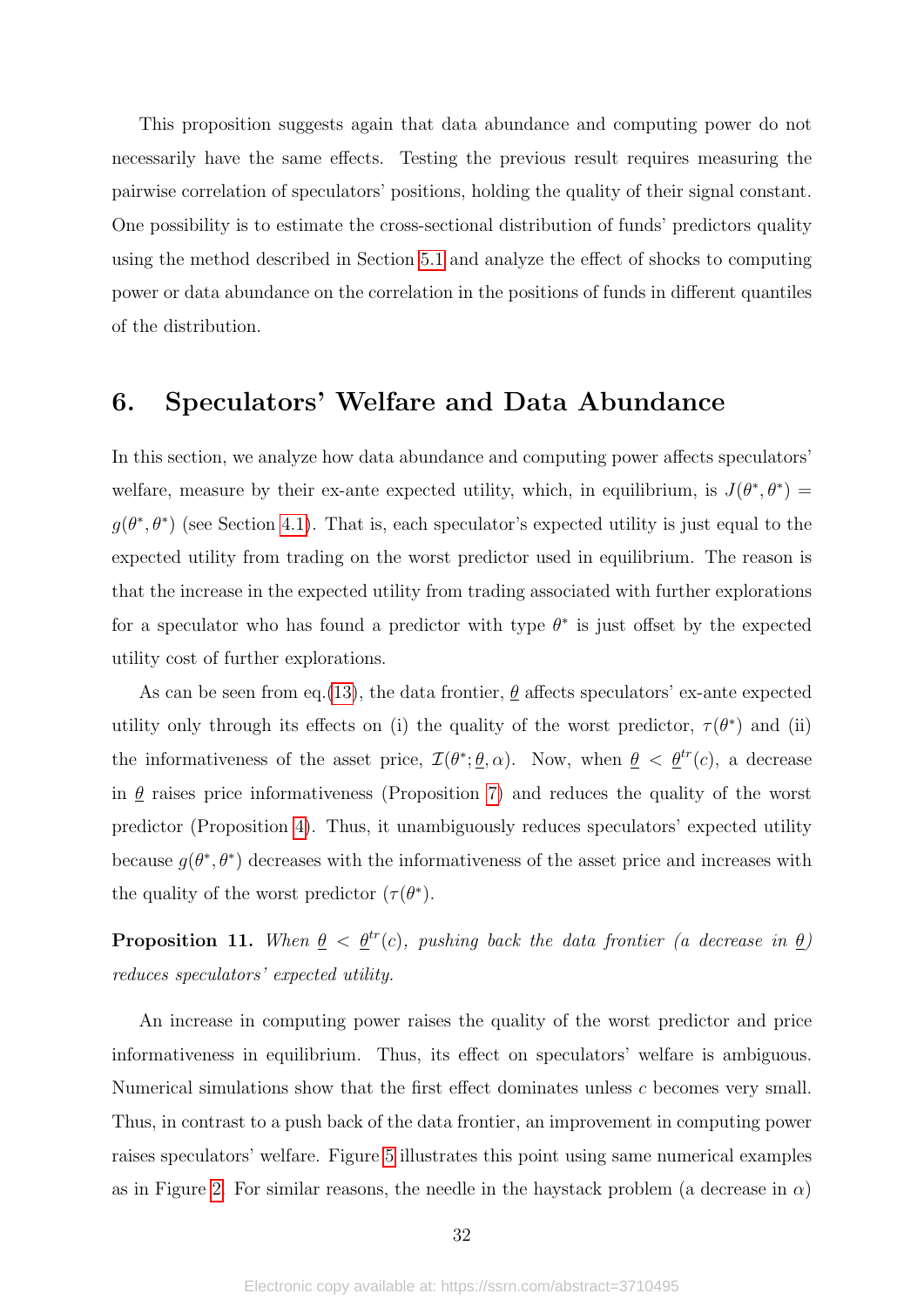has an ambiguous effect on speculators' welfare: It reduces price informativeness but also decreases the quality of the worst predictor. The first effect improve speculators' welfare while the second reduces it. Numerical simulations show that the second effect dominates for  $\alpha$  low enough.

<span id="page-33-0"></span>

Figure 5: This graph shows speculators' ex-ante expected utility as a function of *θ* and *c* when  $\phi(\theta) = 3\cos(\theta)\sin^2(\theta)$  (with other parameter values being set at  $\rho = 1, \sigma^2 =$  $1, \nu^2 = 1$ ).

Thus, data abundance can make speculators worse off in equilibrium. One might then wonder whether it would not be optimal for a speculator to ignore new data. This is not the case, however. To see this, suppose that  $\theta$  drops from  $\theta_0$  to  $\theta_1 < \theta_0$  but that speculators agree not to take advantage of the new data, i.e., to behave as if  $\theta = \theta_0$ (in particular, they use the stopping rule  $\theta^*(\underline{\theta}_0)$ ). A speculator's expected utility is then given by  $J(\theta^*(\underline{\theta}_0, c, \alpha), \theta^*(\underline{\theta}_0, c, \alpha))$ . When  $\underline{\theta}_0 < \underline{\theta}^{tr}$ , this decision is collectively optimal for speculators since their welfare decreases when  $\theta$  is reduced (Proposition [11\)](#page-32-0). However, it is individually optimal for each speculator to deviate from the collective agreement. Indeed, one can show (using eq.[\(15\)](#page-17-1)) that, holding *holding*  $\theta^*(\underline{\theta}_0, c, \alpha)$  constant, a speculator's expected utility increases when the quality of the best predictor,  $\theta$ , is improved. Thus, if new datasets open the possibility that the quality of the best predictor improves, each speculator will individually find optimal to use these datasets, if she expects others not to do so. But then the equilibrium stopping rule must shift from  $\theta^*(\underline{\theta}_0)$  to  $\theta^*(\underline{\theta}_1)$ .<sup>[23](#page-33-1)</sup>

Thus, data abundance can be "excessive" from speculators' viewpoint in the sense that they would be better off if the data frontier could not be improved. We now show that speculators' average investment in search is also excessive in the sense that, holding all exogenous parameters constant, they would be better off if they could commit to use

<span id="page-33-1"></span><sup>&</sup>lt;sup>23</sup>This logic is similar to the arm's race to invest in trading speed for high frequency traders in [Biais](#page-36-16) [et al.](#page-36-16) [\(2015\)](#page-36-16).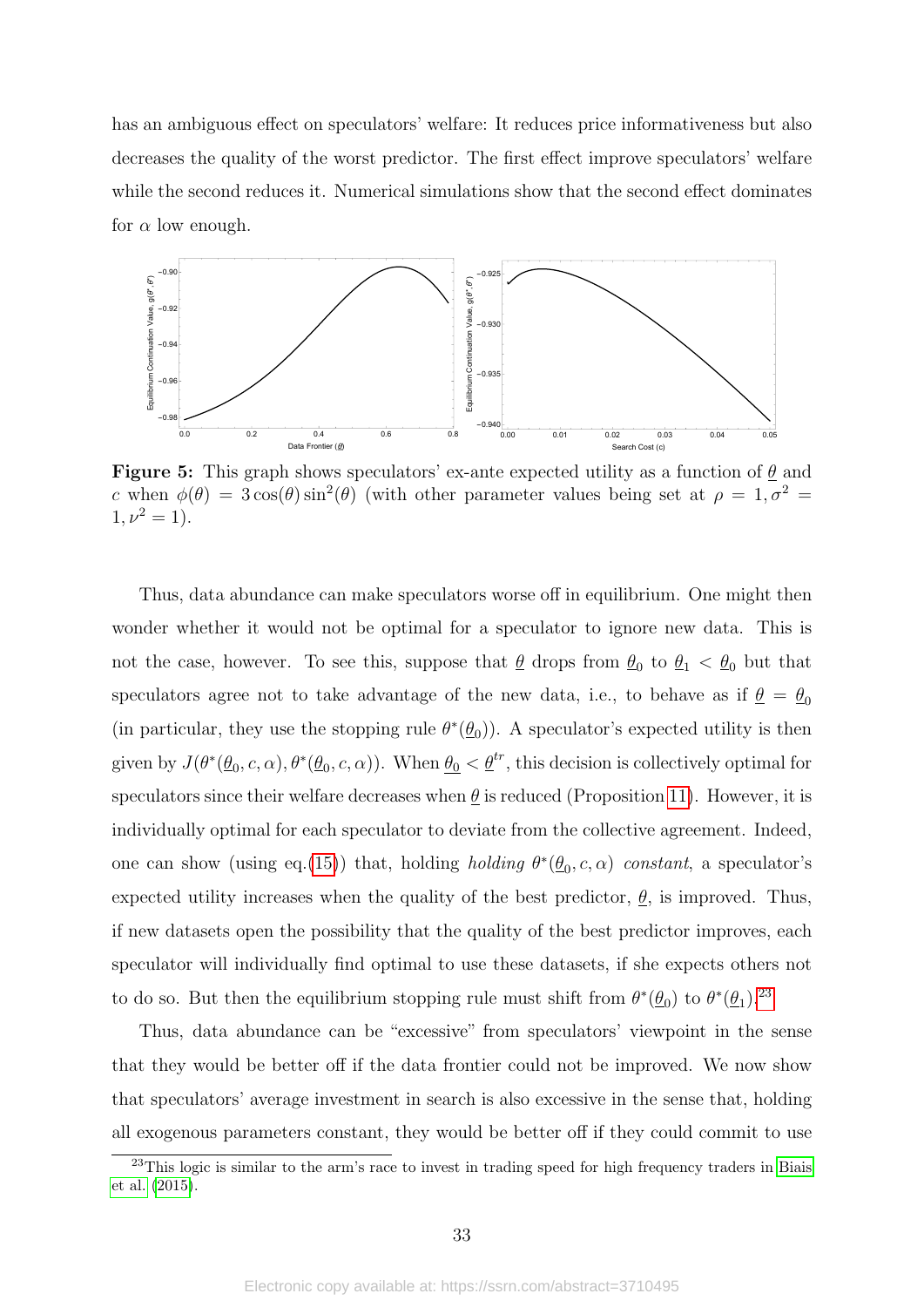a less demanding stopping rule (and therefore predictors of lower quality on average). To see this, let assume that speculators can collectively choose a stopping rule, *θ<sup>r</sup>* and commit to this choice. In this case, speculators would optimally choose the stopping rule  $\theta_r^{**}$  such that:

$$
\theta_r^{**} = \arg \max_{\theta_r} J(\theta_r, \theta_r). \tag{30}
$$

<span id="page-34-0"></span>Proposition 12. In equilibrium, the stopping rule used by speculators is more demanding than the optimal stopping rule with commitment, that is,  $\theta^* < \theta_r^{**}$ . Thus, in equilibrium, speculators' investment in search for predictors,  $E(n_i c)$ , is too high relative to the investment that would maximize their welfare if they could collectively choose their stopping rule.

Thus, there is excessive investment in search in equilibrium from speculators' viewpoint. The reason is as follows. Suppose that all speculators search for predictors with a stopping rule equal to  $\theta^{**}$ . Now consider a speculator who draws a predictor with quality *θ* ∗∗. Her expected trading profit is less than her expected utility of continuing searching for another predictor, assuming that other speculators keep searching with the same intensity (i.e., the same stopping rule  $\theta^{**}$ ). Formally:

$$
g(\theta^{**}, \theta^{**}) < J(\theta^{**}, \theta^{**}).
$$

Thus, the speculator has an incentive to deviate from the stopping rule by increasing her search intensity. However, in doing so, the speculator ignores the fact that this must be true for all speculators and that if all speculators deviate, there will all be worse off. Instead, a central planner organizing the search for predictors would internalize this effect.

## 7. Conclusion

Progress in information technologies enable investors to have access to more data (data abundance), both in terms of volume and diversity, and greater computing power, so that they can deploy more powerful techniques to extract information from raw data. In this paper, we propose a new model of information acquisition to analyze separately the effects of these two distinct dimensions of technological progress.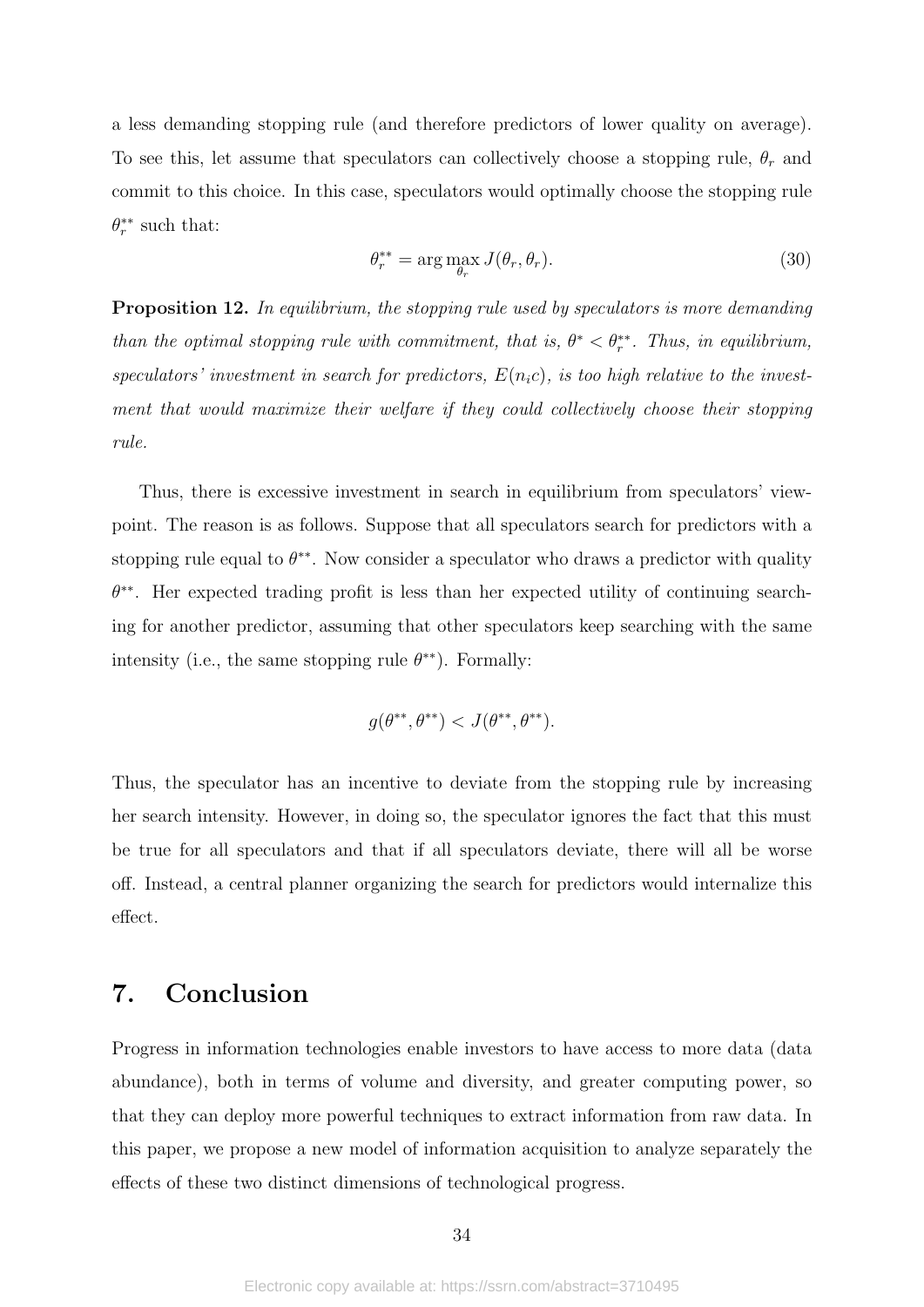In our model, speculators search (mine data) for predictors through trials and optimally stop searching when they find a predictor with a signal-to-noise ratio larger than an endogenous threshold. As the outcome of speculators' search process is random, speculators discover different predictors. Thus, even though they are homogenous ex-ante, speculators are heterogeneous ex-post in terms of the quality of their predictors, their performance, their holdings etc. In this way, our model can generate predictions about the effects of data abundance and computing power on the distribution of asset managers' skills (precisions of their signals), the distribution of their trading profits or the correlations in their holdings. Moreover, asset price informativeness is determined by speculators' optimal data mining strategy because this strategy determines the average quality of their signals and thereby the informativeness of their aggregate demand.

The main message of our model is that the effects of data abundance and greater computing power are not the same. For instance, greater computing power always induces speculators to be more demanding for the minimal quality of their predictors while this is not necessarily the case for data abundance. As a result, positive shocks to computing power improve and homogenize predictors' quality across speculators and, for this reason, improve price informativeness. In contrast, data abundance can result in a greater dispersion of predictors' quality across speculators and even a drop in price informativeness.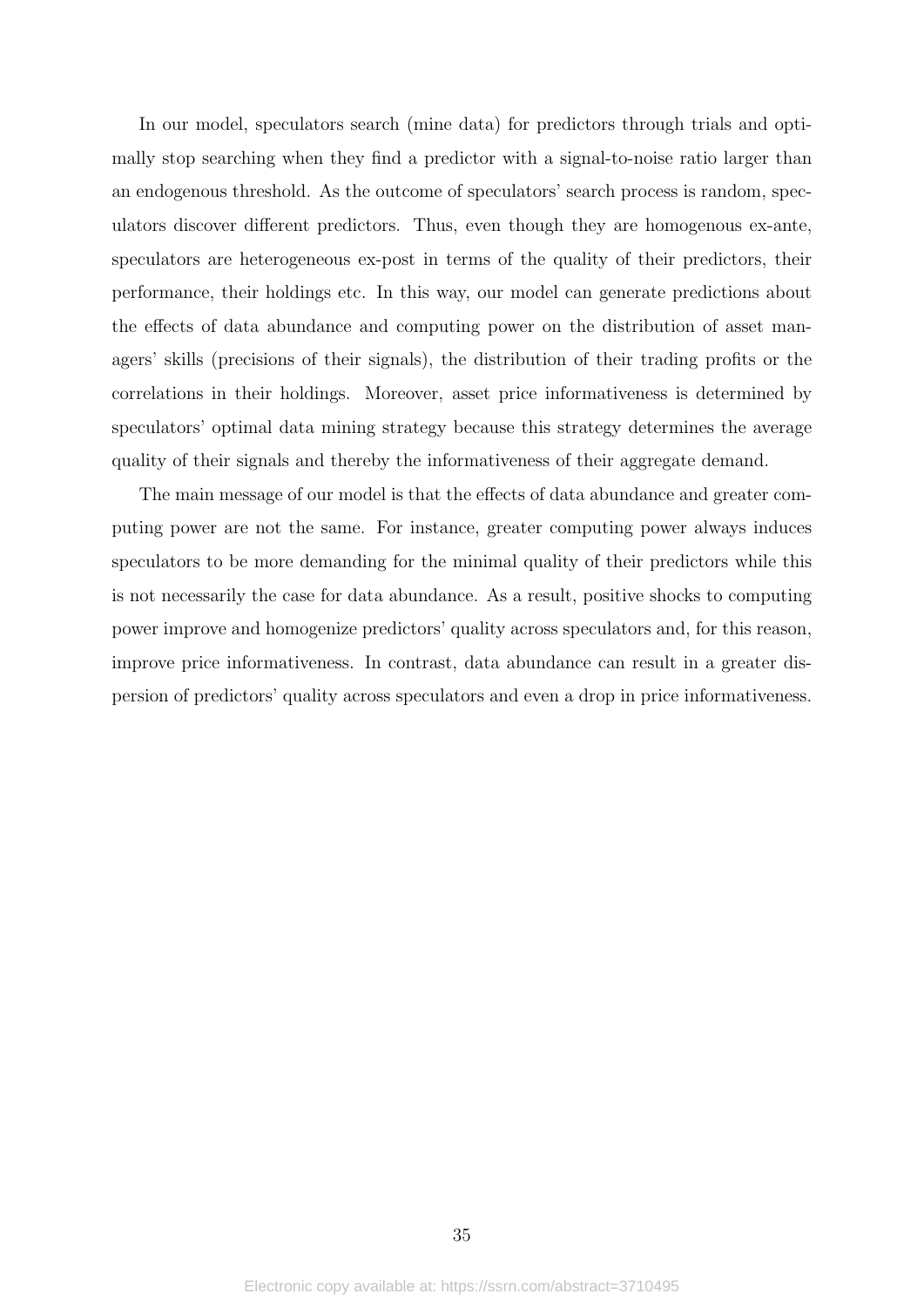# References

- <span id="page-36-1"></span>Abis, Simona, 2018, Man vs machine: Quantitative and discretionary equity management, Technical report.
- <span id="page-36-11"></span>Agrawal, Ajay, John McHale, and Alexander Oettl, 2019, Finding needles in haystacks: Artifical intelligence and recombinant growth, in The Economics of Artificial Intelligence, the University of Chicago Press .
- <span id="page-36-13"></span>Bai, Jennie, Thomas Phillipon, and Alexi Savov, 2016, Have financial markets becomemore informative?, Journal of Financial Economics 122, 625–654.
- <span id="page-36-7"></span>Banerjee, Snehal, and Bradyn Breon-Drish, 2020, Dynamics of research and strategic trading, Technical report.
- <span id="page-36-16"></span>Biais, Bruno, Thiery Foucault, and Sophie Moinas, 2015, Equilibrium fast trading, Journal of Financial Economics 116, 292–313.
- <span id="page-36-5"></span>Brogaard, Jonathan, and Abalfazl Zareei, 2019, Machine learning and the stock market, Technical report.
- <span id="page-36-4"></span>da Silva, Jaime Teixeira, Panagiotis Tsigaris, and Mohammadamin Erfanmanesh, 2020, Publishing volumes in major databases related to covid-19, Scientometrics.
- <span id="page-36-9"></span>Dugast, Jerome, and Thierry Foucault, 2018, Data abundance and asset price informativeness, Journal of Financial economics 130, 367–391.
- <span id="page-36-14"></span>Farboodi, Maryam, Adrien Matray, and Laura Veldkamp, 2019, Where has all the data gone?, Technical report.
- <span id="page-36-10"></span>Farboodi, Maryam, and Laura Veldkamp, 2019, Long run growth of financial technology, forthcoming American Economic Review .
- <span id="page-36-6"></span>Gao, Meng, and Jiekun Huang, 2019, Informing the market: The effect of modern information technologies on information production, The Review of Financial Studies 1367–1411.
- <span id="page-36-0"></span>Goldfarb, Avi, and Catherine Tucker, 2019, Digital economics, Journal of Economic Literature 57, 3–43.
- <span id="page-36-15"></span>Goldstein, Itay, Shiijie Yang, and Luo Zuo, 2020, The real effects of modern information technologies, Working paper, NBER .
- <span id="page-36-2"></span>Grennan, Jillian, and Roni Michaely, 2019, Fintechs and the market for financial aanalysis, Forthcoming Journal of Financial and Quantitative Analysis .
- <span id="page-36-3"></span>Grossman, Sanford, and Joseph Stiglitz, 1980, On the impossibility of informationally efficient markets, American Economic Review 70, 393–408.
- <span id="page-36-8"></span>Han, Jungsuk, and Francesco Sangiorgi, 2018, Searching for information, Journal of Economic Theory 175, 342–373.
- <span id="page-36-12"></span>Harvey, Campbell, 2017, The scientific outlook in financial economics, Journal of Finance 72, 1399–1440.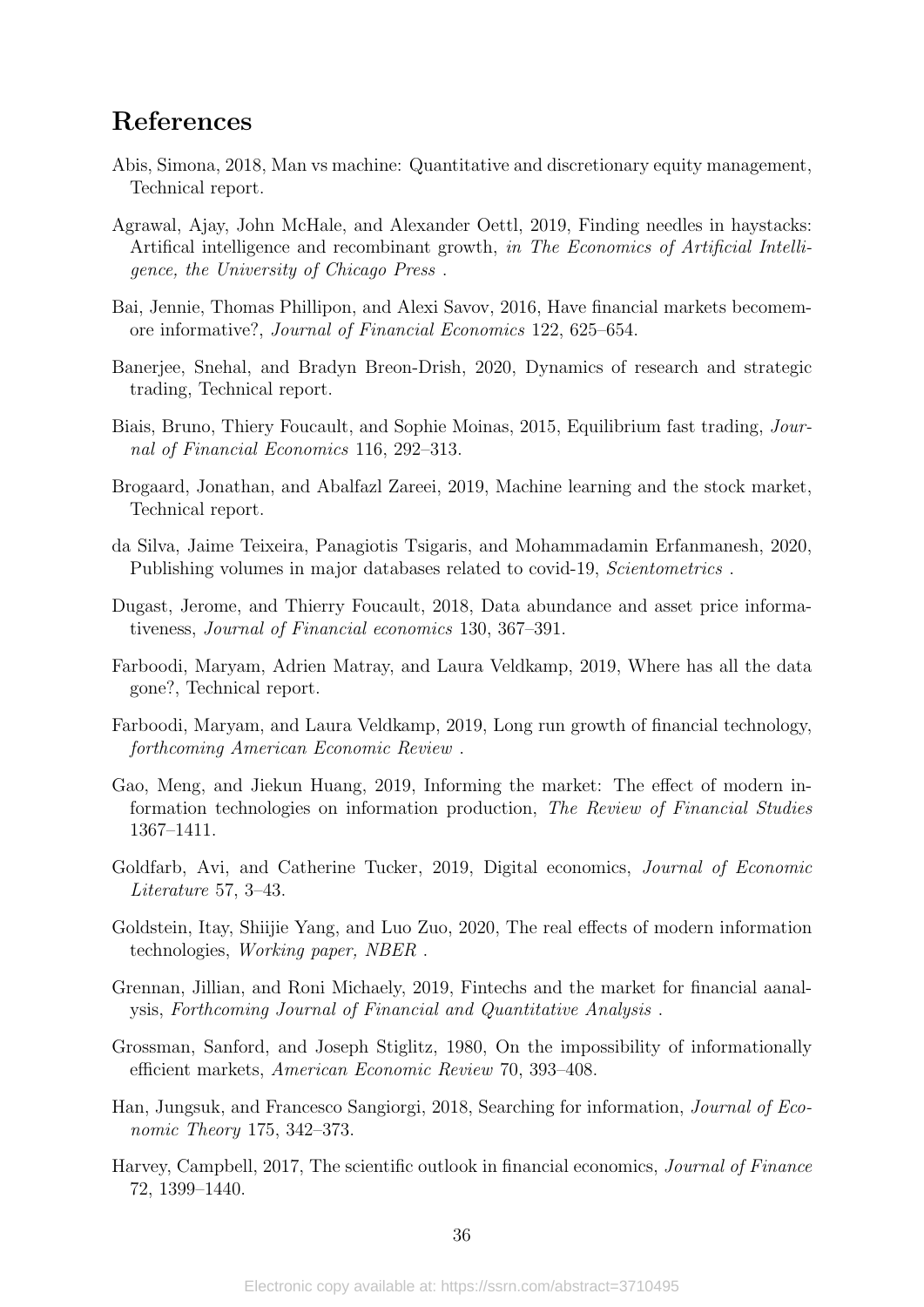- <span id="page-37-12"></span>Huang, Shyang, Yang Xiong, and Liyan Yang, 2020, Information skills and data sales, Working paper .
- <span id="page-37-13"></span>Kacperczyk, Marcin, Stijn Van Nieuwerburgh, and Laura Veldkamp, 2016, A rational theory of mutual funds' attention allocation, Econometrica 84, 571–626.
- <span id="page-37-8"></span>Kacperczyk, Marcin, and Amit Seru, 2007, Fund managers use of public information: New evidence on managerial skills, Journal of Finance 62, 485–528.
- <span id="page-37-9"></span>Kacperczyk, Marcin, Stijn van Nieuwerburgh, and Laura Veldkamp, 2014, Time-varying fund manager skills, Journal of Finance 69, 1455–1483.
- <span id="page-37-5"></span>Katona, Zsolt, Markus Painter, Panos Patatoukas, and JienYin Zengi, 2019, On the capital market consequences of alternative data: Evidence from outer space, Technical report.
- <span id="page-37-2"></span>Marenzi, Octavio, 2017, Alternative data: The new frontier in asset management, Report, Optimas Research .
- <span id="page-37-1"></span>Nordhaus, William, 2015, Are we approaching an economic singularity? information technology and the future of economic growth, Yale University Cowles Foundation Discussion Papers 2021 .
- <span id="page-37-7"></span>van Binsbergen, Jules H., Xiao Han, and Alejandro Lopez-Lira, 2020, Man vs. machine learning: The term structure of earbnings expectations and conditional biases, Working paper, NBER .
- <span id="page-37-10"></span>Veldkamp, Laura, 2011, Information choice in macroeconomics and finance (Princeton University Press).
- <span id="page-37-11"></span>Veldkamp, Laura, and Cindy Chung, 2020, Data and the aggregate economy, Forthcoming Journal of Economic Literature .
- <span id="page-37-0"></span>Verrecchia, Robert, 1982, Information acquisition in a noisy rational expectations economy, Econometrica 1415–1430.
- <span id="page-37-3"></span>Vives, Xavier, 1995, Short-term investment and the informational efficiency of the market, Review of Financial Studies 8, 125–160.
- <span id="page-37-4"></span>Yan, Xuemin (Sterling), and Lingling Zheng, 2017, Fundamental Analysis and the Cross-Section of Stock Returns: A Data-Mining Approach, The Review of Financial Studies 30, 1382–1423.
- <span id="page-37-6"></span>Zhu, Christina, 2019, Big data as a governance mechanism, Review of Financial Studies 32, 2021–2061.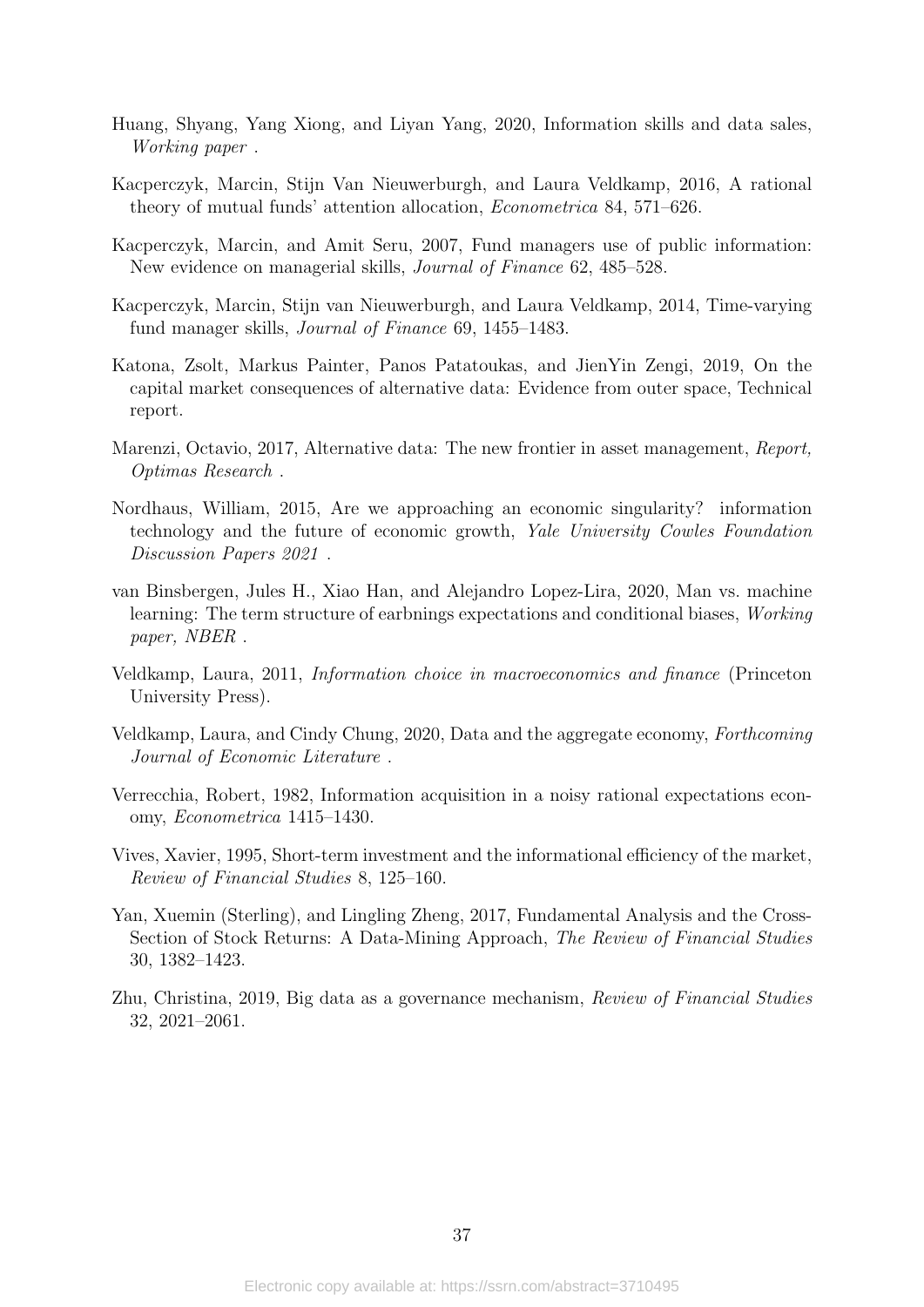# A. Proofs

## Proof of Proposition [1.](#page-15-1)

We show that  $x^*(s_{\theta}, p)$  and  $p^*$  as given by eq.[\(8\)](#page-15-2) and eq.[\(9\)](#page-15-3) form an equilibrium. First, suppose that  $x^*(s_{\theta}, p)$  is given by  $x^*(s_{\theta}, p) = a(\theta)(\hat{s}(\theta) - p)$ . In this case, the aggregate demand for the asset is given by:

$$
D(p) = \int x^*(s_\theta, p) + \eta = \bar{a}(\omega - p) + \eta,
$$
\n(31)

where  $\bar{a}$  is the average value of  $a(\theta)$  across all speculators  $(\bar{a} = E(a(\theta) | \theta \in [\theta, \theta^*])$ . Hence, observing  $D(p)$  (and  $p$ ) is informationally equivalent to observing  $\xi = \omega + \bar{a}^{-1}\eta$ . Thus:

<span id="page-38-0"></span>
$$
p^* = \mathsf{E}(\omega \mid D(p)) = \mathsf{E}(\omega \mid \eta) = (\frac{\sigma^2}{\sigma^2 + \bar{a}^{-2}\nu^2})\xi = (\frac{\tau_{\xi}}{\tau_{\omega} + \tau_{\xi}})\xi,
$$
(32)

where  $\tau_{\xi} \equiv \frac{\bar{a}^2}{\nu^2}$  $\frac{\bar{a}^2}{\nu^2}$  is the precision of  $\xi$  as a signal about *ω*.

Now consider speculators. Using standard calculations in the CARA gaussian framework, we deduce that the optimal demand for the risky asset of a speculator with signal  $s_{\theta}$  is:

<span id="page-38-1"></span>
$$
x^*(s_\theta, p) = \frac{\mathsf{E}[\omega|s_\theta, p] - p}{\rho \text{Var}[\omega|s_\theta, p]},
$$
\n(33)

As speculators have rational expectations on the price, they anticipate that it is linear in *ξ*, as in eq.[\(32\)](#page-38-0). Moreover, let  $\hat{s}_{\theta} \equiv \omega + \tau(\theta)^{-\frac{1}{2}} \epsilon_{\theta}$ , so that  $s_{\theta} = \cos(\theta)\hat{s}_{\theta}$ . Then

$$
\mathsf{E}[\omega|s_{\theta},p] = \mathsf{E}[\omega|\hat{s}_{\theta},\xi].\tag{34}
$$

and

$$
\mathsf{Var}[\omega|s_{\theta}, p] = \mathsf{Var}[\omega|\hat{s}_{\theta}, \xi].\tag{35}
$$

Note that the precision of  $\hat{s}_{\theta}$  is  $\tau(\theta)\tau_{\omega}$ . Thus, as all variables are normally distributed and  $\epsilon_{\theta}$  and  $\eta$  (the noises in  $\hat{s}_{\theta}$  and  $\xi$ ) are independent, standard calculations yield:

$$
\mathsf{E}[\omega|\hat{s}_{\theta}, \xi] = \frac{\tau(\theta)\tau_{\omega}\hat{s}_{\theta} + \tau_{\xi}\xi}{\tau_{\omega} + \tau(\theta)\tau_{\omega} + \tau_{\xi}}.
$$
\n(36)

and

<span id="page-38-2"></span>
$$
\text{Var}[\omega|s_{\theta}, p] = \frac{1}{\tau_{\omega} + \tau(\theta)\tau_{\omega} + \tau_{\xi}}.
$$
\n(37)

Electronic copy available at: https://ssrn.com/abstract=3710495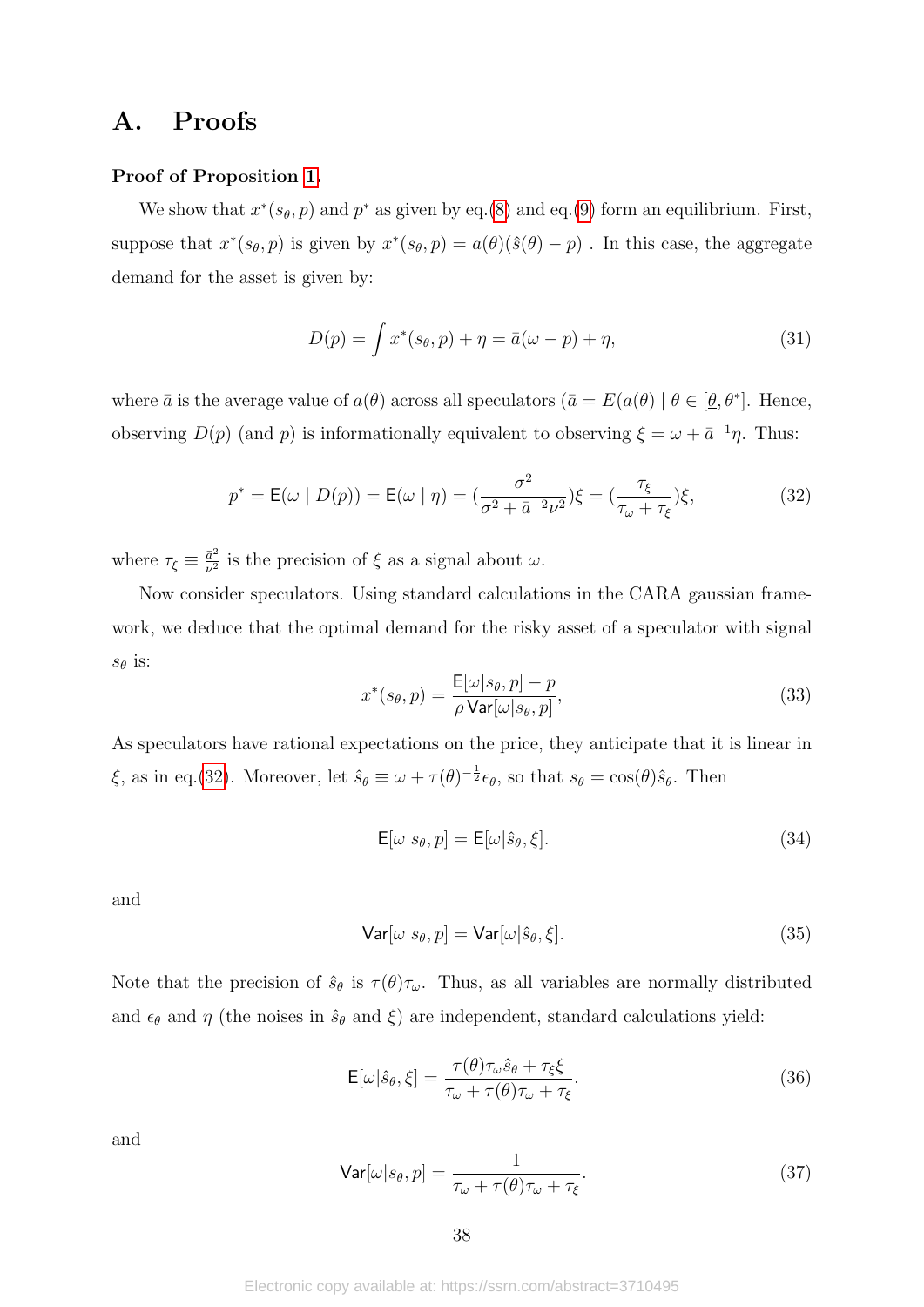Thus, we can rewrite eq.[\(33\)](#page-38-1) as:

$$
x^*(s_\theta, p) = \frac{\tau(\theta)\tau_\omega \hat{s}_\theta + \tau_\xi \xi - (\tau_\omega + \tau(\theta)\tau_\omega + \tau_\xi)p}{\rho},\tag{38}
$$

Using the fact that  $p = \frac{\tau_{\xi}}{\tau_{\xi}}$ *τ*<sub>*ω*+*τ*<sub>*ξ*</sub></sub> $\xi$  we deduce that:

<span id="page-39-0"></span>
$$
x^*(s_\theta, p) = \frac{\tau(\theta)\tau_\omega}{\rho}(\hat{s}_\theta - p) = \frac{\tau(\theta)}{\rho\sigma^2}(\hat{s}_\theta - p). \tag{39}
$$

Thus,  $x^*(s_{\theta}, p)$  is as conjectured (and as in eq.[\(8\)](#page-15-2)) if and only if  $a(\theta) = \frac{\tau(\theta)}{\rho \sigma^2}$ . If follows that  $\bar{a} = \frac{\bar{\tau}(\theta)}{g\sigma^2}$  $\frac{\tau(\theta)}{\rho \sigma^2}$ . Eq.[\(9\)](#page-15-3) and eq.[\(10\)](#page-15-4) in the text immediately follow from substituting this expression for  $\bar{a}$  in eq.[\(32\)](#page-38-0).

In sum we have shown that (i) if dealers expect speculators to follow the trading strategy  $x^*(s_{\theta}, p)$  given by eq.[\(8\)](#page-15-2) then they set a price given by eq.[\(9\)](#page-15-3) and (ii) if dealers set a price given by eq.[\(9\)](#page-15-3) then speculators follow the trading strategy  $x^*(s_{\theta}, p)$  given by eq.[\(8\)](#page-15-2). Thus, eq.[\(8\)](#page-15-2) and eq.[\(9\)](#page-15-3) form an equilibrium. More generally, it is possible to show that this is the unique equilibrium in which speculators' trading strategy is a linear function of their signal and the price.

## Proof of Lemma [1.](#page-16-1)

Conditional on the realization of the price at date 1 and her signal,  $s_{\theta}$ , the expected utility of trading for an investor given her optimal trading strategy is:

$$
\mathsf{E}(-\exp(-\rho(x^*(s_{\theta}, p)(\omega - p)) | s_{\theta}, p) =
$$
  

$$
-\mathsf{E}(\exp(-\rho(x^*(s_{\theta}, p)(\mathsf{E}(\omega | s_{\theta}, p) - p) - \frac{\rho(x^*(s_{\theta}, p))^2}{2} \mathsf{Var}(\omega | s_{\theta}, p)).
$$
 (40)

Substituting  $x^*(s_{\theta}, p)$  by its expression in eq.[\(33\)](#page-38-1), we deduce that:

$$
E([-\exp(-\rho(x^*(s_{\theta}, p)(\omega - p))] \mid s_{\theta}, p) = -\exp[-\frac{(E[\omega|s_{\theta}, p] - p)^2}{2 \text{Var}[\omega|s_{\theta}, p]}]
$$
(41)

Thus:

$$
g(\theta, \theta^*) = -\mathsf{E}(\exp[-\frac{(\mathsf{E}[\omega|s_{\theta}, p^*]-p^*)^2}{2\mathsf{Var}[\omega|s_{\theta}, p^*]})].\tag{42}
$$

For a normally distributed variable *Z* with mean 0 and variance  $\sigma_Z^2$ ,  $\mathsf{E}[\exp(-Z^2)]$  =  $(1 + 2\sigma_Z^2)^{-1/2}$ . As  $\mathsf{E}[\omega|s_\theta, p] - p$ , is normally distributed with mean zero, defining  $Z =$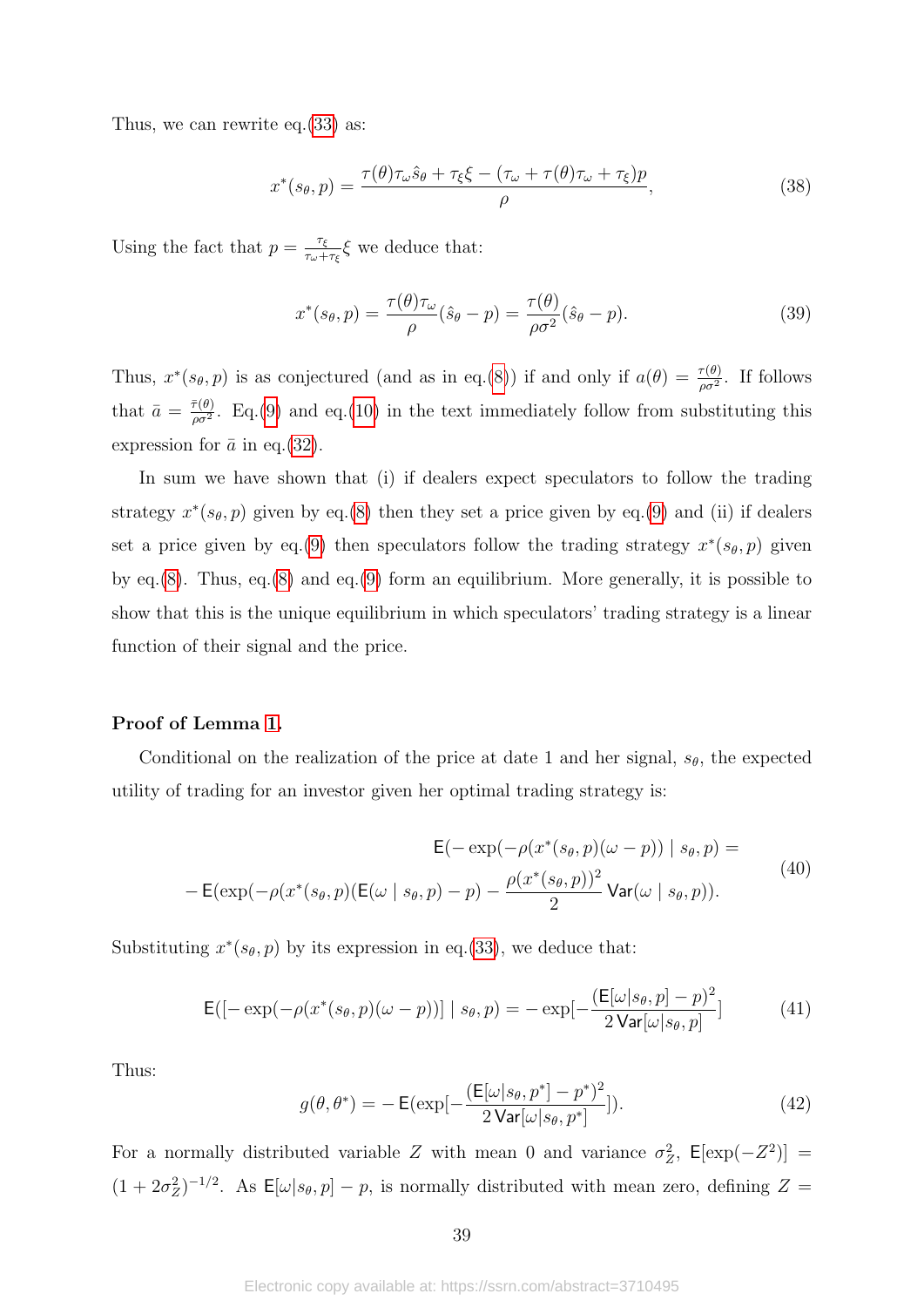$\mathsf{E}[\omega|s_{\theta}, p] - p$ , we deduce that:

$$
g(\theta, \theta^*) = -\left(1 + \frac{\text{Var}\left[\mathsf{E}[\omega|s_{\theta}, p^*]-p\right]}{\text{Var}[\omega|s_{\theta}, p^*]}\right)^{-1/2} \tag{43}
$$

Observe that:

<span id="page-40-0"></span>
$$
\frac{\text{Var}[E[\omega|s_{\theta}, p^*] - p^*]}{\text{Var}[\omega|s_{\theta}, p^*]} = \rho^2 \text{Var}[\omega|s_{\theta}, p^*] \text{Var}[x^*(s_{\theta}, p^*)].
$$
\n(44)

Now using the expression for  $x^*(s_{\theta}, p^*)$  in eq.[\(39\)](#page-39-0), we obtain that:

$$
\mathsf{Var}[x^*(s_\theta, p)] = \frac{\tau(\theta)^2 \tau_\omega^2}{\rho^2} [\mathsf{Var}(\hat{s}_\theta) + \mathsf{Var}(p) - 2Cov(\hat{s}_\theta, p)].\tag{45}
$$

Using the expression for  $p^*$  in eq[\(32\)](#page-38-0) and the fact that  $\hat{s}_{\theta} = \omega + \tau(\theta)^{-\frac{1}{2}} \epsilon_{\theta}$ , we obtain after some algebra that:

$$
\text{Var}[x^*(s_\theta, p^*] = \frac{\tau(\theta)^2 \tau_\omega(\tau_\omega + \tau_\omega \tau(\theta) \tau_\xi)}{\rho^2(\tau_\omega + \tau_\xi)}.\tag{46}
$$

Finally, using the expression for  $\text{Var}[\omega|s_{\theta}, p^*]$  in eq.[\(37\)](#page-38-2) and the fact that  $\tau_{\xi} = \frac{\bar{\tau}(\theta^*, \theta, \alpha)^2 \tau_{\omega}^2}{\rho^2 \nu^2}$ , we deduce from eq.[\(44\)](#page-40-0) that:

$$
\frac{\text{Var}[E[\omega|s_{\theta}, p] - p]}{\text{Var}[\omega|s_{\theta}, p]} = \frac{\rho^2 \sigma^2 \nu^2 \tau(\theta)}{\bar{\tau}(\theta^*; \underline{\theta}, \alpha)^2 + \rho^2 \sigma^2 \nu^2} = . \tag{47}
$$

This yields the expression for  $g(\theta, \theta^*)$ .

#### Proof of Proposition [2.](#page-18-0)

**Step 1.** We first show that there is a unique solution  $\theta_i^*(\theta^*)$  to the indifference condition [\(16\)](#page-17-2). Let define the function  $L(\theta_i^*, \theta^*)$  as:

<span id="page-40-1"></span>
$$
L(\theta_i^*, \theta^*) \equiv \alpha \int_{\underline{\theta}}^{\theta_i^*} \frac{g(\theta, \theta^*)}{g(\theta_i^*, \theta^*)} \phi(\theta) d\theta + 1 - \alpha \int_{\underline{\theta}}^{\theta_i^*} \phi(\theta) d\theta.
$$
 (48)

Function *L* is decreasing with  $\theta_i^*$  because:

<span id="page-40-2"></span>
$$
\frac{\partial L}{\partial \theta_i^*} = \alpha \int_{\underline{\theta}}^{\theta_i^*} \frac{\partial}{\partial \theta_i^*} \left( \frac{g(\theta, \theta^*)}{g(\theta_i^*, \theta^*)} \right) \phi(\theta) d\theta < 0. \tag{49}
$$

Now, using the expression for  $J()$  given in eq.[\(15\)](#page-17-1), we can rewrite the indifference condi-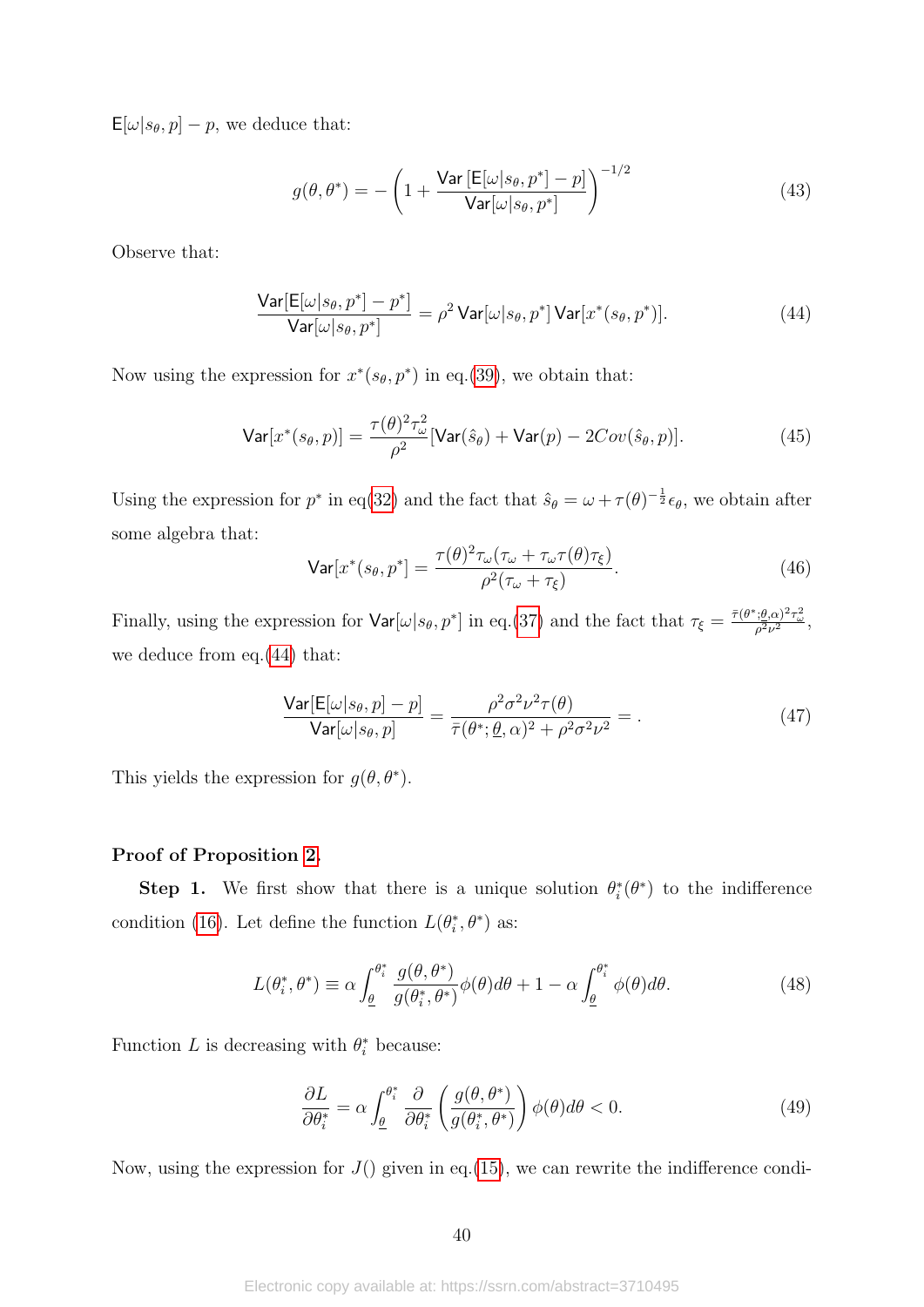tion  $(16)$  as:

$$
L(\theta_i^*, \theta^*) = \exp(-\rho c). \tag{50}
$$

Moreover:  $L(\underline{\theta}, \theta^*) = 1$  and  $0 < L(\pi/2, \theta^*) < 1$ . Thus, as  $L(\theta_i^*, \theta^*)$  decreases in  $\theta_i^*$ , eq.[\(48\)](#page-40-1) has a unique solution  $\theta_i^*(\theta^*)$  when *c* is small enough.

Step 2. We now show that there is a unique solution to the equilibrium condition  $F(\theta^*) = \exp(-\rho c)$ . Note that  $F(\theta^*) = L(\theta^*, \theta^*)$ . The derivative of  $F(\theta^*)$  is

$$
\frac{\partial F}{\partial \theta^*} = \alpha \int_{\underline{\theta}}^{\theta^*} \frac{\partial r(\theta, \theta^*)}{\partial \theta^*} \phi(\theta) d\theta,\tag{51}
$$

where  $r(\theta, \theta^*)$  is defined in eq.[\(20\)](#page-18-1). As  $\theta^*$  increases, both  $\tau(\theta^*)$  and  $\mathcal{I}(\theta^*; \underline{\theta}, \alpha)$  decreases. We deduce that  $r(\theta, \theta^*)$  decreases in  $\theta^*$ .

Thus,  $\frac{\partial F}{\partial \theta^*}$  *<* 0. Moreover, we have (i)  $F(\underline{\theta}) = 1$ , (ii) 0 *<*  $F(\pi/2)$  *<* 1 and (iii)  $\exp(-\rho c)$  < 1 (since  $c > 0$ ). Thus, there is a unique solution to the condition  $F(\theta^*) =$ exp( $-\rho c$ ) and this solution is in  $(\underline{\theta}, \pi/2)$  if and only if  $F(\pi/2) \leq \exp(-\rho c) < 1$ .

**Proof of Proposition [3.](#page-19-1)** In equilibrium,  $F(\theta^*) = \exp(-\rho c)$ . We have shown that  $F(.)$  decreases in  $\theta^*$  in the proof of Proposition [2.](#page-18-0) It immediately follows from these two observations that  $\theta^*$  increase in *c*.

#### Proof of Proposition [4.](#page-19-0)

**Part 1.** In equilibrium,  $F(\theta^*) = \exp(-\rho c)$ . Moreover, it directly follows from eq.[\(19\)](#page-18-3) that  $F(theta^*)$  decreases in  $\alpha$  because  $r < 1$  and we know that  $F(.)$  decreases in  $\theta^*$ . It immediately follows from these observations that  $\theta^*$  increases in  $\alpha$ , as claimed in the first part of the proposition.

**Part 2.** Remember that  $\tau(\theta) = \cot^2(\theta)$  and that  $\mathcal{I}(\theta^*; \underline{\theta}, \alpha) = \tau_{\omega} + \frac{\bar{\tau}(\theta^*, \theta, \alpha)^2 \tau_{\omega}^2}{\rho^2 \nu^2}$ . Using these two observations, we can rewrite  $r(\theta, \theta^*)$  given in eq.[\(20\)](#page-18-1) as:

<span id="page-41-0"></span>
$$
r(\theta, \theta^*) = \frac{g(\theta, \theta^*)}{g(\theta^*, \theta^*)} = \left(\frac{\rho^2 \sigma^2 \nu^2 \cot^2(\theta^*) + \rho^2 \sigma^2 \nu^2 + \mathsf{E}\left[\cot^2(\theta')|\,\underline{\theta} \le \theta' \le \theta^*\right]^2}{\rho^2 \sigma^2 \nu^2 \cot^2(\theta) + \rho^2 \sigma^2 \nu^2 + \mathsf{E}\left[\cot^2(\theta')|\,\underline{\theta} \le \theta' \le \theta^*\right]^2}\right)^{\frac{1}{2}}.\tag{52}
$$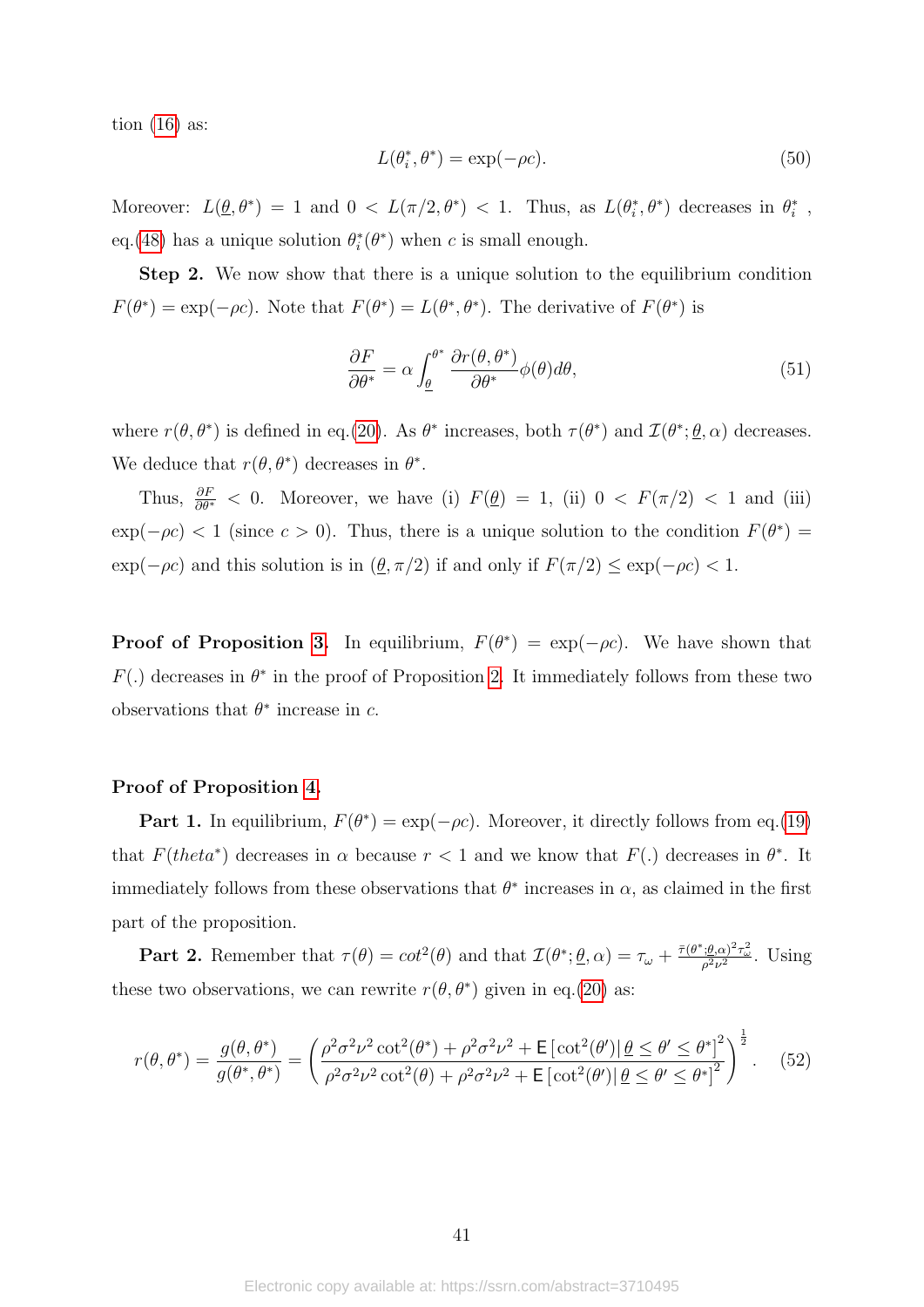Thus, after some algebra, we obtain:

$$
\frac{\partial r}{\partial \underline{\theta}} = \frac{\partial \mathsf{E}[\cot^2(\theta')|\underline{\theta} \le \theta' \le \theta^*]}{\partial \underline{\theta}} \mathsf{E}[\cot^2(\theta')|\underline{\theta} \le \theta' \le \theta^*]
$$
(53)

$$
\times \frac{\rho^2 \sigma^2 \nu^2 (\cot^2(\theta) - \cot^2(\theta^*))}{\left\{\rho^2 \sigma^2 \nu^2 \cot^2(\theta) + \rho^2 \sigma^2 \nu^2 + \mathsf{E}\left[\cot^2(\theta')\middle|\,\underline{\theta} \leq \theta' \leq \theta^*\right]^2\right\}^{\frac{3}{2}}}
$$
(54)

$$
\frac{1}{1}
$$
 (55)

$$
\times \frac{1}{\left\{\rho^2 \sigma^2 \nu^2 \cot^2(\theta^*) + \rho^2 \sigma^2 \nu^2 + \mathsf{E}\left[\cot^2(\theta')\middle|\,\underline{\theta} \leq \theta' \leq \theta^*\right]^2\right\}^{\frac{1}{2}}}.
$$
(55)

Moreover:

<span id="page-42-0"></span>
$$
\frac{\partial \mathsf{E}\left[\cot^{2}(\theta')|\,\underline{\theta} \leq \theta' \leq \theta^{*}\right]}{\partial \underline{\theta}} = -\frac{\phi(\underline{\theta})}{\int_{\underline{\theta}}^{\theta^{*}} \phi(\theta')d\theta'} \left(\cot^{2}(\underline{\theta}) - \mathsf{E}\left[\cot^{2}(\theta')|\,\underline{\theta} \leq \theta' \leq \theta^{*}\right]\right) < 0,
$$
\n(56)

where the last inequality follows from the fact  $\cot(\theta)$  decreases with  $\theta$ . We deduce from the expression for  $\frac{\partial r}{\partial \theta}$  that  $r(\theta, \theta^*)$  decreases with  $\underline{\theta}$  ( $\frac{\partial r}{\partial \theta}$  < 0). Using the expression for  $F(.)$  in eq.[\(19\)](#page-18-3), we deduce that:

$$
\frac{\partial F}{\partial \underline{\theta}} = \underbrace{\alpha \phi(\underline{\theta})(1 - r(\underline{\theta}, \theta^*))}_{>0} + \alpha \int_{\underline{\theta}}^{\theta^*} \underbrace{\frac{\partial r}{\partial \underline{\theta}}}_{<0} \phi(\theta) d\theta. \tag{57}
$$

Thus, the effect of  $\underline{\theta}$  on  $F(.)$  and therefore the equilibrium stopping rule  $\theta^*$  is ambiguous. We now show that this effect becomes negative when  $\theta$  is close enough to zero. To see this, observe that eq.[\(56\)](#page-42-0) implies that:

$$
\frac{\partial F}{\partial \underline{\theta}} < \alpha \phi(\underline{\theta}) + \alpha \int_{\underline{\theta}}^{\theta^*} \frac{\partial r}{\partial \underline{\theta}} \phi(\theta) d\theta \tag{58}
$$

We show in the internet appendix that  $\int_{\theta}^{\theta^*}$ *θ ∂r ∂θφ*(*θ*)*dθ* goes to −∞ when *θ* goes to zero.Thus,  $\frac{\partial F}{\partial \theta}$  < 0 for  $\theta$  small enough. Let  $\theta^{tr}$  be the smallest value of  $\theta$  such that  $\frac{\partial F}{\partial \theta}$  < 0. As in equilibrium,  $F(\theta^*) = \exp(-\rho c)$  and  $F(.)$  decreases in  $\theta^*$ , it follows that  $\theta^*$  increases in  $\underline{\theta}$ when  $\underline{\theta} < \underline{\theta}^{tr}$ , as claimed in the first part of the proposition.

**Proof of Proposition [5.](#page-22-1)** It follows from direct inspection of the expression for  $r(\theta, \theta^*)$ given in eq.[\(52\)](#page-41-0) that  $r(\theta, \theta^*)$  decreases with  $\sigma^2$ , and  $\nu^2$  because  $\tau(\theta) > \tau(\theta^*)$ . Thus, from eq.[\(19\)](#page-18-3), we deduce that  $F(\theta^*)$  decreases with  $\sigma^2$ , and  $\nu^2$ . It follows from this observation, the fact  $F(\theta^*)$  decreases with  $\theta^*$  and the equilibrium condition  $F(\theta^*) = \exp(-\rho c)$  that  $\theta^*$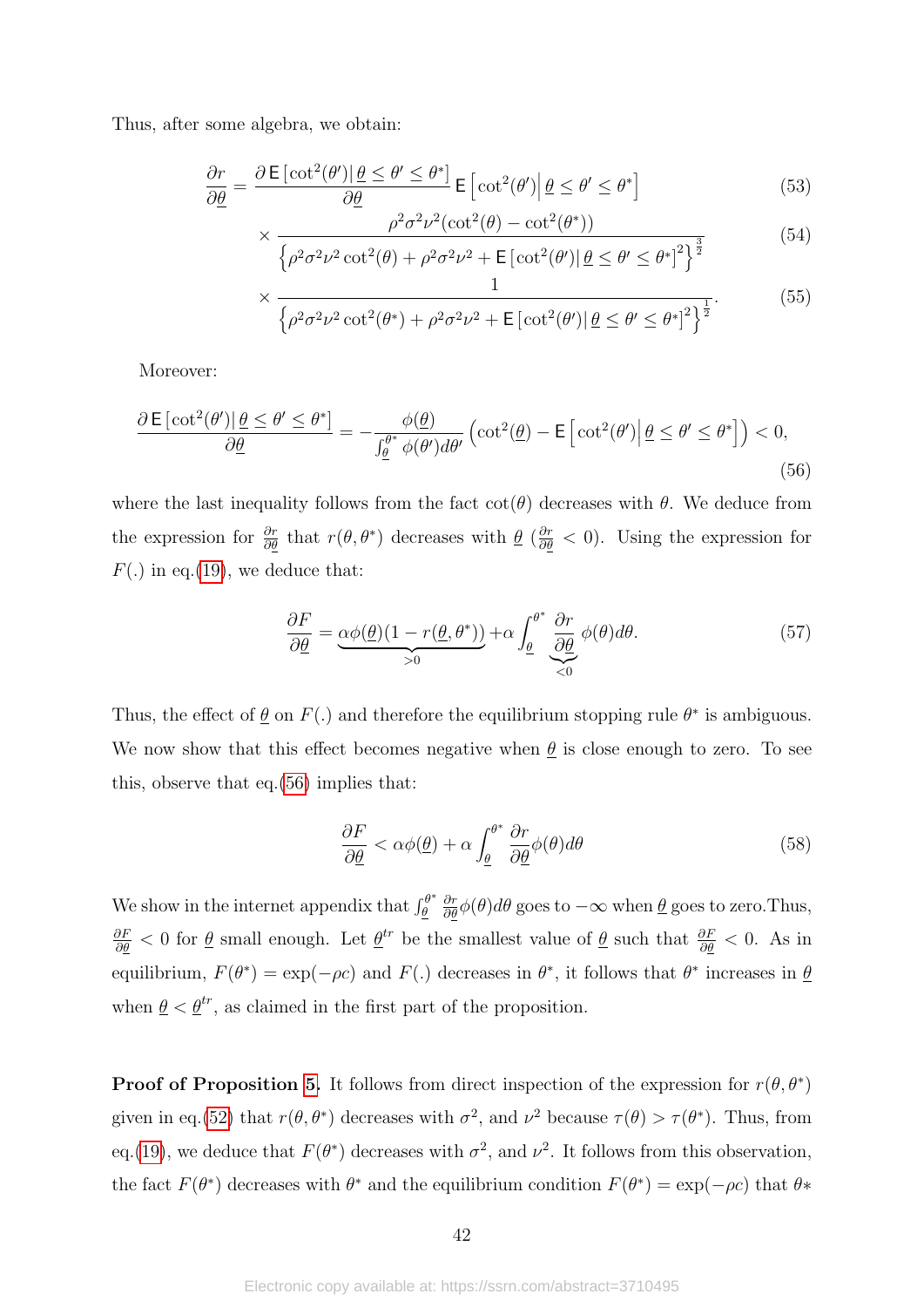decreases with  $\sigma^2$  and  $\nu^2$ .

Proof of Proposition [6.](#page-24-1) Follows from the text after the proposition.

## Proof of Proposition [7.](#page-24-2)

Part 1. When a decrease in  $\theta$  reduces  $\theta^*$ , it is clear that it raises the average quality of predictors and therefore price informativeness.

Now consider the other possible case, i.e., the case in which a decrease in  $\theta$  raises  $\theta^*$ , i.e., the case in which  $\theta^*$  locally decreases with  $\underline{\theta}$ . We know that such a case arises when  $\theta$  is low enough (see Proposition [4\)](#page-19-0). We prove below that if price informativeness,  $\mathcal{I}(\theta^*, \underline{\theta}, \alpha)$ , decreases in this case then each investor would individually have an incentive to choose a more demanding stopping rule (i.e.,  $θ_i^*$  would decrease, which leads to a contradiction since in equilibrium  $\theta_i^* = \theta^*$ .

Remember that the optimal stopping rule of each speculator solves:  $L(\theta_i^*, \theta^*)$  =  $\exp(-\rho c)$  where  $L(\theta_i^*, \theta^*)$  is given by eq.[\(48\)](#page-40-1). We have shown that function *L* decreases in  $\theta_i^*$  (see (eq:[\(49\)](#page-40-2)). Next, for  $\theta_i^* \ge \theta \ge \underline{\theta}$ , define

$$
l(\theta, \theta_i^*, \theta^*) = \frac{g(\theta, \theta^*)}{g(\theta_i^*, \theta^*)} = \left(\frac{\rho^2 \sigma^2 \nu^2 \tau(\theta_i^*) + \rho^2 \nu^2 + \sigma^2 \bar{\tau}(\theta^*, \underline{\theta}, \alpha)^2}{\rho^2 \sigma^2 \nu^2 \tau(\theta) + \rho^2 \nu^2 + \sigma^2 \bar{\tau}(\theta^*, \underline{\theta}, \alpha)^2}\right)^{\frac{1}{2}} = \left(\frac{\tau(\theta_i^*) \tau_\omega + \mathcal{I}(\theta^*, \underline{\theta}, \alpha)}{\tau(\theta) \tau_\omega + \mathcal{I}(\theta^*, \underline{\theta}, \alpha)}\right)^{\frac{1}{2}} \tag{59}
$$

Clearly,  $l(\theta, \theta_i^*, \theta^*)$  clearly increases when  $\mathcal{I}(\theta^*; \underline{\theta}, \alpha)$  increases. Thus, if a decrease in  $\underline{\theta}$ leads to a decrease in price informativeness, i.e.,  $\mathcal{I}(\theta^*; \underline{\theta}, \alpha)$ , it must be that  $l(\theta, \theta_i^*, \theta^*)$ increases with  $\underline{\theta}$  since  $\underline{\theta}$  affects  $l(\theta, \theta_i^*, \theta^*)$  only through its effect on price informativeness. This means that:

<span id="page-43-0"></span>
$$
\frac{\partial l}{\partial \underline{\theta}} + \frac{\partial l}{\partial \theta^*} \frac{\partial \theta^*}{\partial \underline{\theta}} > 0.
$$
\n(60)

*.*

Moreover, from eq.[\(48\)](#page-40-1), we know that:

$$
L(\theta_i^*, \theta^*) \equiv \alpha \int_{\underline{\theta}}^{\theta_i^*} l(\theta, \theta_i^*, \theta^*) + 1 - \alpha \int_{\underline{\theta}}^{\theta_i^*} \phi(\theta) d\theta.
$$
 (61)

Thus, the partial derivative of function *L* with respect to  $\theta$ , taking into the collective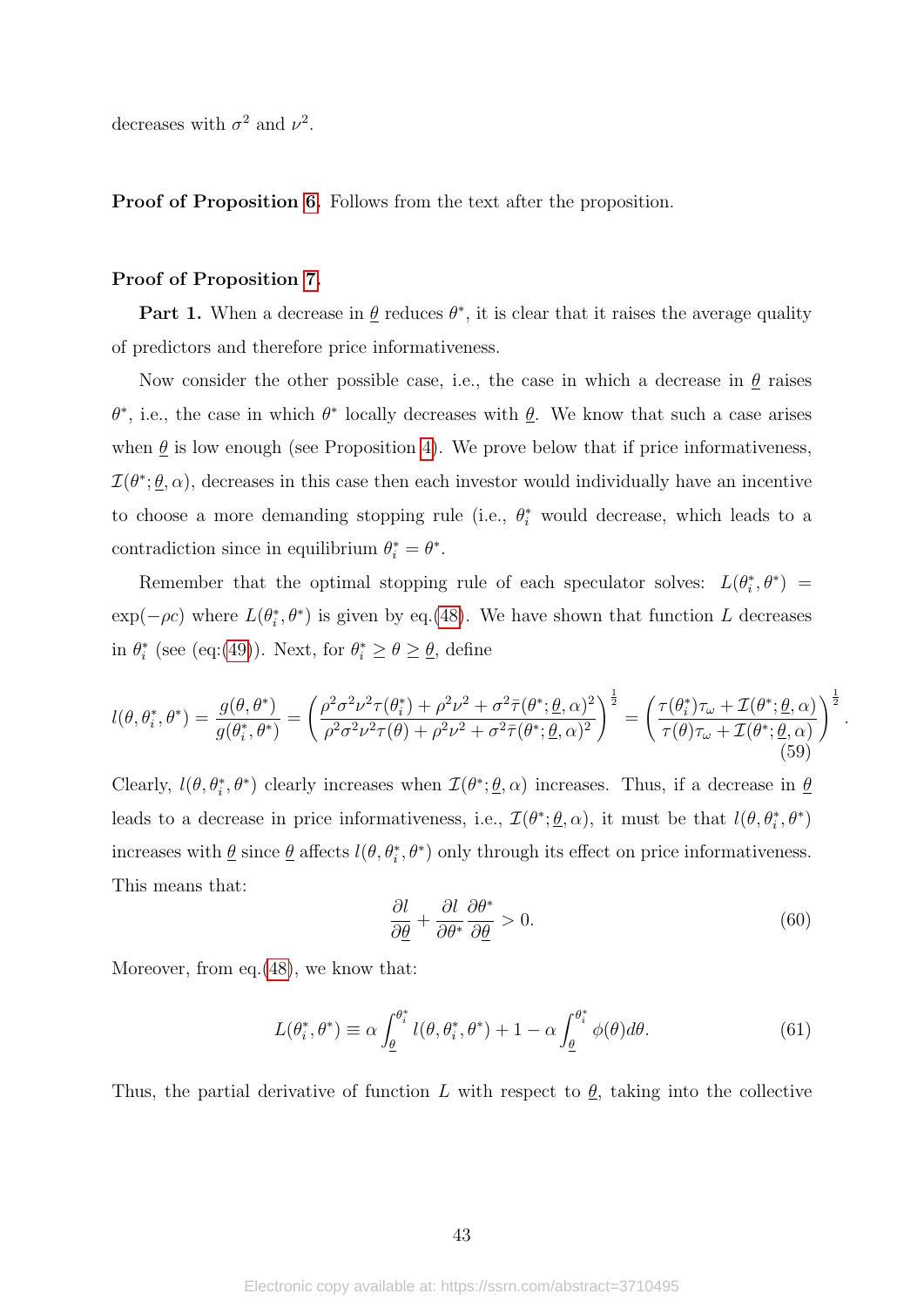response of  $\theta^*$ , can be written as

$$
\frac{\partial L}{\partial \underline{\theta}} + \frac{\partial L}{\partial \theta^*} \frac{\partial \theta^*}{\partial \underline{\theta}} = \underbrace{\alpha \phi(\underline{\theta})(1 - l(\underline{\theta}, \theta_i^*, \theta^*))}_{>0} + \alpha \int_{\underline{\theta}}^{\theta_i^*} \left( \frac{\partial l}{\partial \underline{\theta}} + \frac{\partial l}{\partial \theta^*} \frac{\partial \theta^*}{\partial \underline{\theta}} \right) \phi(\theta) d\theta. \tag{62}
$$

The effect of  $\underline{\theta}$ , everything else equal, is given by the first term. This term is positive and reflects the gain of new better predictors. From eq.[\(60\)](#page-43-0), the second term is also positive if a decrease in  $\theta$  reduces price informativeness. Overall this means that in this case *L* increases with  $\underline{\theta}$   $(\partial L/\partial \underline{\theta} + (\partial L/\partial \theta^*)/(\partial \theta^*/\partial \underline{\theta}) > 0$ . As  $\partial L/\partial \theta_i^* < 0$  and  $L(\theta_i^*, \theta^*) = \exp(-\rho c)$ , we deduce that  $\theta_i^*$  increases with  $\underline{\theta}$ . However in equilibrium,  $\theta_i^* = \theta^*$ . Thus, this implies that  $\theta^*$  increases with  $\underline{\theta}$ . A contradiction since we are in the case in which  $\theta^*$  decreases with  $\underline{\theta}$ . This means that price informativeness cannot decrease even in this case.

**Part 2.** When  $\alpha$  decreases,  $\bar{\tau}(\theta^*)$  decreases (see Proposition [4\)](#page-19-0). Hence, price informativeness goes down since  $\mathcal{I}(\theta^*; \underline{\theta}, \alpha)$  increases with  $\bar{\tau}(\theta^*)$  and depends on  $\alpha$  only through  $\bar{\tau}(\theta^*)$  (see eq.[\(11\)](#page-16-3). This proves the second part of the proposition. **Proof of** 

**Proposition [8.](#page-27-3)** Consider the effect of  $\theta$  on speculators' expected profits. We know from Proposition [7](#page-24-2) that  $\bar{\tau}(\theta^*(\underline{\theta}, c, \alpha), \underline{\theta}, \alpha)$  decreases with  $\underline{\theta}$ . Moreover,  $\bar{\tau}(\theta^*(\underline{\theta}, c, \alpha), \underline{\theta}, \alpha)$ goes to  $\tau(\frac{\pi}{2})$  $\frac{\pi}{2}$  = 0 when <u> $\theta$ </u> goes to  $\frac{\pi}{2}$ . Thus, if  $\bar{\tau}(\theta^*(0, c, \alpha), 0, \alpha) > \tau_{\omega} \rho^2 \nu^2$ , there is a unique value of  $\theta$ , denoted  $\hat{\theta}$ , such that  $\bar{\tau}(\theta^*(\hat{\theta}, c, \alpha), \hat{\theta}, \alpha) = \tau_{\omega} \rho^2 \nu^2$ . Thus, when  $\underline{\theta}$  varies, holding other parameters constant, speculators' expected profit reaches its maximum for  $\bar{\tau}(\theta^*,\hat{\theta},\alpha) = \tau_{\omega}\rho^2\nu^2$ . If instead,  $\bar{\tau}(\theta^*(0,c,\alpha),0,\alpha) \leq \tau_{\omega}\rho^2\nu^2$ , then speculators' expected profit always increases as  $\theta$  decreases. This proves Part 2 of Proposition [8.](#page-27-3)

Parts 1 and 2 can be proven in the same way. We therefore skip the proofs of these parts for brevity. In these cases, one obtains that  $\hat{c}$  and  $\hat{\alpha}$  are the unque solutions of, respectively,  $\bar{\tau}(\theta^*(\underline{\theta}, \hat{c}, \alpha), \underline{\theta}, \alpha) = \tau_{\omega} \rho^2 \nu^2$  and  $\bar{\tau}(\theta^*(\underline{\theta}, c, \hat{\alpha}), \underline{\theta}, \hat{\alpha}) = \tau_{\omega} \rho^2 \nu^2$ .

**Proof of Proposition [9.](#page-29-0)** For a given  $\theta$ , when  $c = 0$  we have  $\theta^* = \theta$  and therefore  $Var[\pi(\theta)] = 0$ , and when  $c > 0$ ,  $\theta^* > \theta$  and therefore  $Var[\pi(\theta)] > 0$ . Hence, it must be the case that  $Var[\pi(\theta)]$  is strictly increasing with *c*, for *c* close enough to 0.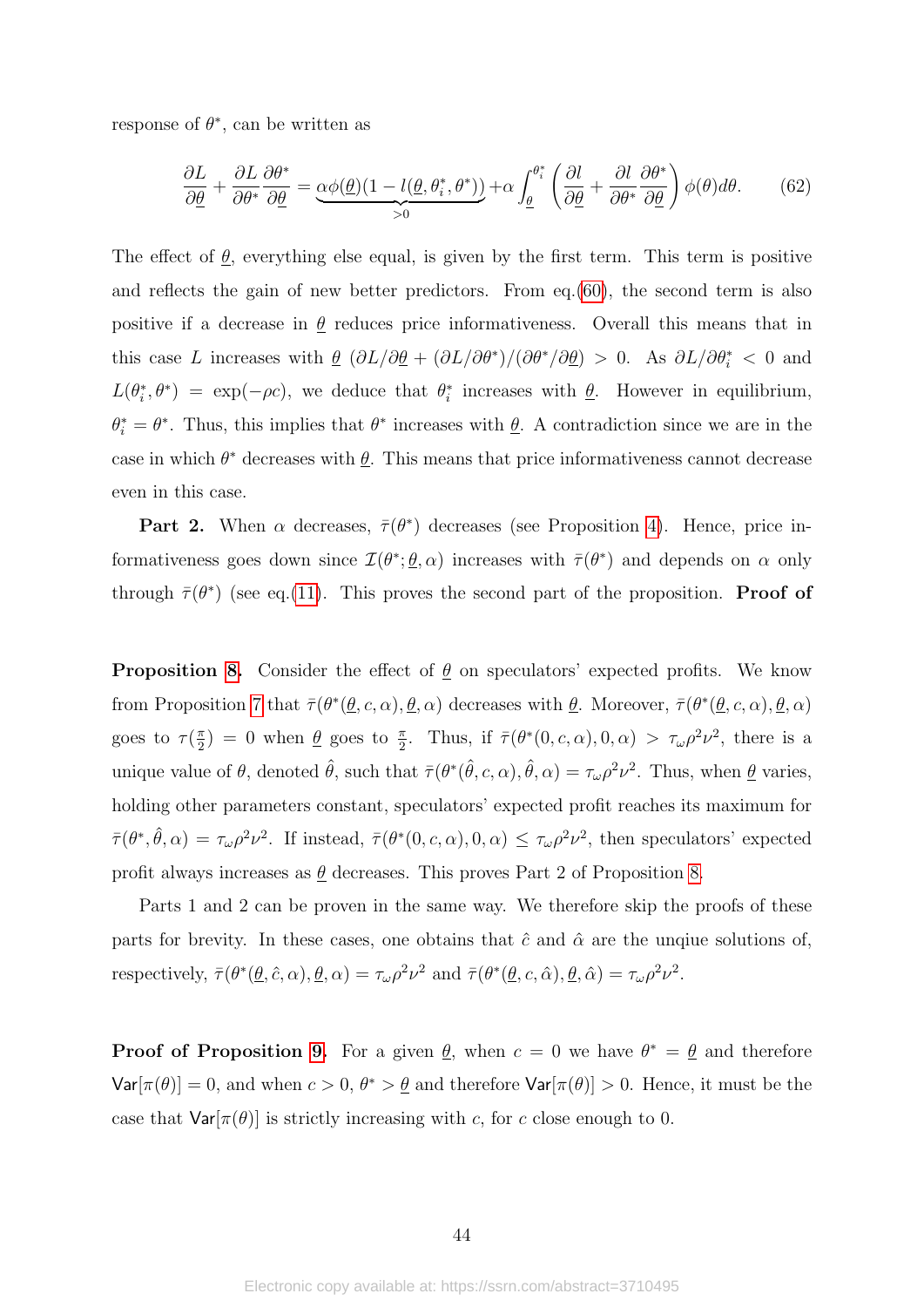In order to analyze the effect of  $\theta$  we consider the following expression for  $\text{Var}[\pi(\theta)]$ :

$$
\text{Var}[\pi(\theta)] = \frac{\rho^2 \sigma^4 \nu^4 \left( \mathsf{E}\left[\cot^4(\theta)\middle|\,\underline{\theta} \le \theta \le \theta^*\right] - \mathsf{E}\left[\cot^2(\theta)\middle|\,\underline{\theta} \le \theta \le \theta^*\right]^2 \right)}{\left(\mathsf{E}\left[\cot^2(\theta)\middle|\,\underline{\theta} \le \theta \le \theta^*\right]^2 + \rho^2 \sigma^2 \nu^2\right)^2}.\tag{63}
$$

For a given  $\underline{\theta}$ , when  $c = 0$  we have  $\theta^* = \underline{\theta}$  and therefore  $\text{Var}[\pi(\theta)] = 0$ , and when  $c > 0$ ,  $\theta^* > \theta$  and therefore  $\text{Var}[\pi(\theta)] > 0$ . Hence, it must be the case that  $\text{Var}[\pi(\theta)]$  is strictly increasing with *c*, for *c* close enough to 0.

In order to analyze the effect of  $\theta$  we consider the following expression for  $\text{Var}[\pi(\theta)]$ :

$$
\text{Var}[\pi(\theta)] = \frac{\rho^2 \sigma^4 \nu^4 \left( \mathsf{E}\left[\cot^4(\theta)\right] \underline{\theta} \le \theta \le \theta^* \right] - \mathsf{E}\left[\cot^2(\theta)\right] \underline{\theta} \le \theta \le \theta^* \right]^2}{\left( \mathsf{E}\left[\cot^2(\theta)\right] \underline{\theta} \le \theta \le \theta^* \right]^2 + \rho^2 \sigma^2 \nu^2 \right)^2}.
$$
 (64)

For a given search cost *c*, we must distinguish two cases. First, if the second moment diverges, that is

$$
\lim_{\underline{\theta}\to 0} \mathsf{E}\left[\cot^4(\theta)\middle|\,\underline{\theta}\leq\theta\leq\theta^*\right] = +\infty,\tag{65}
$$

Then we also have  $\lim_{\theta\to 0} \text{Var}[\pi(\theta)] = +\infty$ . This necessarily implies that  $\text{Var}[\pi(\theta)]$  is strictly decreasing with  $\theta$ , for  $\theta$  close enough to 0.

Second, if the second moment converges, that is  $\mathsf{E}\left[\cot^4(\theta)\middle|0\leq\theta\leq\theta^*\right]<\infty$ , we will show that the term  $E[\cot^4(\theta)|\theta \leq \theta \leq \theta^*]$  still increases (when  $\theta$  decreases) at a rate that is an order of magnitude larger than the other terms, and that  $Var[\pi(\theta)]$  increases as well. To be more specific, consider a push back of the data frontier from  $\underline{\theta}$  to  $\underline{\theta}-\delta$ , with  $\delta$  positive and very small. The growth of the variance of profits is equal to  $-\delta \times d \log(\text{Var}[\pi(\theta)])/d\underline{\theta}$ , that is

$$
\delta \times \left\{ \frac{-d \operatorname{E}[\cot^4(\theta')|\theta \le \theta' \le \theta^*] / d\theta + 2 \operatorname{E}[\cot^2(\theta)|\theta \le \theta \le \theta^*] d \operatorname{E}[\cot^2(\theta')|\theta \le \theta' \le \theta^*] / d\theta}{\operatorname{E}[\cot^4(\theta)|\theta \le \theta \le \theta^*] - \operatorname{E}[\cot^2(\theta)|\theta \le \theta \le \theta^*]^2} + \frac{4 \operatorname{E}[\cot^2(\theta)|\theta \le \theta \le \theta^*] d \operatorname{E}[\cot^2(\theta')|\theta \le \theta' \le \theta^*] / d\theta}{\rho^2 \sigma^2 \nu^2 + \operatorname{E}[\cot^2(\theta')|\theta \le \theta' \le \theta^*]^2} \right\}.
$$

Then we will show that, for small  $\theta$ 's,  $d \in [\cot^4(\theta') | \theta \leq \theta' \leq \theta^*] / d\theta$  dominates (by an order of magnitude)  $d \mathsf{E} [\cot^2(\theta') | \underline{\theta} \leq \theta' \leq \theta^*]/d\underline{\theta}$ .

Notice first that  $E[\cot^4(\theta)|0 \le \theta \le \theta^*] < \infty$  implies that  $\phi(\theta) \cot^4(\theta)$  can be inte-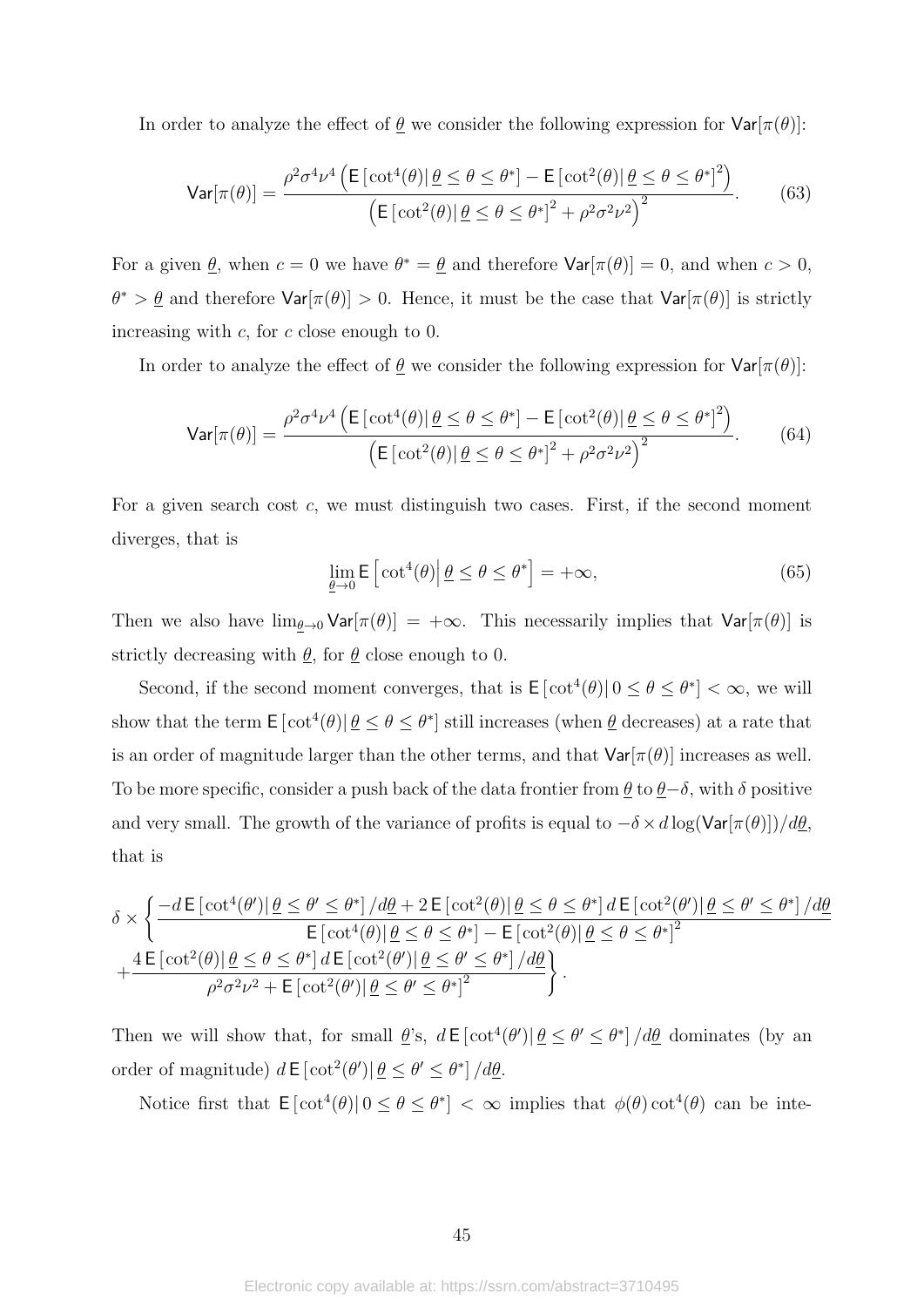grated in 0. Locally around  $\theta = 0$ , since  $\cot(\theta) \sim \sin^{-1}(\theta) \sim \theta^{-1}$ , we have

$$
\phi(\theta)\cot^4(\theta) \sim \phi(\theta)\cot^2(\theta)\theta^{-2}
$$
\n(66)

As  $\theta^{-2}$  cannot be integrated in 0, it must be the case  $\lim_{\theta \to 0} \phi(\theta) \cot^2(\theta) = 0$ . This is a necessary condition so that  $\phi(\theta)$  cot<sup>4</sup>( $\theta$ ) can be integrated.

Next, we compute the derivative of the average quality in equilibrium, that is

$$
\frac{d\,\mathsf{E}\left[\cot^2(\theta')|\,\underline{\theta}\leq\theta'\leq\theta^*\right]}{d\underline{\theta}}=\frac{\partial\,\mathsf{E}\left[\cot^2(\theta')|\,\underline{\theta}\leq\theta'\leq\theta^*\right]}{\partial\underline{\theta}}+\frac{\partial\,\mathsf{E}\left[\cot^2(\theta')|\,\underline{\theta}\leq\theta'\leq\theta^*\right]}{\partial\theta^*}\frac{\partial\theta^*}{\partial\underline{\theta}}\tag{67}
$$

$$
= -\frac{\phi(\underline{\theta})}{\int_{\underline{\theta}}^{\theta^*} \phi(\theta') d\theta'} \left( \cot^2(\underline{\theta}) - \mathsf{E} \left[ \cot^2(\theta') \middle| \underline{\theta} \le \theta' \le \theta^* \right] \right) \tag{68}
$$

<span id="page-46-1"></span>
$$
-\frac{\phi(\theta^*)}{\int_{\underline{\theta}}^{\theta^*} \phi(\theta') d\theta'} \left( \mathsf{E}\left[\cot^2(\theta') \middle| \underline{\theta} \le \theta' \le \theta^* \right] - \cot^2(\theta^*) \right) \frac{\partial \theta^*}{\partial \underline{\theta}} \tag{69}
$$

According to Proposition [7,](#page-24-2) we have  $d \mathsf{E}[\cot^2(\theta') | \underline{\theta} \leq \theta' \leq \theta^*]/d\underline{\theta} < 0$ , and according to Proposition [4,](#page-19-0) we have  $\partial \theta^*/\partial \underline{\theta} < 0$  for  $\underline{\theta}$  small enough. Hence, for  $\underline{\theta}$  close to 0 we have

$$
0 < -\frac{\partial \theta^*}{\partial \theta} < \phi(\underline{\theta}) \times \overbrace{\phi(\theta^*) \left( \mathsf{E}\left[\cot^2(\theta') \middle| \underline{\theta} \le \theta' \le \theta^* \right] - \cot^2(\theta^*) \right)}^{(\ast)}.
$$
\n
$$
(70)
$$

The term (\*) is dominated by the term  $\cot^2(\underline{\theta})$ . Then, for  $\underline{\theta}$  small, there is a constant  $K_1 > 0$  such that

<span id="page-46-0"></span>
$$
0 < -\frac{\partial \theta^*}{\partial \underline{\theta}} < K_1 \phi(\underline{\theta}) \cot^2(\underline{\theta}).\tag{71}
$$

and therefore, pluging inequality [\(71\)](#page-46-0) in equation [\(67\)](#page-46-1), we obtain that there exists a constant  $K_2$  such that

$$
0 < -\frac{d \mathsf{E}\left[\cot^2(\theta')|\,\underline{\theta} \le \theta' \le \theta^*\right]}{d\underline{\theta}} < K_2\phi(\underline{\theta})\cot^2(\underline{\theta}).\tag{72}
$$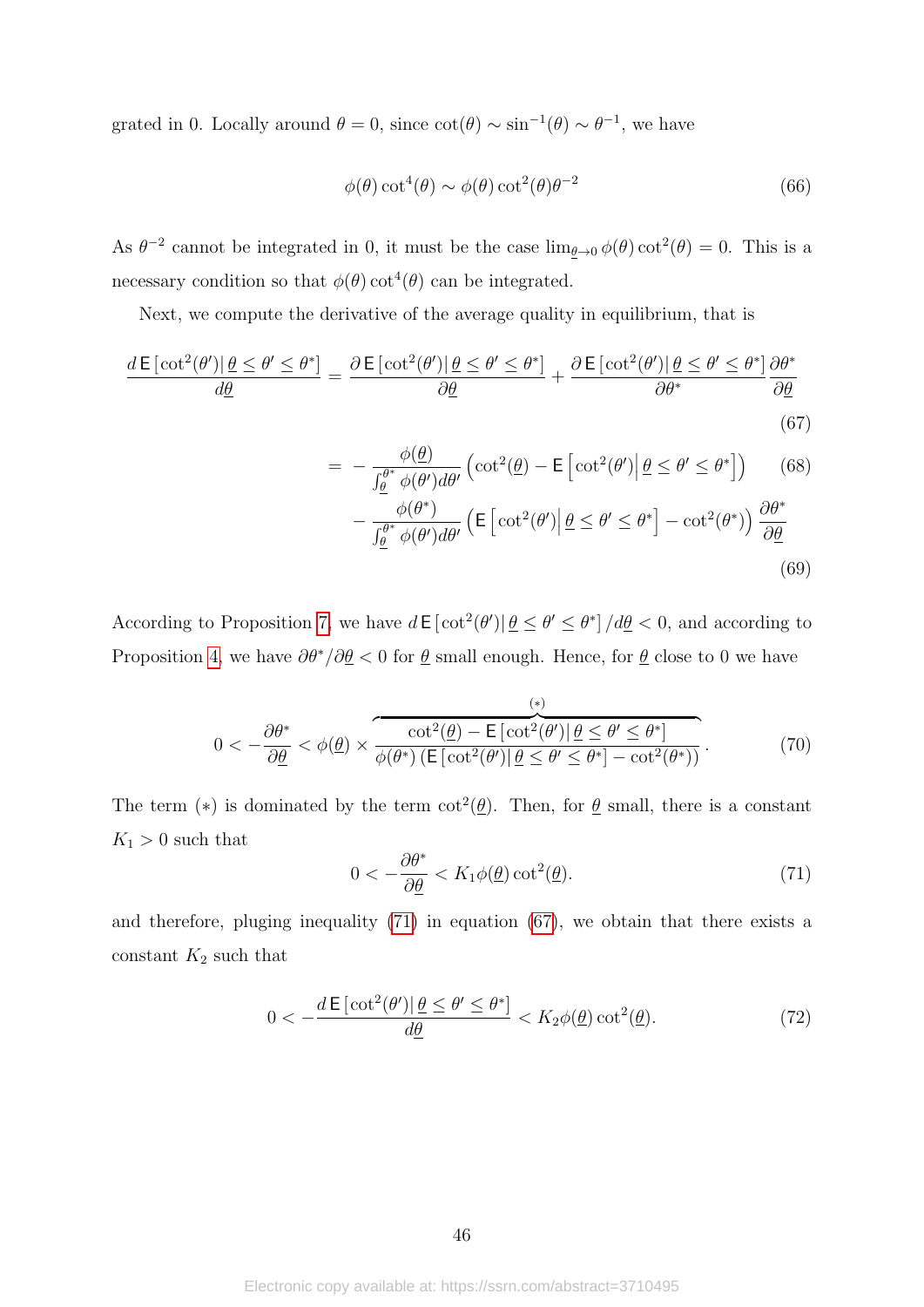Finally, we compute the derivative of the second moment in equilibrium and obtain

$$
\frac{d\mathsf{E}\left[\cot^{4}(\theta')|\,\underline{\theta}\leq\theta'\leq\theta^{*}\right]}{d\underline{\theta}}=-\frac{\phi(\underline{\theta})}{\int_{\underline{\theta}}^{\theta^{*}}\phi(\theta')d\theta'}\left(\cot^{4}(\underline{\theta})-\mathsf{E}\left[\cot^{4}(\theta')|\,\underline{\theta}\leq\theta'\leq\theta^{*}\right]\right) \quad (73)
$$

$$
-\frac{\phi(\theta^{*})}{\int_{\underline{\theta}}^{\theta^{*}}\phi(\theta')d\theta'}\left(\mathsf{E}\left[\cot^{4}(\theta')|\,\underline{\theta}\leq\theta'\leq\theta^{*}\right]-\cot^{4}(\theta^{*})\right)\frac{\partial\theta^{*}}{\partial\underline{\theta}} \tag{74}
$$

As the order of magnitude of  $\partial \theta^* / \partial \theta$  is (at best)  $\phi(\theta)$  cot<sup>2</sup>( $\theta$ ), then the order of magnitude of the second derivative, for  $\theta$  small is

$$
\frac{d\,\mathsf{E}\left[\cot^4(\theta')|\,\underline{\theta}\leq\theta'\leq\theta^*\right]}{d\underline{\theta}}\sim-\frac{\phi(\underline{\theta})\cot^4(\underline{\theta})}{\int_{\underline{\theta}}^{\theta^*}\phi(\theta')d\theta'}\tag{75}
$$

Hence, around  $\underline{\theta} = 0$ ,  $\frac{d\mathbf{E}\left[\cot^4(\theta')|\underline{\theta} \leq \theta' \leq \theta^* \right]}{d\theta}$  dominates  $\frac{d\mathbf{E}\left[\cot^2(\theta')|\underline{\theta} \leq \theta' \leq \theta^* \right]}{d\theta}$  by an order of magnitude.

Proof of Proposition [10.](#page-31-1) Direct from the arguments in the text.

Proof of Proposition [11](#page-32-0) Direct from the arguments in the text.

**Proof of Proposition [12.](#page-34-0)** First, notice that the search decision,  $\hat{\theta}$  of any given speculator, or the social planner, will always be such that

$$
\exp(-\rho c) - 1 + \alpha \int_{\underline{\theta}}^{\widehat{\theta}} \phi(\theta) d\theta > 0
$$
\n(76)

Indeed define  $\theta_{min}$  such that the former inequality,  $\exp(-\rho c) - 1 + \alpha \int_{\theta}^{\theta_{min}} \phi(\theta) d\theta = 0$ , if any. For  $\theta < \theta_{min}$ , we have  $J(\theta, \theta_r) > 0$  while  $g(\theta, \theta_r) < 0$  for any  $\theta > 0$ , which is inconsistent. And for  $\theta \to \theta_{min}^+$ ,  $J(\theta, \theta_r) \to -\infty$ , for any  $\theta_r$ ; therefore any optimal search threshold should be larger. Next, consider the derivative of  $J(\theta_r, t \text{ heta}_r)$  with respect to